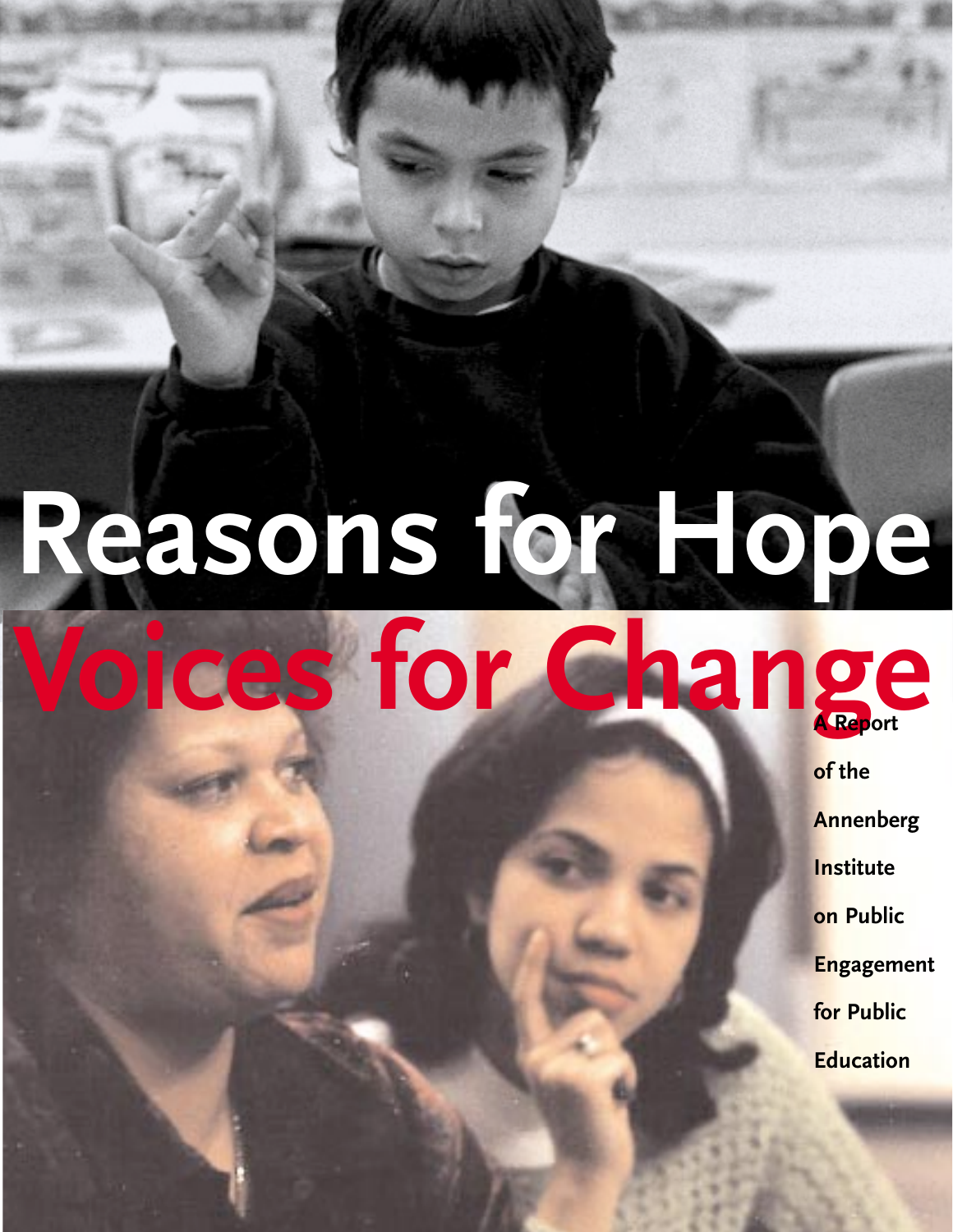**D**avid Mathews of the Kettering<br>Foundation has raised the question, Is there a "public" for public schools? In his 1996 book of that title, Mathews explores whether Americans are committed to public education and concludes that the historic accord between the citizenry and its public schools is seriously eroding. Many people are deeply concerned about the quality of our children's education and find it difficult to be hopeful about its future.

Over the past fifteen years, since publication of *A Nation at Risk,* calls for reform in public education have led to better preparation of teachers, more stringent graduation requirements, clearer standards and tougher testing. Yet the ultimate goal of improved schooling and student achievement has remained elusive. Schools working alone have not been able to achieve that goal; the active support of the public appears to be crucial to any long-term improvement in public education.

As this report attests, there is a public for public schools. More and more Americans are now acting upon their concerns about our public education system. *Reasons for Hope, Voices for Change* offers a promising look at initiatives that have sprung up across the country to build citizen involvement and support for school change. Whether mobilized

and community leaders, Americans are reinvesting in their schools and building broad collaborations to find the answers to the critical issues plaguing education reform in this country.

and sustained by educators or by parents<br>and community leaders, Americans are re<br>cal issues plaguing education reform in the<br>cal issues plaguing education reform in the<br>cal issues plaguing education reform in the<br>country.<br> The Institute is taking a first step to promote an understanding of public engagement through an initial analysis of information on 174 initiatives and through a rich and provocative collection of stories from some dozen of those sites. A resource center on the Institute's web site (www.aisr.brown.edu) will make available to educators, parents, and the public the continuing work that this study has begun. We welcome your ideas and comments and encourage you to share with us your own stories of public engagement.

Ramón Cortines *Interim Director* Annenberg Institute for School Reform

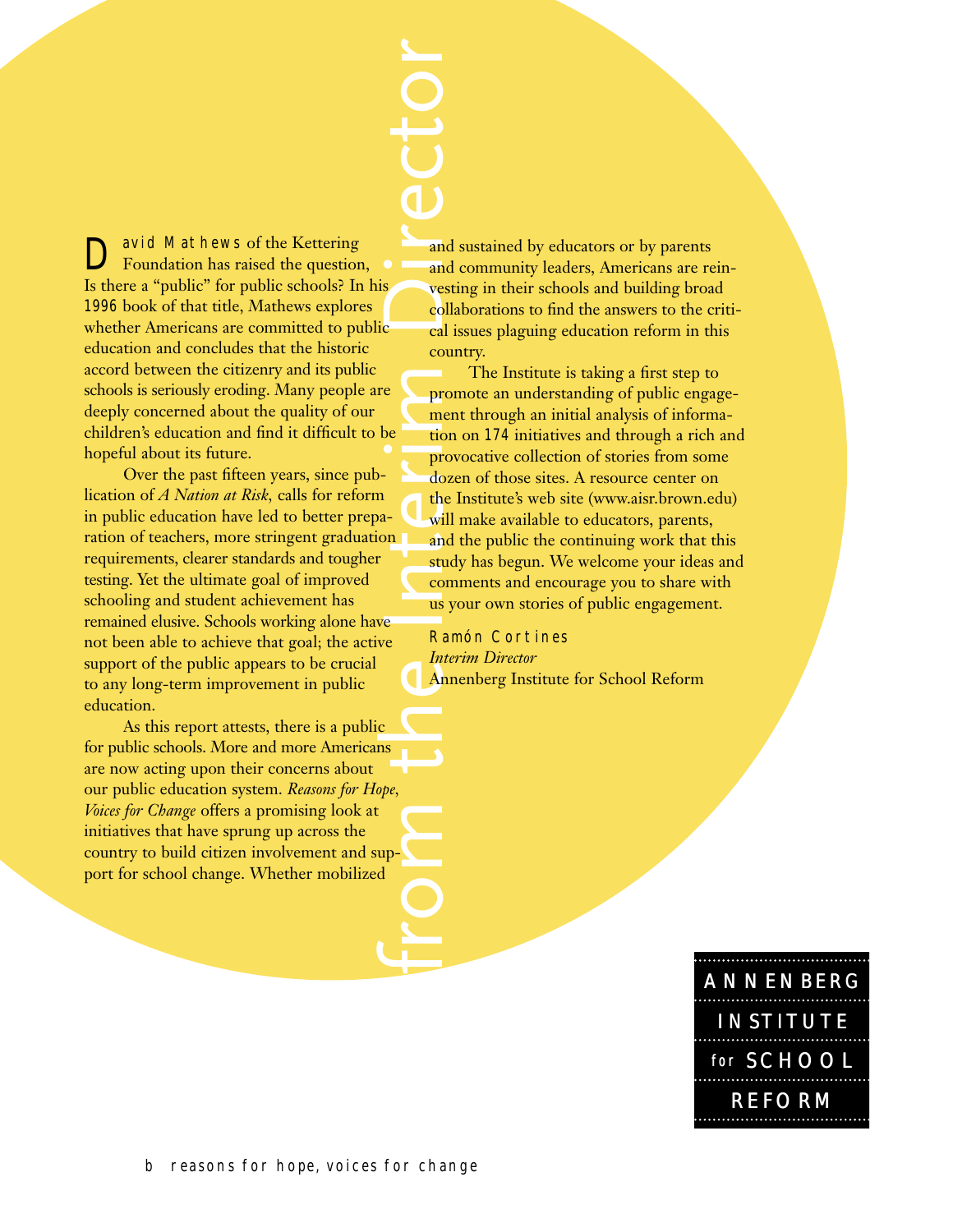# Contents

**Foreword by E. Gordon Gee . . . . . . . . . . . . . . . . 3**

**Preface by Jeffrey S. Kimpton and Marcia K. Sharp . . . . . . . . . . . . . 4 1. A Quiet Revolution . . . . . . . . . . . . . 7 2. Public Engagement Today . . . . . . 13** Howard (SD) Public Schools . . . 18 Plainfield (NJ) Public Schools . . 20 Mothers on the Move . . . . . . . . 22 Philadelphia's Children Achieving Challenge . . . . . . . . . 24 Pattonville (MO) Community Schools . . . . . . . . . 26 Prichard Committee for Academic Excellence . . . . . . . . . 28 Parent Organizing Project . . . . 30 Medina (OH) City Schools . . . 32 Council for A Better Louisiana . . . . . . . . . . . 34 The Alliance Schools Project/ Interfaith Education Fund . . . . . 36 Joint Venture: Silicon Valley Network's 21st-Century Education Initiative ...........38

Providence Blueprint for Education . . . . . . . . . . . . . . 40 Santa Monica–Malibu (CA) Unified School District . . . . . . . 42 **3. Challenges and Opportunities . . . 47 4. Leveraging the Power of Engagement . . . . . . . . . 53 5. A Role for Every American . . . . . . 59 Acknowledgments . . . . . . . . . . . . . . 62 Appendix A: How This Inquiry Was Conducted . . . . . . . . . . . . . . . . 63 Appendix B: Public Engagement Inquiry Sites . . . . . . . . 64 Appendix C: Types of Public Engagement Activities . . . . . 84 Works Consulted or Researched . . . . . . . . . . . . . . . . . 86**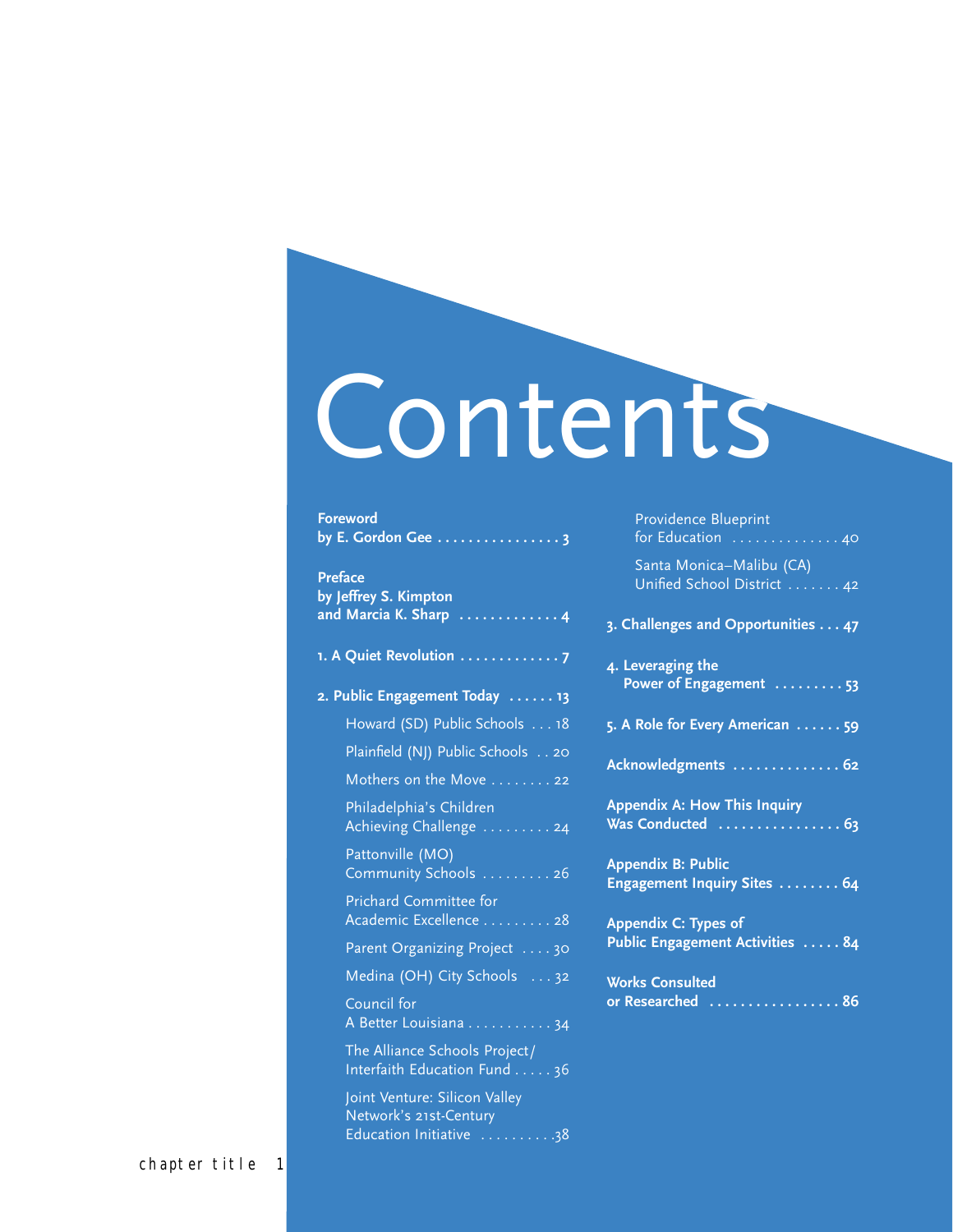# Foreword

**I** n ancient Greece, major decisions were made through public dialogue carried on in a public space. Without question, society today is more complicated than it was then. Yet engaging in public dialogue about public issues – particularly about education – provides the same opportunities for consensus and enlightened decision making that guided ancient Greeks three thousand years ago. And, as members of an intellectual community, our obligation to discuss and think about public issues is even greater.

For the past eighteen months, the Annenberg Institute for School Reform has undertaken a study of the ways in which schools, parents, and the public are organizing themselves to revitalize public education across the country. This report, *Reasons for Hope, Voices for Change,* summarizes what we learned.

The Annenberg Institute is just one of many campus organizations at Brown that are contributing to the dialogue on American public education. The work of all of these organizations – including the Northeast Regional Lab at Brown, the Education Department, the Institute for Elementary and Secondary Education, the Swearer Center for Public Service, and the Taubman Center for Public Policy – has made public education an important issue on our campus and has provided our faculty and students with opportunities to take leadership positions in education in Rhode Island, in New England, and throughout the nation.

Because of these programs and institutes, Brown has truly become one of the centers of public discussion on education. Our faculty, researchers, writers, and students are engaged in this public dialogue. Their work has also demonstrated an essential fact about Brown University: that although Brown is a private institution, it is a private institution with a public purpose. And I can think of no issue more important to the American public today than the state of our public schools.

Four years ago Ambassador Walter Annenberg issued his Challenge to the Nation and funded the Annenberg Institute at Brown to oversee the reform work and research inspired by his unprecedented gift. This report exemplifies Ambassador Annenberg's generosity and commitment to public education. There are lessons here that can serve all of us in our own respective communities.

E. Gordon Gee *President*  Brown University *Chairman* Board of Overseers, Annenberg Institute for School Reform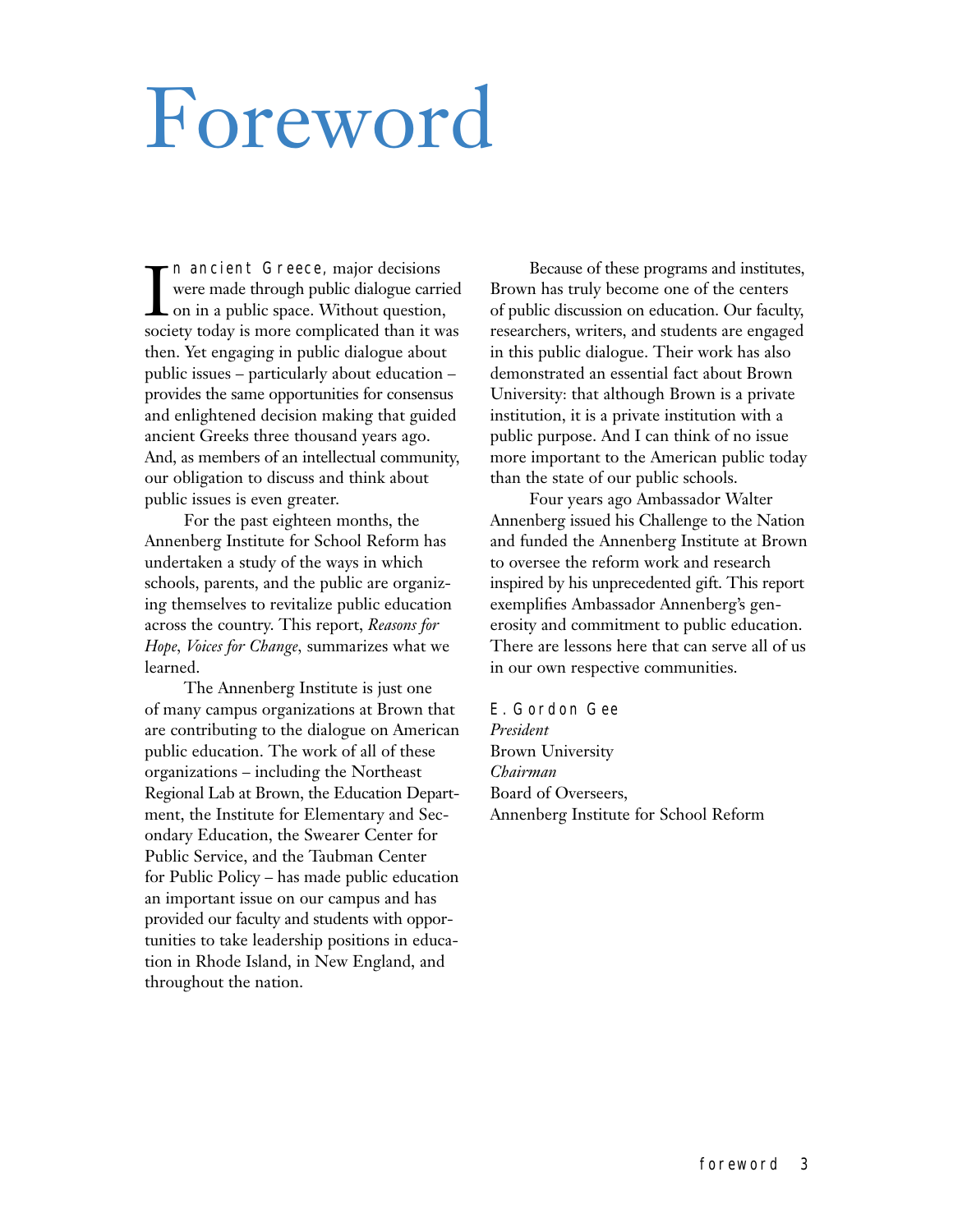# Preface

**Public schools are crucial to the sus-<br>
Letter and involved public is<br>
crucial to the survival of public schools** tained vitality of American democracy. And a supportive and involved public is crucial to the survival of public schools.

These two beliefs are central to the work of the Annenberg Institute for School Reform. They also define the premise under which the Institute began an inquiry into the work of educators, parents, and citizens, all across the nation, who seek to use the tools of public engagement to re-establish the connections between Americans and their schools.

Originally created in 1993 with funding from private donors, the Institute crafted a mission – to promote and advocate the serious redesign of American schooling – that was extended and deepened by a gift from publisher and philanthropist Walter H. Annenberg as part of his Challenge to America. In honor of that gift, the Institute now bears his name.

*Reasons for Hope, Voices for Change: A Report of the Annenberg Institute on Public Engagement for Public Education* is based on an eighteen-month effort to identify, map, and describe a variety of public engagement projects across America. In creating this report, staff from the Annenberg Institute, in partnership with Millennium Communications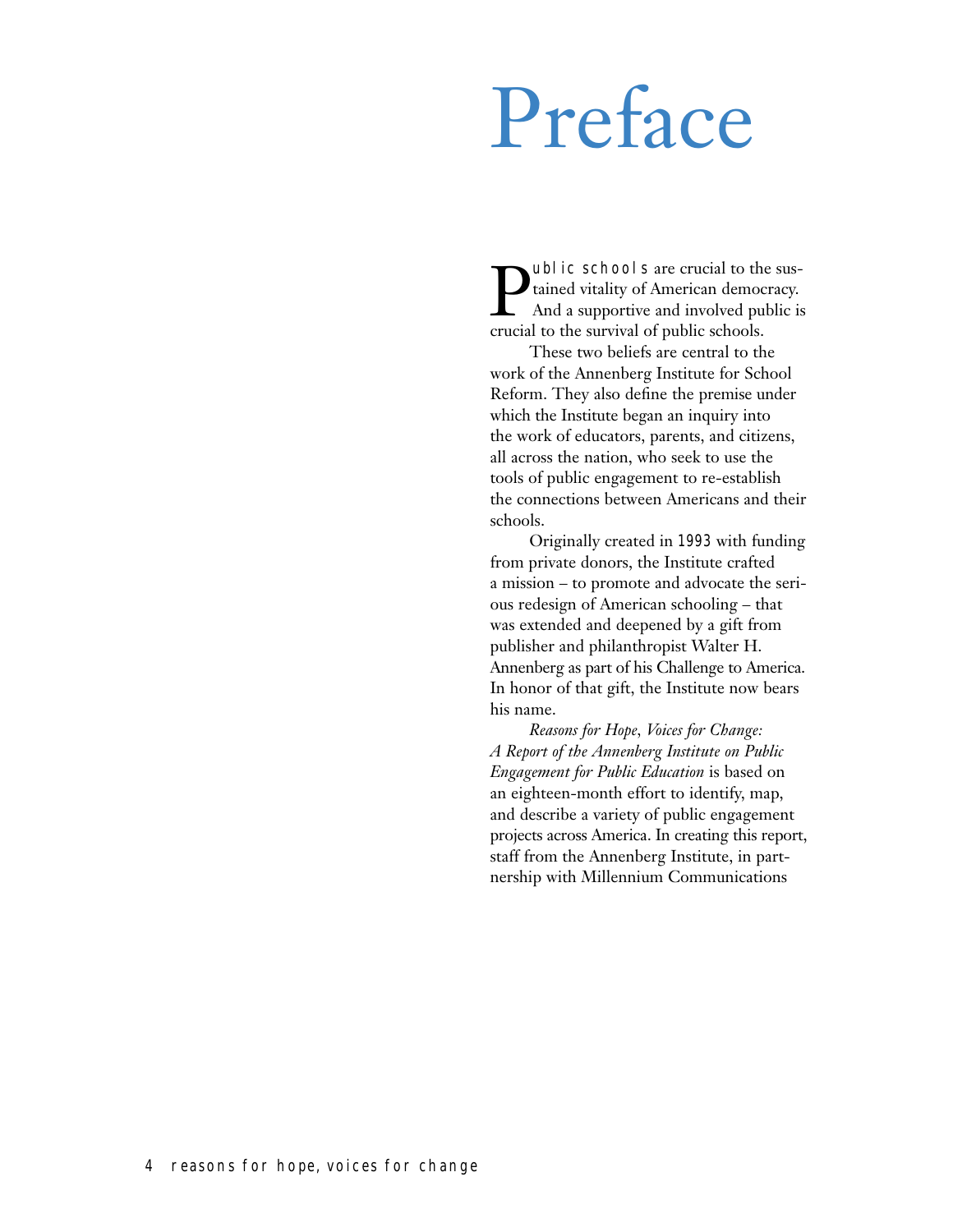Group, Inc., of Washington, DC, have gathered stories and experiences from people and projects in hundreds of local schools and communities. We offer a first look at how local civic, business, and school initiatives across the country are developing the skills necessary to involve their communities in the work of improving public education. The rich and varied experiences we found help define and shape a new understanding about engagement – why it's happening, what it's accomplishing, and what promise it holds for the future of public education.

This study chronicles how people in communities and schools are proving that a more diverse constituency can empower and sustain education reform. It points to the increasing capacity of communities to listen and learn together as they deal with the difficult decisions of school improvement. It demonstrates that communities are drawing new voices into the conversation about schools, purposefully building broad support for initiatives such as standards implementation, increased bond funding, or increased professional development time.

This report has also been written to bring support and validation to the practitioners of engagement at the local level, who face substantial challenges and who often receive little attention. Ultimately, their successes will bring new ideas and perspectives to those individuals and institutions who either shape school improvement initiatives or interpret the results of those initiatives to a nation eager for encouragement and real results.

The places that we studied have both inspired us and provided valuable lessons for the future. What we found in our research were people – both in schools and the community – who were successfully engaging each other with confidence and resiliency, working for positive school change. For anyone concerned with the future of public education, their efforts offer reason for hope.

#### Jeffrey S. Kimpton *Director of Public Engagement* Annenberg Institute for School Reform

Marcia K. Sharp *Principal* Millennium Communications Group, Inc.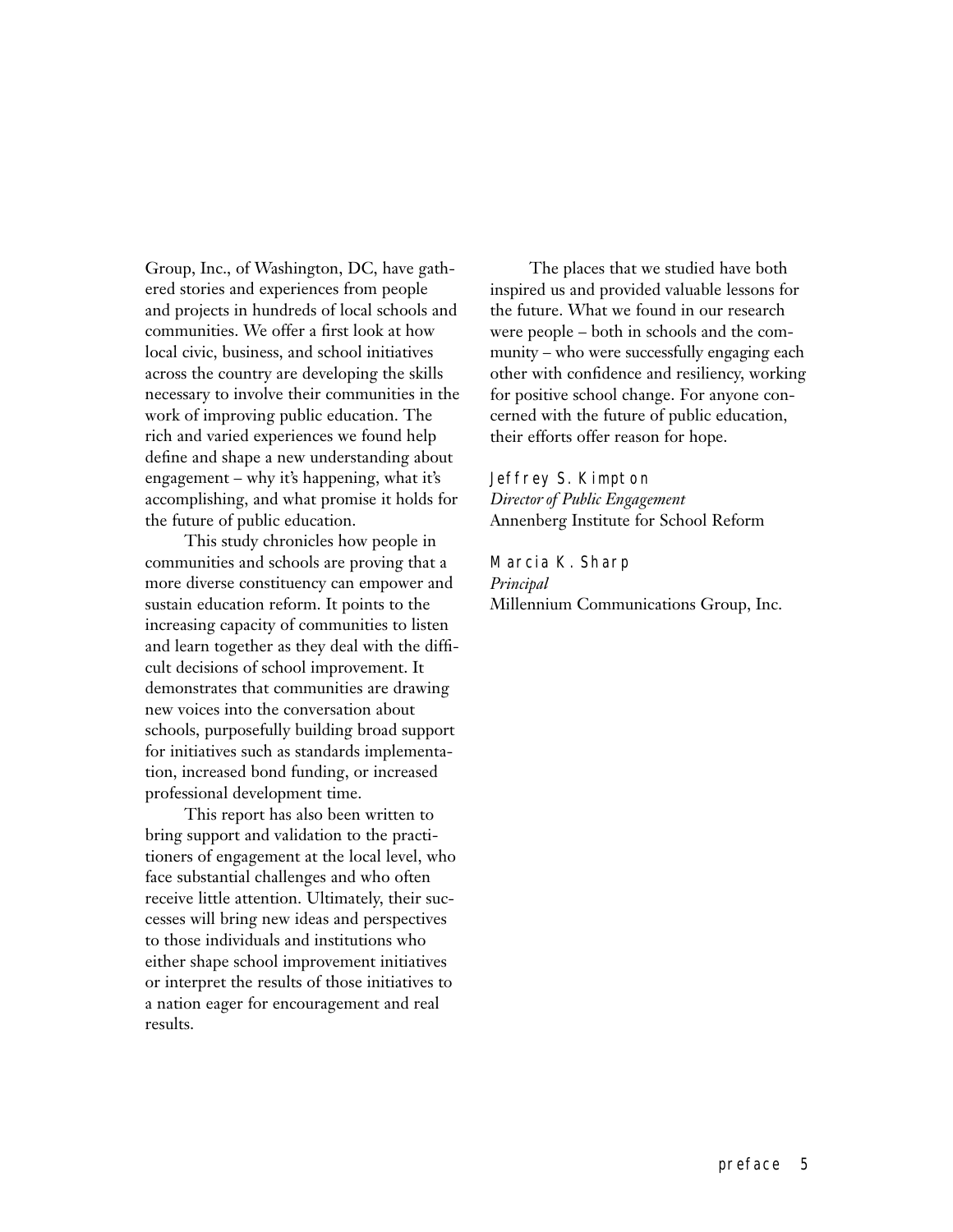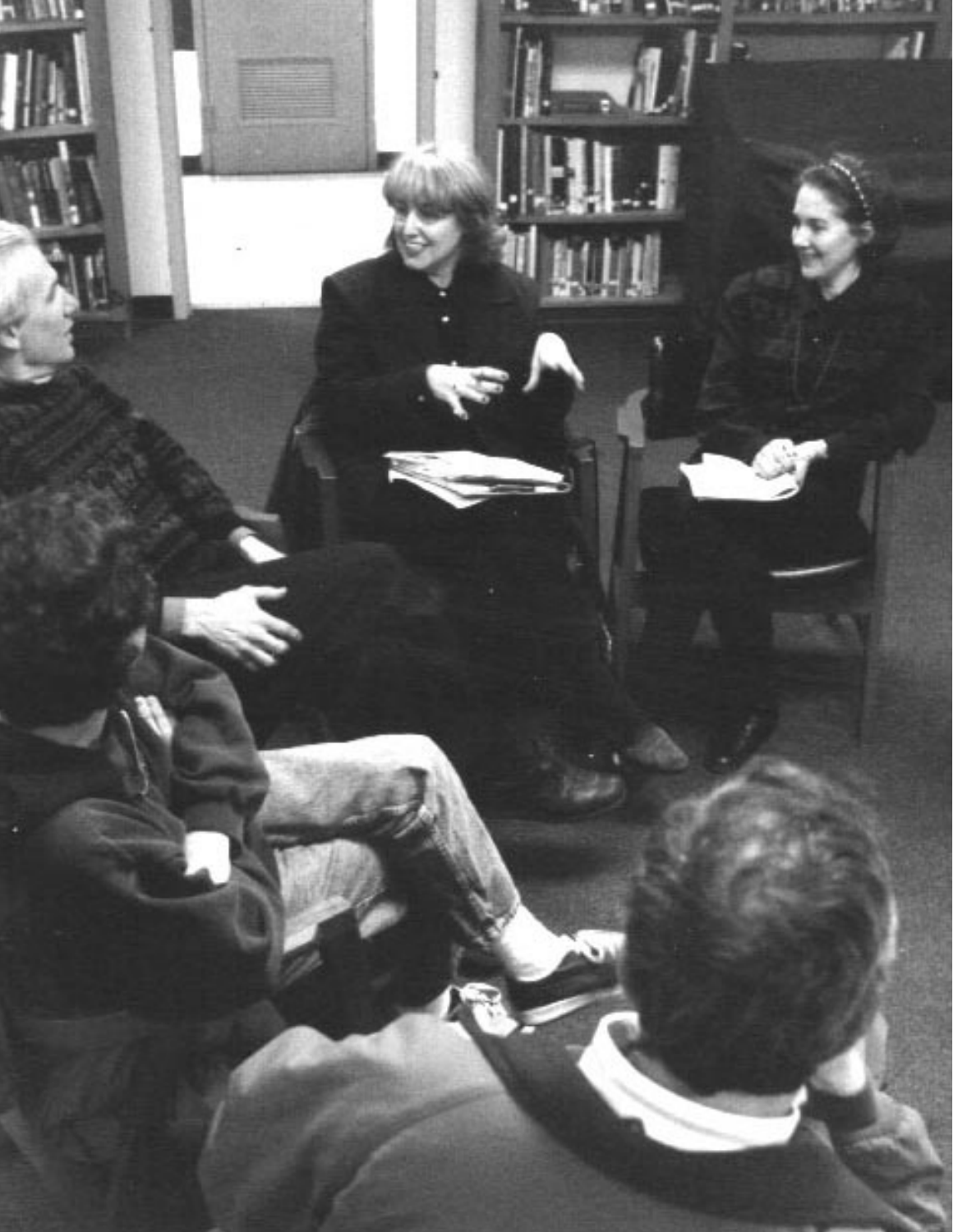# A Quiet Revolution

There is a quiet revolution<br>taking place in public education,<br>beginning of a fundamental shift taking place in public education, the beginning of a fundamental shift in the actions of Americans on behalf of their children and with their schools. It signals a change in the notions and structures of power in education. It comes from a vital interaction among people and institutions. It is called public engagement.

Engaging citizens in shaping the institutions that serve them is, of course, not new. Its roots stretch back to the foundations of our system of democracy. It is well developed in the movements that go by such names as community revitalization, civic engagement, community organizing, and – more recently – social-capital formation, community dialogue, and institutional transformation.

What *is* new is the increasing use of engagement techniques for public education. While there have always been some schools and communities that have engaged the public – or at least parents – effectively, today the idea of public engagement is being discussed, developed, and put into practice on a significant scale.

The fundamental purpose of any public engagement initiative is to channel a

community's concern, apathy, or anger into informed and constructive action. It calls upon citizens to reinvest in their public institutions – not only their money, but their time, energy, and commitment as well. Three broad characteristics are common to this widely used strategy for achieving social change. The first is *inclusiveness:* Public engagement actively and intentionally seeks to involve citizens from all segments of a community. The second is a *focus on change:* Public engagement works for changes that will

improve the life of the local community. And the third is *consensus:* Public engagement builds, informs, and deepens local conversations around issues with the aim of developing broad support for action. Together, these characteristics help communities develop the capacity to tackle tough issues and make tough choices.

**Pollster's Question: Here are some issues now being discussed in Washington. For each one, please tell me whether you think it should be the top priority for Congress and the President to deal with in 1997, a high priority, a low priority, or not a priority at all.**

**Percent of Respondents Saying "Top" or "High" Priority**

**95% Education 93% Crime 88% Health Care**

Source: The Gallup Poll, February 11, 1997.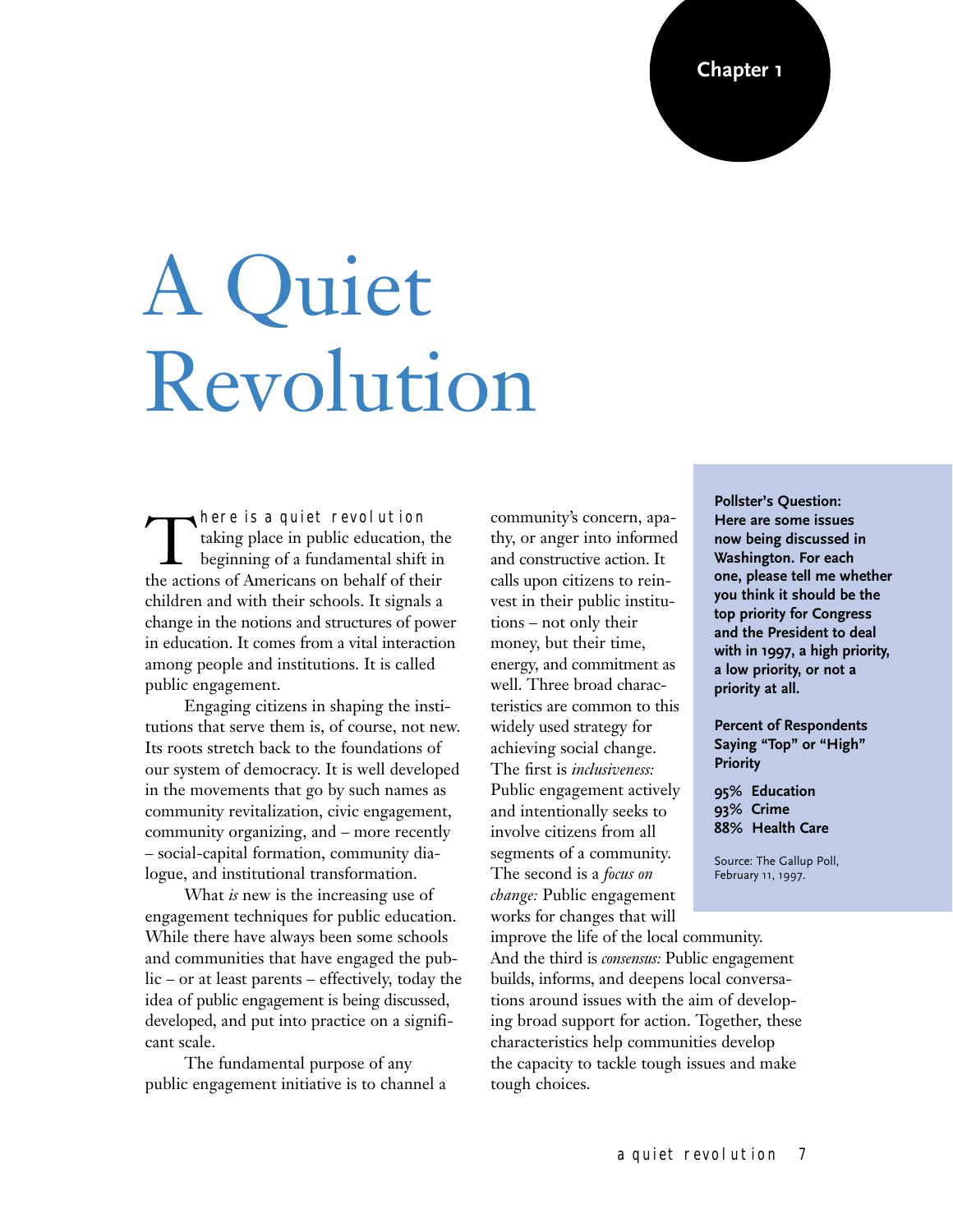# Engagement: two-way communication

A<sup>S EDUCATORS,</sup><br>parents and community members engage each other in the process of improving schools, there's a subtle shift in the language and activities of communication between education and community stakeholders. This shift is sometimes called "twoway communication." As engagement initiatives mature, communication and public relations strategies are enhanced by a combination of media and personal interactions. These deeper and more frequent personal interactions increase both the quantity and quality of media information, as well as the desire for additional interaction between community members, parents, or educators.

For instance a public hearing, held once or twice with limited public input may be turned into a series of small community conversations in schools and homes. The consensus of those local conversations might prompt a newsletter or flyer that is shared with all parents and the community. There's a deliberate

move toward inclusiveness that blends many ways of reaching school consumers, from house meetings or neighborhood canvassing to focus groups organized by school, neighborhood, or with different groups, such as local business owners. As

new issues are addressed, the process of sharing and talking with the many groups of people with a stake in education quality becomes a valuable – and renewable – strategic asset for schools and communities.

# As schools and communities move from communication to **engagement**

| communicate to                                  | deliberate with                        |
|-------------------------------------------------|----------------------------------------|
| public hearing                                  | community<br>conversation              |
| talk to, tell                                   | talk with, share                       |
| information out                                 | information around                     |
| seeking to establish/<br>protect turf           | seeking and finding<br>common ground   |
| authority                                       | responsibility                         |
| influencing the<br>like-minded                  | understanding those<br>not like-minded |
| top down                                        | bottom up                              |
| establishing a hierarchy<br>for decision making | building a network<br>of stakeholders  |
| goals/strategic plan                            | values/vision                          |
| products                                        | process                                |

**public relations public engagement**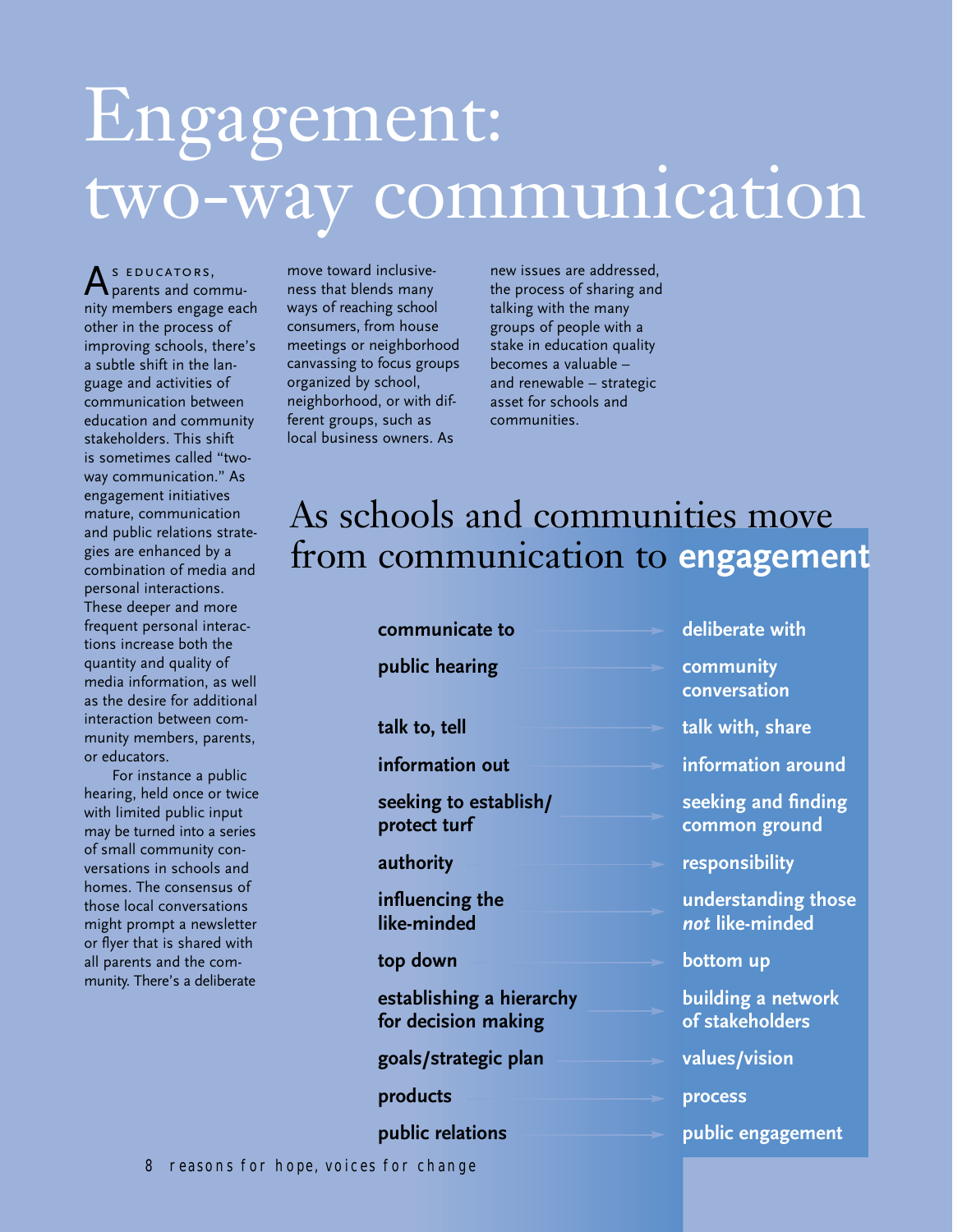#### **Public Engagement for Public Education**

Public engagement for public education sits squarely in the context of this strategy for civic reinvestment. While sometimes selfstyled as "public engagement," these initiatives in education are as likely to be labeled public conversation, parent involvement, school/community partnerships, citizen

**Public engagement is… involving community residents in thinking, debating, and talking about whatever pressing issues there are – sometimes broader issues like tracking, second-language education, desegregation, but usually about what's going on in the schools day to day.** 

**BARBARA GROSS Mothers on the Move Bronx, NY**

action, neighborhood improvement, community organizing, or even standards setting and implementation. A specific initiative may have its impetus in the school system or in the community. But regardless of where it begins, public engagement for public education is a purposeful effort to build a collaborative constituency for change and improvement in schools.

The concept of engagement is particularly compelling in the arena of public education, for two

reasons. First, schools – as public, or "common," institutions – present a ready emblem of democracy and public life. They command the attention of concerned citizens as few other institutions do. Second, engagement initiatives can stir the resonance of community conversation – obtaining the participation and buying the time – that will help efforts to improve schools to move forward.

Engagement initiatives for public education have sprung up in every kind of community – urban, suburban, and rural; large and small; diverse and homogeneous. The work of engagement has achieved many tangible goals and produced a number of successful strategies. Many groups have increased involvement among parents. Some have proposed or helped pass bond initiatives and reform legislation, while others have devised new frameworks for accountability. A few can already point to substantially improved student performance. Many have increased the levels of trust and broadened the dialogue among community constituents. All are passionate about the importance of this work and confident of its power to produce results.

Yet, as a formal and serious strategy for school change, engagement initiatives have received little assessment or attention. This inquiry confirms that they deserve both.

#### **The Common Goals of Engaging for School Reform**

The projects described in this report are highly diverse, as the stories and analysis in the next chapter make clear. Many of them are very new, with results that are more readily "felt" than documented. Looked at together, however, they suggest some common areas of focus on school improvement.

#### *1. Improving teaching and learning*

Superintendents and principals are developing new ways to build community support for teachers who can pioneer new curriculum ideas and new teaching methods. Community and school leaders are involving the public in formulating new standards for student achievement. Educators, parents, and community members are learning to think together about what good schools and good work should look like and what well-educated students should know and be able to do.

#### *2. Bringing more people to the table.*

Community organizing and advocacy projects are training parents about their rights in schools and how to exercise them. Civic and business coalitions are thinking through how to draw constituencies other than educators and parents into the conversation about schools – for example, senior citizens, small business owners, or citizens without schoolage children. Schools are learning to listen differently and are reaching out more effectively to stakeholders, particularly to those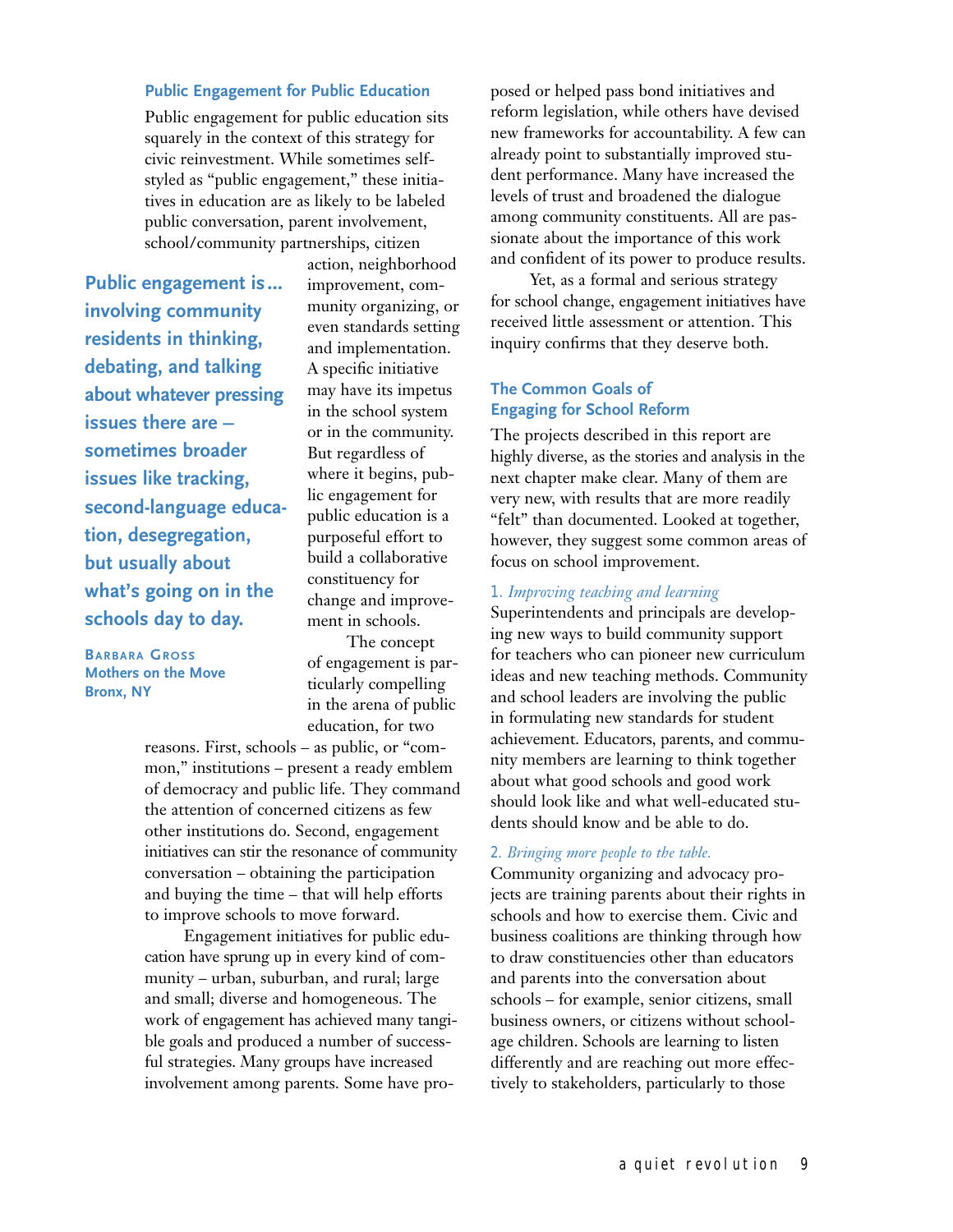who have felt excluded or unwelcome for reasons of race, class, culture, or other aspects of "difference."

#### *3. Equipping communities to make tough decisions.*

Business and community groups are sponsoring ongoing conversations around "what we want for our community," to help local citizens prepare themselves to make the tough decisions of today's school environment – about standards, spending, values, accountability, and equity. They are developing initiatives to engage voters, legislators, and the media in discussions of complex testing and assessment issues. Schools and school districts are launching parent institutes to enable parents to understand the same issues. Newspapers and broadcast outlets are mounting civic journalism projects to bring in-depth information on local issues to a wide range of citizens.

Few engagement efforts studied for this project have yet achieved an environment in which the schools and their community routinely and intentionally deliberate and decide together on what kind of schooling they want for their children. But pieces of that environment are being created or strengthened every day in an increasing number of communities across the country. Their dynamic vitality has energized this research.

#### **The Annenberg Inquiry into Public Engagement for Public Education**

The work on this inquiry began with a series of questions. Is public engagement an important element in school reform? If so, why? Is it "real" – a definitive new trend – or is it a fuzzy and faddish notion, soon to fade from popularity? How and where do schools and communities "engage"? What indicators demonstrate success? Can public engagement lead to higher student achievement as well as healthier communities?

To begin to answer these questions, the Institute drew up a preliminary list of more than 250 sites with active public engagement initiatives. These were solicited from a variety

of sources, including recommendations from the Institute's public engagement advisory board (see Acknowledgments) and from orga-

nizations affiliated with the Institute and its research partner on this project, Millennium Communications Group. With additional suggestions from people in one site pointing to others they knew of and from responses to notices placed by the Institute in education publications, the list grew to nearly 400. From these, the study team selected 174 for telephone interviews over a twelve-month period using an interview protocol devel-

**Public engagement is… involving citizens of the community in addressing issues that affect the quality of their lives, helping them understand what the issues are, and helping them to build the capacity to make good decisions. It's what democracy is all about.** 

**OTIS JOHNSON Chatham–Savannah Youth Futures Authority**

oped by the team. Members of the team made one- to three-day visits to 50 sites that appeared to represent best experiences. And, finally, the Institute convened groups from nearly 30 sites for two days of working meetings in Providence. The findings reported here are derived from the interviews, site visits, and deliberations of the working groups, as well as from studies of several initiatives that have received significant media attention but were not visited.

It is important to note that the 174 sites on which this report is based do not represent a statistical sampling of the universe of public engagement for public education. Indeed, such a rigorous sampling would be impossible to obtain, since there is no method of determining all of the schools and communities that are doing this work and since many initiatives do not identify themselves as doing "public engagement." Rather, the sites selected for study – and, in particular, the 50 sites that were visited – were chosen to reveal a cross-section of public engagement activi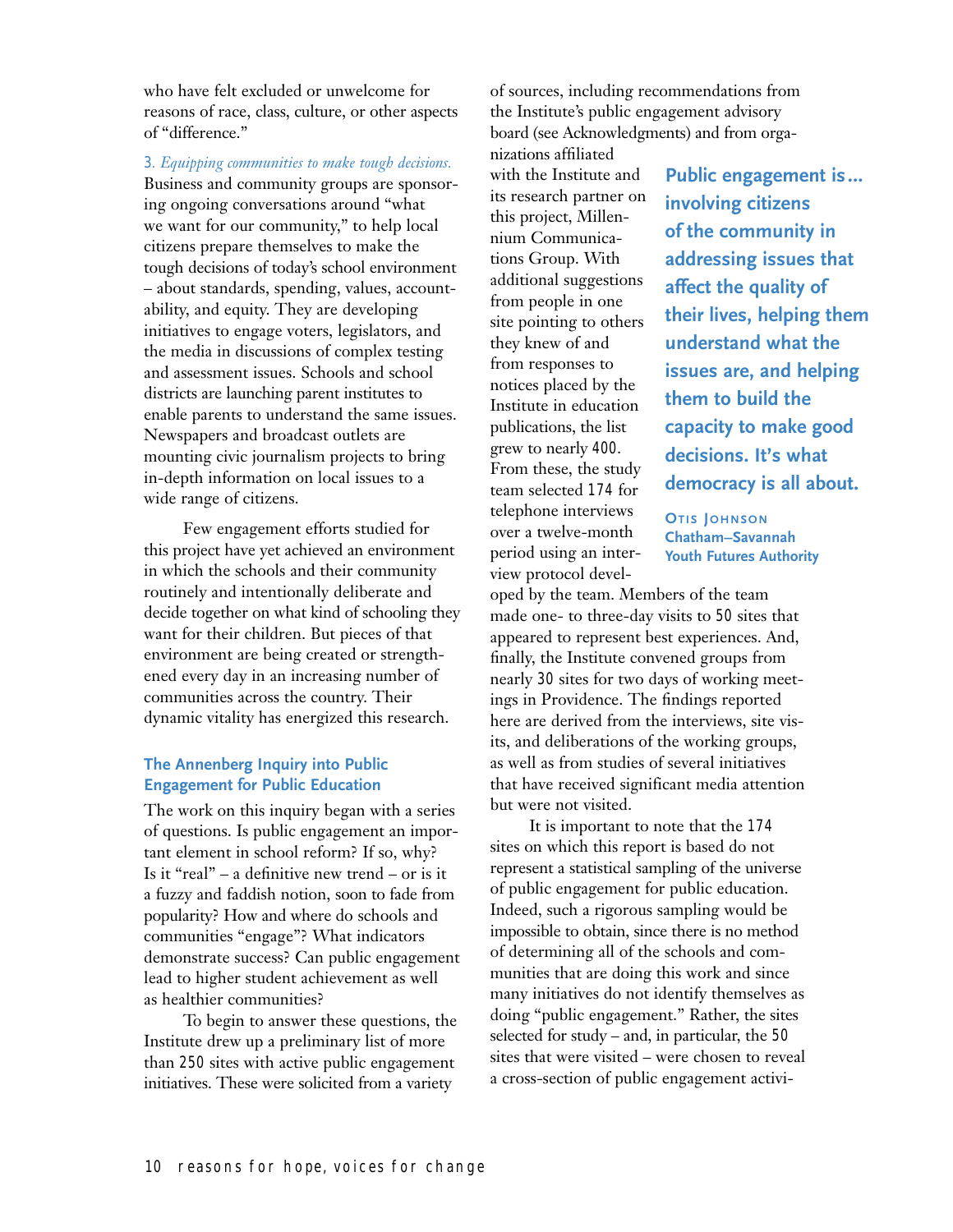ties and to shed light on those that were demonstrating some success. As the project continues, the compilation of an increasingly comprehensive list of public engagement activities will be ongoing (see Appendix B).

*Reasons for Hope, Voices for Change: A Report of the Annenberg Institute on Public Engagement for Public Education* maps new territory, providing an overview of a growing phenomenon in the world of education and education reform. It explores the conditions in current American life that are shaping education-related public engagement. It describes who is organizing these efforts and how they work. It offers findings gleaned from the communities and schools doing this work and sets out the challenges they face in the future. Finally, it asks for new leadership from the many forces that must work together for the future of public education.

Throughout chapter 2 are individual stories and textual vignettes of engagement initiatives that illustrate the variety of people and the range of activities that are building citizen involvement and support for school change. None of these stories describes the ideal public engagement effort; they have been selected with an eye to revealing the wide range of participants, activities, and goals of public engagement efforts across the country.

*Reasons for Hope, Voices for Change*  offers an important benchmark against which future developments in public engagement for public education can be measured. The communities using this tool for change believe that it has enormous potential to move them further along the road of reform, to restore the mutual trust and shared responsibility that must exist between schools and their communities, and to promote greater student and school achievement. Their commitment offers ample testimony to the powerful promise of public engagement to improve public schools.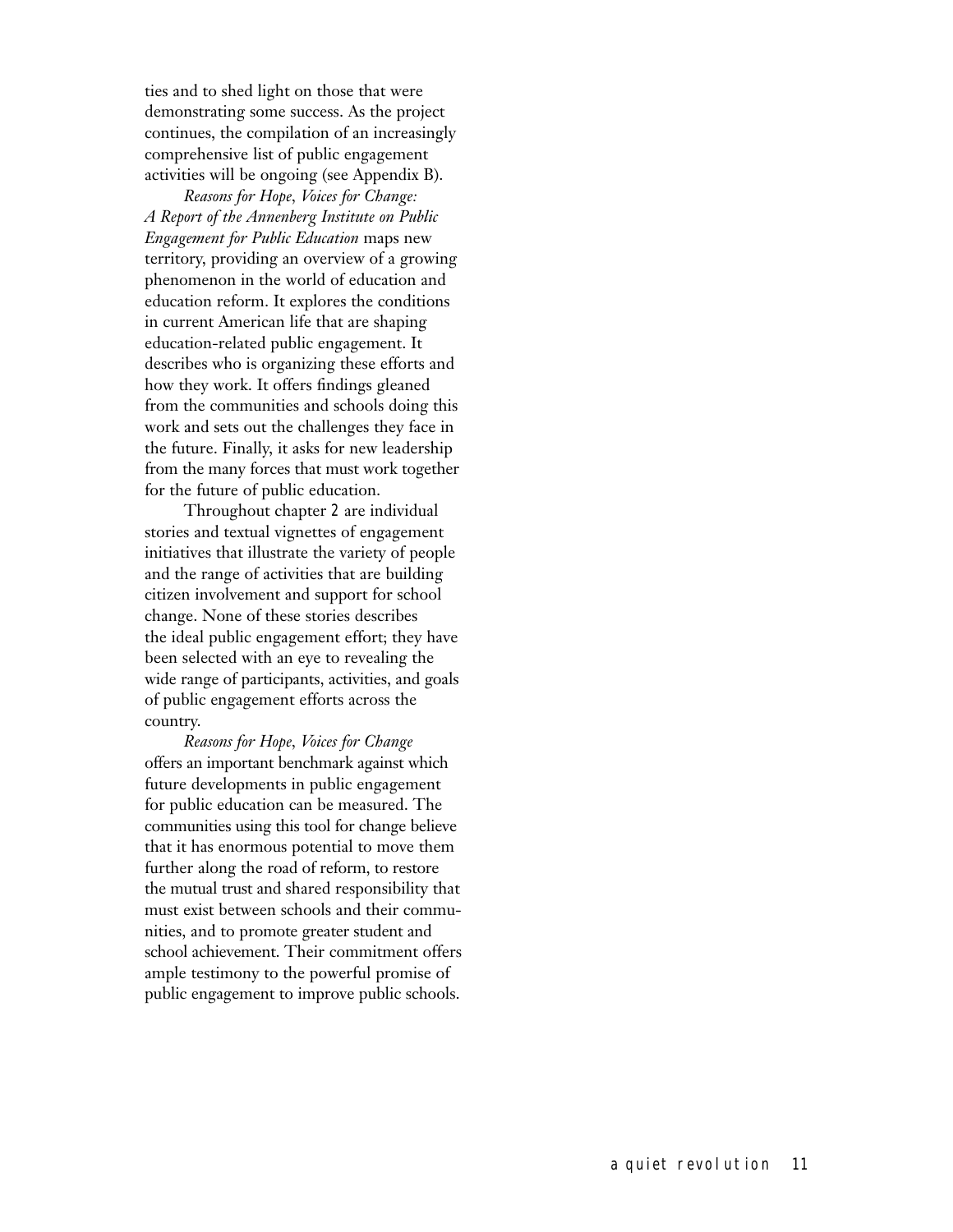Team Presentation - 20 Million Following gravition - Conlibration Train Trights  $Oenq+n$ roch tram: C. 35 Mills  $200$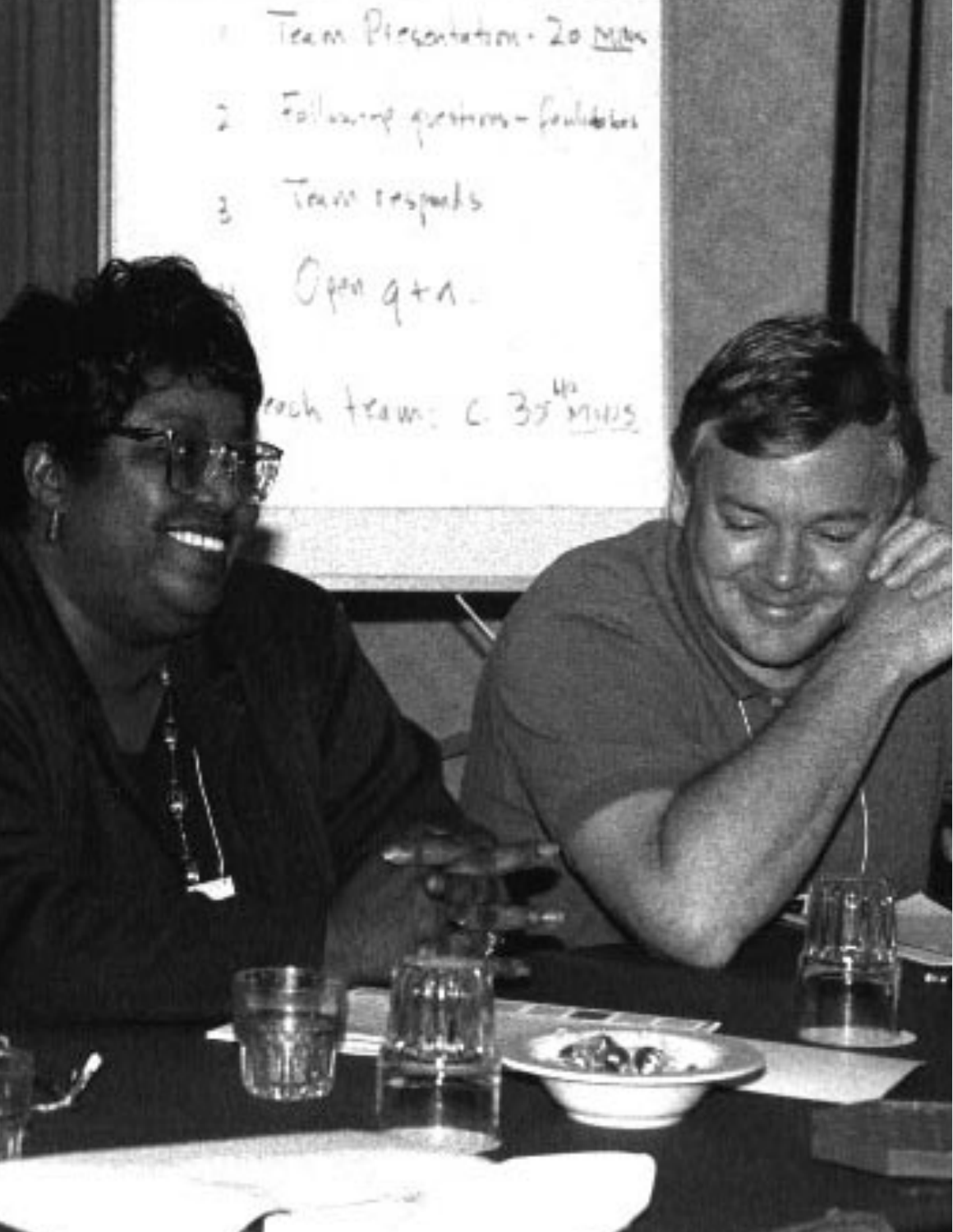# Public Engagement Today

s the Institute began its inquiry<br>into public engagement as an impor-<br>questions lay at the beart of its effort to man into public engagement as an important element for school reform, four questions lay at the heart of its effort to map initiatives across the country:

- What trends and conditions underlie public engagement today?
- Who is driving the work of public engagement?
- What kinds of public engagement efforts are there?
- What outcomes does public engagement seek?

The answers to these questions have been drawn from the diverse examples of local, regional, and statewide efforts collected for this research.

#### **What trends and conditions underlie public engagement today?**

Public attention has been focused on education reform for more than fifteen years. Concern over that time has not faded but grown steadily, a rare phenomenon in American public opinion. The use of public engagement as a strategy for education reform suggests that many Americans are no longer content to delegate the matters of education to education professionals or elected officials. Repeatedly in the sites that were visited or the interviews that were held, the answers to the questions *Why engagement? Why now?* revealed critical factors pushing schools and communities to think differently about their common work.

#### *The public is growing impatient with the pace of education reform.*

The public is not convinced that schools, or student achievement, have significantly improved. An increasing number of parents are indicating their lack of confidence in local schools by voting with their feet, opting

**Too low 60% In your opinion, do the public schools set their standards of acceptable performance too high, too low, or just about right?**

**Too high 30%**

> **Just about right 4% Don't know 6%**

Source: Education Commission of the States, *Listen, Discuss and Act: Parents' and Teachers' Views on Education Reform (1996)*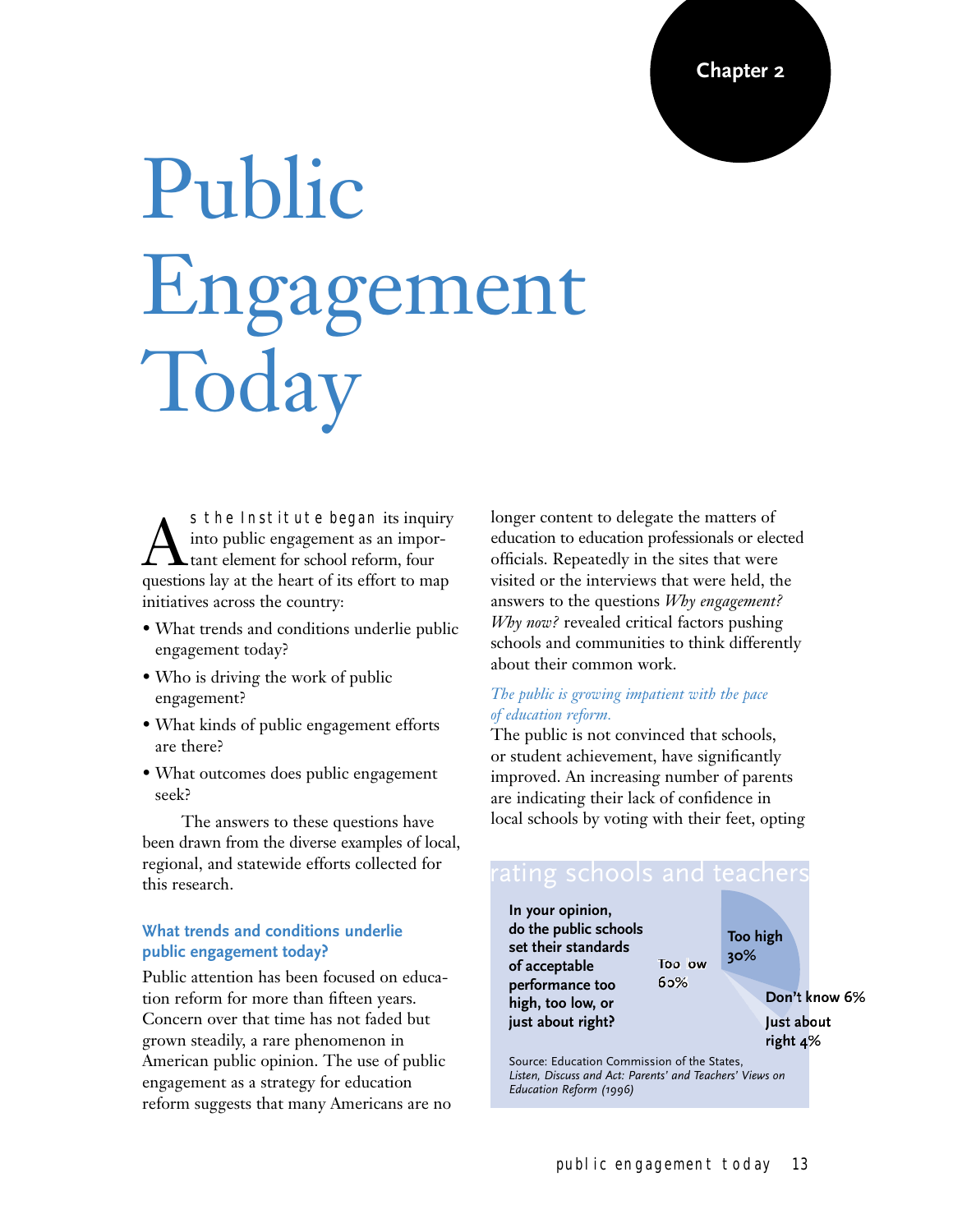#### **How parents rate commitment to improving public education**



# Parents rate schools and teachers



for private schools, vouchers, or home schooling. In some places, support for public education has worn perilously thin, and along with it the widely held assumption that public schools should serve all children.

#### *The media are focusing public attention on schools.*

The public's perception of schools is being shaped by intense media coverage of education. By raising this issue to unprecedented levels of public interest, the media have often fostered a siege mentality on the part of schools and education professionals, who have received much of the blame for failing schools.

#### *Schools are recognizing that they need public support for reform.*

Schools working alone have been hardpressed to bring about the changes needed in education. Even the most proven programs may fail if the public does not understand their purposes or has not been involved in shaping them. Those who work in schools are recognizing that parents and the public must become part of the solution – for the long haul.

#### *There's a belief that communities can – and should – solve local problems.*

An increasing number of civic dialogue and local revitalization projects are working to reconnect people and communities. Public education is seen by many as a critical determinant of community vitality, and many are beginning to use schools as a vehicle for re-envisioning the future of their communities.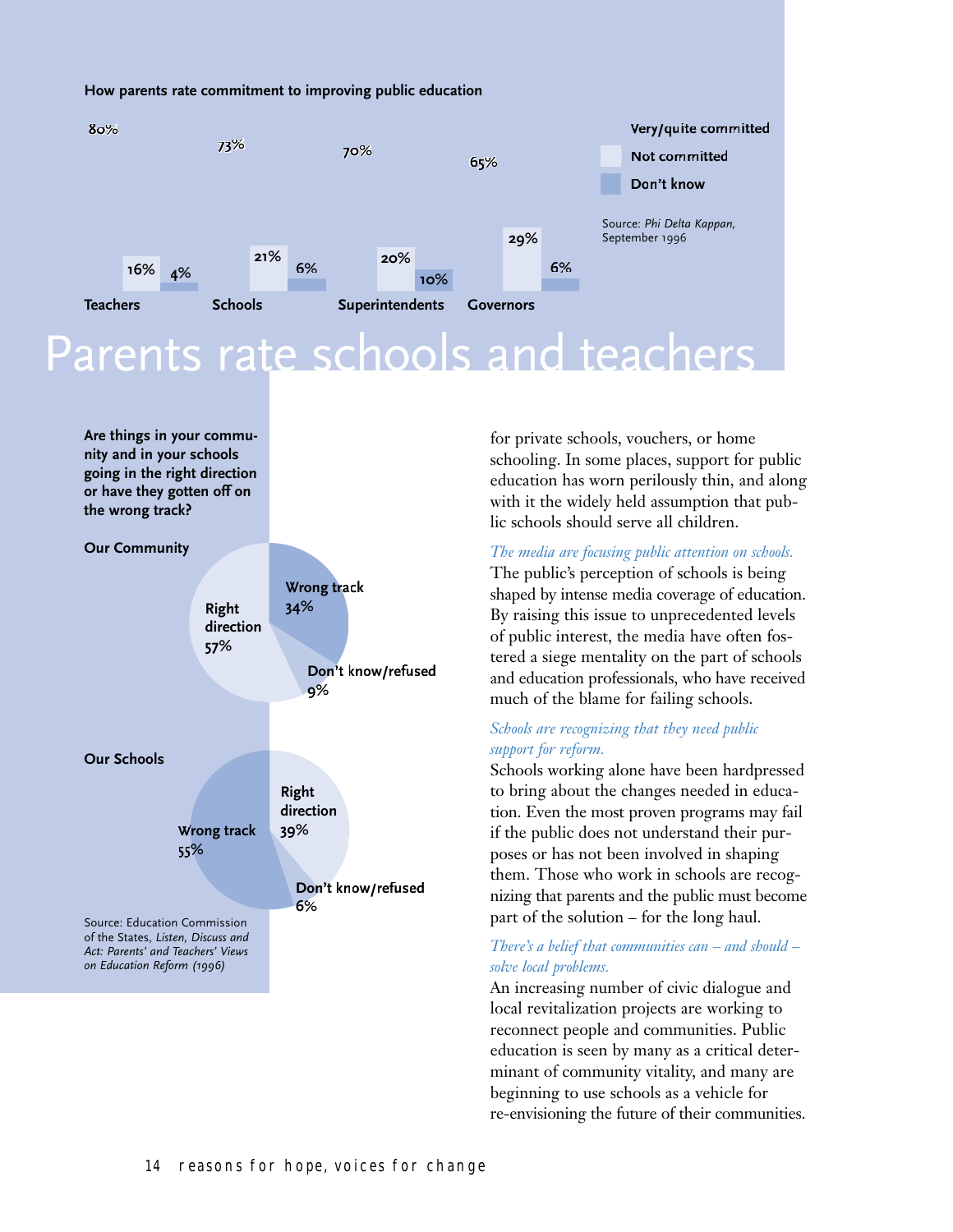|                                                                                         | $\Omega$   |
|-----------------------------------------------------------------------------------------|------------|
|                                                                                         |            |
|                                                                                         |            |
|                                                                                         | 1          |
|                                                                                         |            |
|                                                                                         | O          |
|                                                                                         |            |
| parents rely on<br>ily or somewhat<br>ily as sources of<br>mation about<br>ation issues |            |
| hers<br>dren                                                                            | 88%<br>83% |
|                                                                                         |            |

**Who parents rely on**  heav heav infor **educ** 

| <b>Teachers</b>      |     |     | 88% |
|----------------------|-----|-----|-----|
| Children             |     |     | 83% |
| <b>Other Parents</b> |     |     | 82% |
| Schoo Officias       |     | 72% |     |
| <b>Print Media</b>   |     | 68% |     |
| TV & Radio           | 45% |     |     |

Source: Education Commission of the States, *Listen, Discuss and Act: Parents' and Teachers' Views on Education Reform (1996)*

## Parents:

| rely on local media for most useful<br>information about their community's<br>schools | 22% |
|---------------------------------------------------------------------------------------|-----|
| rely on personal observations and<br>conversations                                    | 72% |

# Educators:

**Percent agreeing there is "a lot/some truth" to these statements about the media –**

| cover education news according to<br>what sells              | 91% |
|--------------------------------------------------------------|-----|
| report low achievement without<br>context to fairly evaluate | 89% |
| unfairly dwell on conflict and failure                       | 86% |
| use quotes or statistics out of context                      | 79% |
| cause much of the decline in public<br>confidence            | 76% |

# The Public:

**Percent agreeing these statements are "very/somewhat close" to their view about the local media –** valuable public service, keep watchful 71%

| eye on schools                   |     |
|----------------------------------|-----|
| usually cover important issues   | 77% |
| usually do a good job explaining | 69% |
| issues to me                     |     |

**"If you had to choose the one thing happening in your community you are most interested in knowing about, which of the following would you choose?"**

|                       | Parents | Non-parents |
|-----------------------|---------|-------------|
| <b>Public Schools</b> | 65%     | 31%         |
| Crime                 | 25%     | 40%         |
| Local Economy         | 11%     | <b>26%</b>  |

Source: Public Agenda, *Good News, Bad News: What People Really Think About The Education Press (1997)*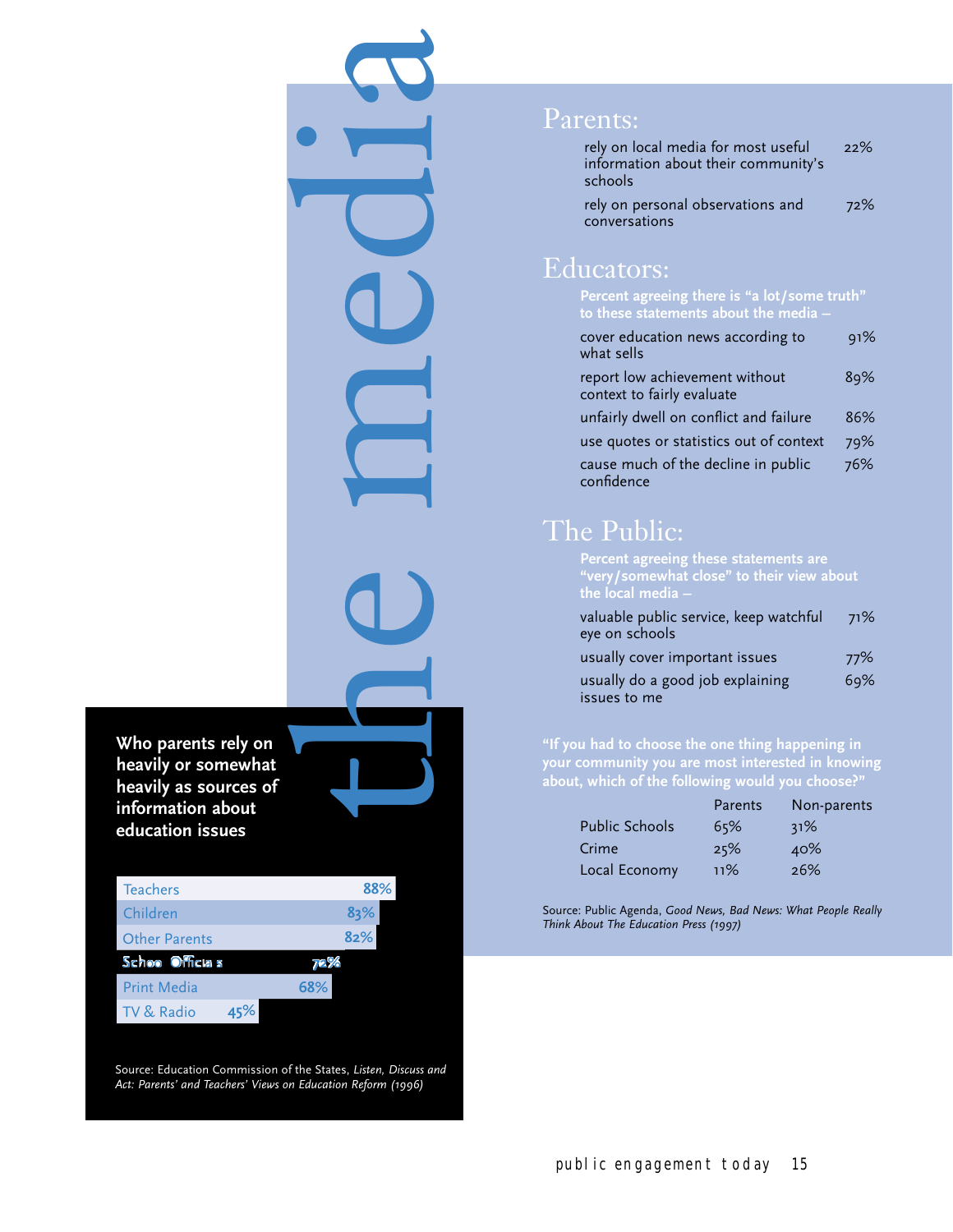# **Today** Public Engagement

#### **Who Starts/Sustains Public Engagement**

- Parents
- Civic and Business People
- Educators
- Elected Officials
- Coalitions and **Networks**

#### **Shared Characteristics of Engagement Initiatives**

- Characterized by inclusive, in-depth dialogue
- Dedicated to real improvement in schools
- Committed to creating dynamic partnerships
- Working to find common ground
- Based on candor and mutual trust

#### **Common Project Types**

- Parent Participation
- Community/ Parent Organizing
- Standards Development and Implementation
- Strategic Planning/ Community Visioning
- Public Conversation and Deliberation
- Governance and Shared Decision Making
- Legislation and Policy Development

#### **The Outcomes of Public Engagement**

- Improved learning and teaching
- Greater community trust in schools
- Deeper parent/community involvement
- Increased resources
- More supportive legislative policy framework
- Responsible media participation

## Public Engagement:

A purposeful effort, starting in either the school system or the community, to build a collaborative constituency for change and improvement in schools.

#### **The Cycle of Engagement**

- Coming together: starting conversation and dialogue; building trust and safe spaces
- Moving forward: converting dialogue into concern-driven activity; reaching out beyond the core group
- Sustaining momentum: building structures; developing and sustaining leadership; assessing and improving programs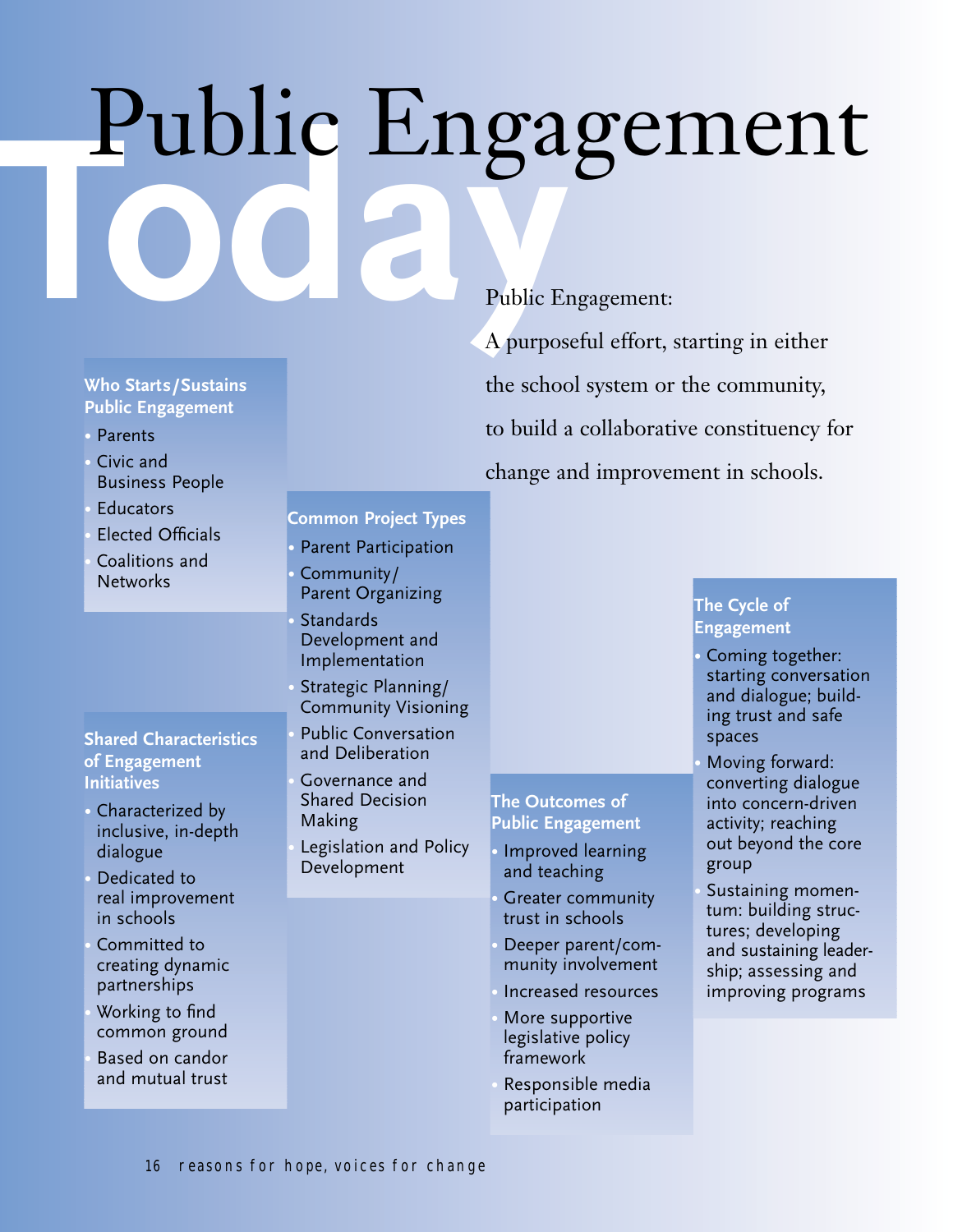#### *The historically disenfranchised are willing to take action because others have not.*

Many parents and concerned community members, especially in the rural and urban areas where many of America's poorest families live, are demanding changes in public institutions that are not serving their needs. The use of public engagement is a matter of survival for these communities and their children, who have serious questions about America's willingness to provide quality education for all children, regardless of race, class, culture, ethnicity, or income level. In some of America's most challenged learning environments, parents and others are working to improve schools and to confront the inequities in resources – human, financial, and physical – that stand as real barriers to school improvement and their children's achievement.

With the erosion of unquestioning trust in the public education system – what was almost an unwritten contractual agreement between schools and communities – people in town halls, faculty lunchrooms, local business clubs, and the pages of national magazines are now openly talking about this broken contract. Their actions, described below, demonstrate their willingness to make a personal commitment to rebuild that covenant.

#### **Who is driving the work of public engagement?**

Public engagement is a collaborative process between or among a variety of players both inside schools and outside in the broader community. Still, these collaborations are usually begun and in many instances sustained by a particular group of people. Five broad groups emerged from this research as the principal "drivers" of public engagement efforts today: parents; civic leaders and business people; education professionals; elected or appointed officials and policy makers; and local or statewide collaborations, coalitions, and networks.

# problems facing today's kids

| % saying problem<br>is very serious                                                                     |         |         |
|---------------------------------------------------------------------------------------------------------|---------|---------|
|                                                                                                         | General |         |
| Public schools fail<br>to give kids a good                                                              | Public  | Parents |
| education                                                                                               | 49%     | 52%     |
| Kids lack the support<br>of strong communities<br>where neighbors care                                  |         |         |
| about them                                                                                              | 40%     | 44%     |
| Source: Public Agenda, Kids These Days: What Americans<br>Really Think about the Next Generation (1997) |         |         |

#### *Parents*

Parents are often key drivers of engagement efforts. They may be carpenters or computer experts, health-care professionals or working moms, but they have a direct stake in the health and well-being of schools that serve their children. Whether in New York's South Bronx or in rural Washington State, parent groups seek greater involvement in school governance and decision making. They attempt to participate actively not only in the education of their own children but in policy discussions that affect entire schools or districts. As Ann Duffy of **Parents for Public Schools** in Jackson, Mississippi, says, "We are helping parents find their own voice as advocates for their children and owners of their schools."

Some parent efforts are openly confrontational, especially where parents' concerns have been ignored or rebuffed by school officials. These parent groups – whether in affluent suburbs or low-income urban areas – may train their members in organizing techniques in order to get their voices heard and to press school bureaucracies for change.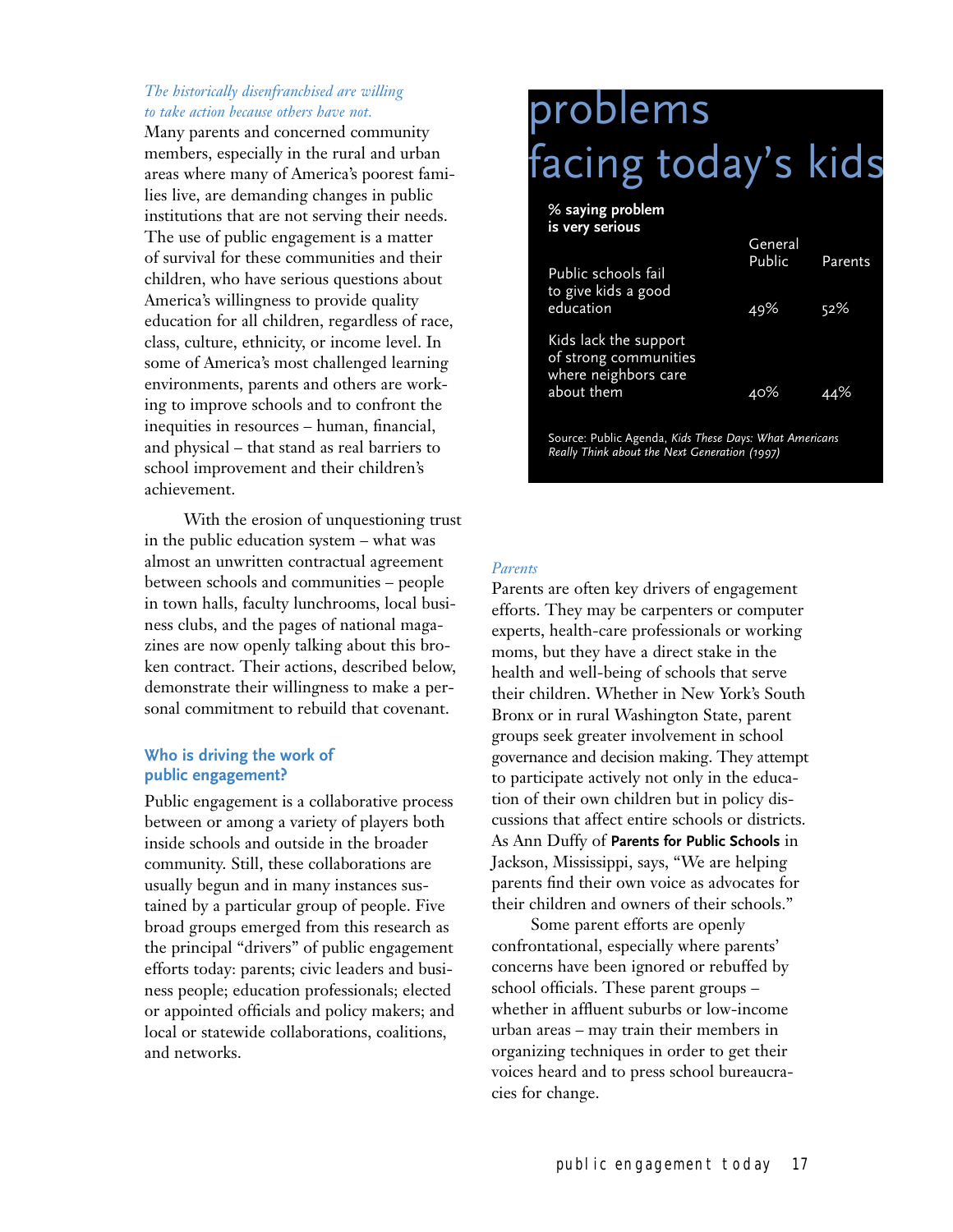## **Imagining a New Future**

*Howard Public Schools Howard, South Dakota*

OWARD, SOUTH DAKOTA, is a rural<br>community fifty miles northwest of Sio<br>Falls in the heart of the Upper Great Pl<br>like many other farming communities in the Up community fifty miles northwest of Sioux Falls in the heart of the Upper Great Plains. Like many other farming communities in the United States, Howard is struggling to survive. Surrounding Miner County has shrunk from 8,000 people to fewer than 3,000. More than half of the county's households earn less than \$20,000. A significant percentage of Howard High School graduates go on to college, but many do not return, finding jobs and lives in mediumsized and big cities across the upper Midwest.

In 1995, educators and students joined with rest of Miner County to think about and create a more viable future for their community. Randy Parry, director of the Howard schools' Rural Resource Center, has convened a series of public conversations around selected readings about rural life, agriculture, community politics, local history, and economics. Often held in people's homes, these seminars evolved into a community-visioning process through which students, along with teachers, parents, and other community members, have found ways to develop strategic responses to their community's problems.

For example, Howard's tax base had been dwindling, and the town was struggling to support quality

fire, safety, and lighting services. After studying the issue, Howard High School students – with a grant from the Program for Rural School and Community Renewal, an Annenberg Rural Challenge grantee – conducted the Community Cash Flow Project, which documented residents' spending behavior in and out of Miner County. The students' findings, which were subsequently publicized through the local media, demonstrated that raising in-county spending levels by 10 percent would increase local retail sales by \$2.4 million each year. Miner County residents responded by increasing their in-county spending a whopping 27 percent, giving a much-needed boost to the area's economy, and adding \$30,000 to the city of Howard's tax coffers.

Also as a result of the community's public conversations, Howard High School has begun to reimagine its role more broadly as a critically needed civic institution. The school has

opened itself up to the community, providing access to the gym for local people, inviting the community to use the school library during the day, and setting up an indoor area for older residents to walk in inclement weather. In addition, the district secured federal funds to build a campus greenhouse, where students are developing a wholesale plant and flower operation.

The high school's new Rural Resource Center, situated in the literal center of the building, serves as a vibrant meeting place for students, teachers, and community members. Last year, the Resource Center conducted open houses on five historical themes – harvest, hunt, veterans, church histories, and rural schools. For each theme, the Center asked senior citizens to share artifacts and stories from their experience growing up in the area. The seniors felt more connected to the school, and students learned history – not just the history of faraway places from books, but the special history of their own place.

"We had been caught up in the 'global village' thing and were losing who we are," said Randy Parry. "We were exporting our natural products, as well as our children. Now our children are helping us develop ways to transform Howard into a place they want to live their lives in."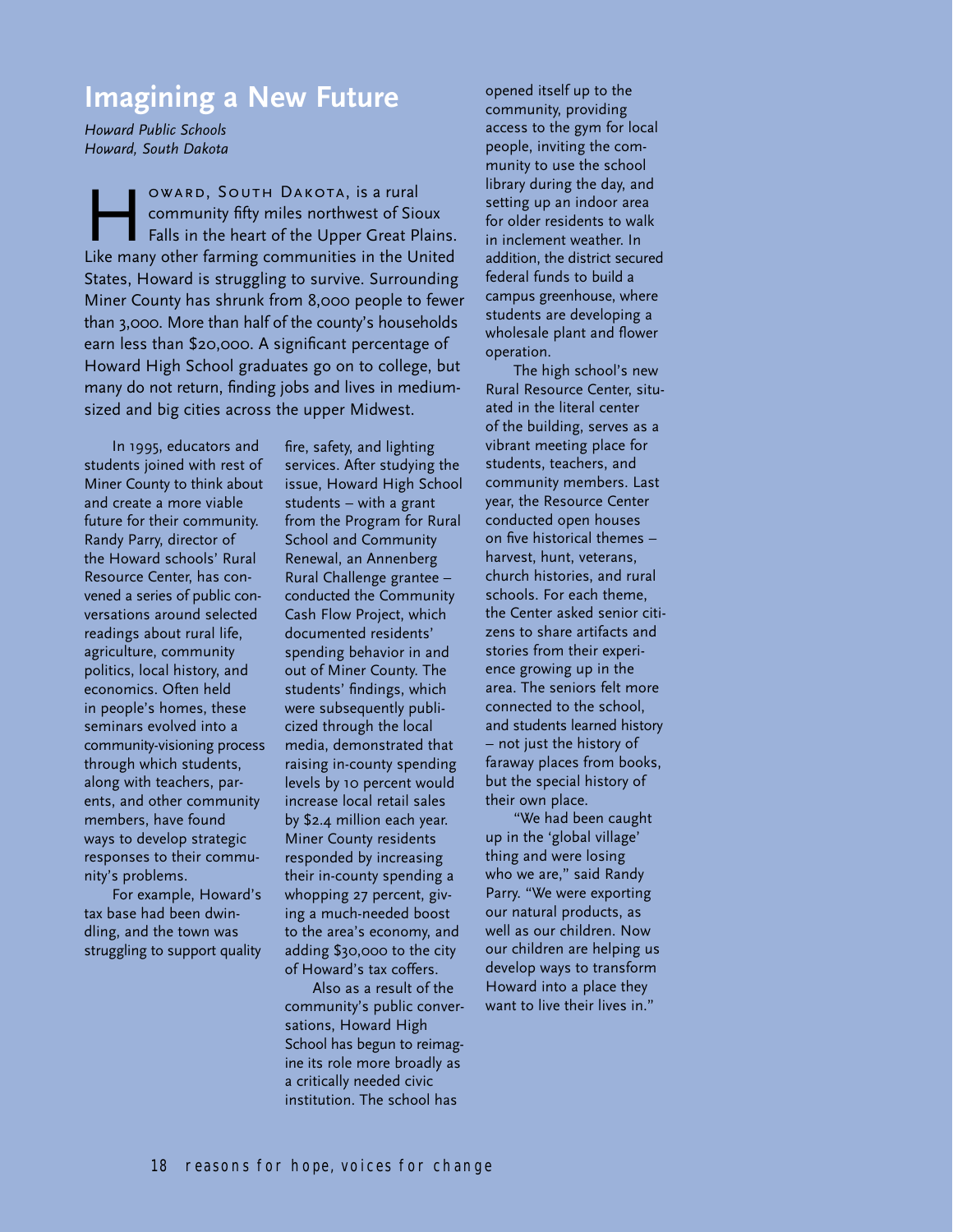#### *Civic Leaders and Business People*

Civic leaders and business people are driving local as well as regional and statewide engagement work. Their interest is defined not by a particular school or child but rather by a broader community interest in a productive citizenry or in high school graduates prepared for employment. "All of our work is based on the question, 'What is the role of education in the region's vitality?'" says Shareen Bell of the **Joint Venture/Silicon Valley 21st-Century Education Initiative** (see page 38), a school improvement project sponsored by many of the growing technology firms in California's Silicon Valley.

In some places, community leaders and business groups are perceived as trustworthy conveners or reliable sources of information.

**Public engagement is… where the general public becomes a partner in the governance and decision-making processes of the school.**  In others, their stature and standing in the community lend weight to school change efforts. Sometimes they simply act as good community and corporate citizens. William E. Smith, Jr., chairman of **A+ Research Foundation,** an Alabama citizens' reform initiative com-

**ROGER EVANS Olivehill Accelerated School Dayton, OH**

> prising community leaders from across the state, says his group has used engagement strategies to improve education because "no one else has stepped forward to do this work." In Louisiana, the **Council for A Better Louisiana** (cabl) (see page 34), a nonprofit statewide organization, is a key lobbying force with education policy makers who are aware of cabl's constant engagement with citizens. Says Stephanie Desselle of cabl, "We engage the voters to help them articulate their concerns about education."

> As participants in engagement efforts, community leaders and business people may represent values that are quite different from, though no less valid than, those of parents with children in schools. Understanding and incorporating the views of nonparents into

a public engagement effort is crucial, as they are often representative of the majority of people living in a particular community. In fact, across the country, only one in four households today has school-age children.

#### *Education Professionals*

District superintendents, principals, administrators – and, to a much lesser extent, teachers – are driving some public engagement efforts. Educators are often seeking to engage their colleagues in developing and implementing school or district standards or other educational reform initiatives. Public engagement in this context serves as a strategy for ensuring that school reforms make sense to school-site personnel and that educators are willing and able to carry out those reforms in their schools and classrooms.

In many communities, school people are also engaging parents and/or other community members outside of schools to join them in the work of revitalizing a district or to provide input on how to improve learning and teaching. "We're trying to turn the tables," says school superintendent Charles Irish of **Medina, Ohio**, "to get the community to tell schools what they should look like."

#### *Elected Officials and Policy Makers*

City council members, state legislators, and administrators in local and state government often become involved with public engagement work as a result of demands from grassroots efforts by local communities to change their schools. In some initiatives, elected and appointed officials themselves engage key school and community stakeholders in town hall discussions or ongoing task forces and councils that inform the crafting of new legislation or policy.

In Kentucky, Washington, Maryland, Massachusetts, and Florida, for example, elected officials have created education legislation that mandates parent participation, representative site-based councils, ongoing community comment, or some other public engagement mechanism. In the best cases, as with the Kentucky and Washington state education reform acts, legislation has not only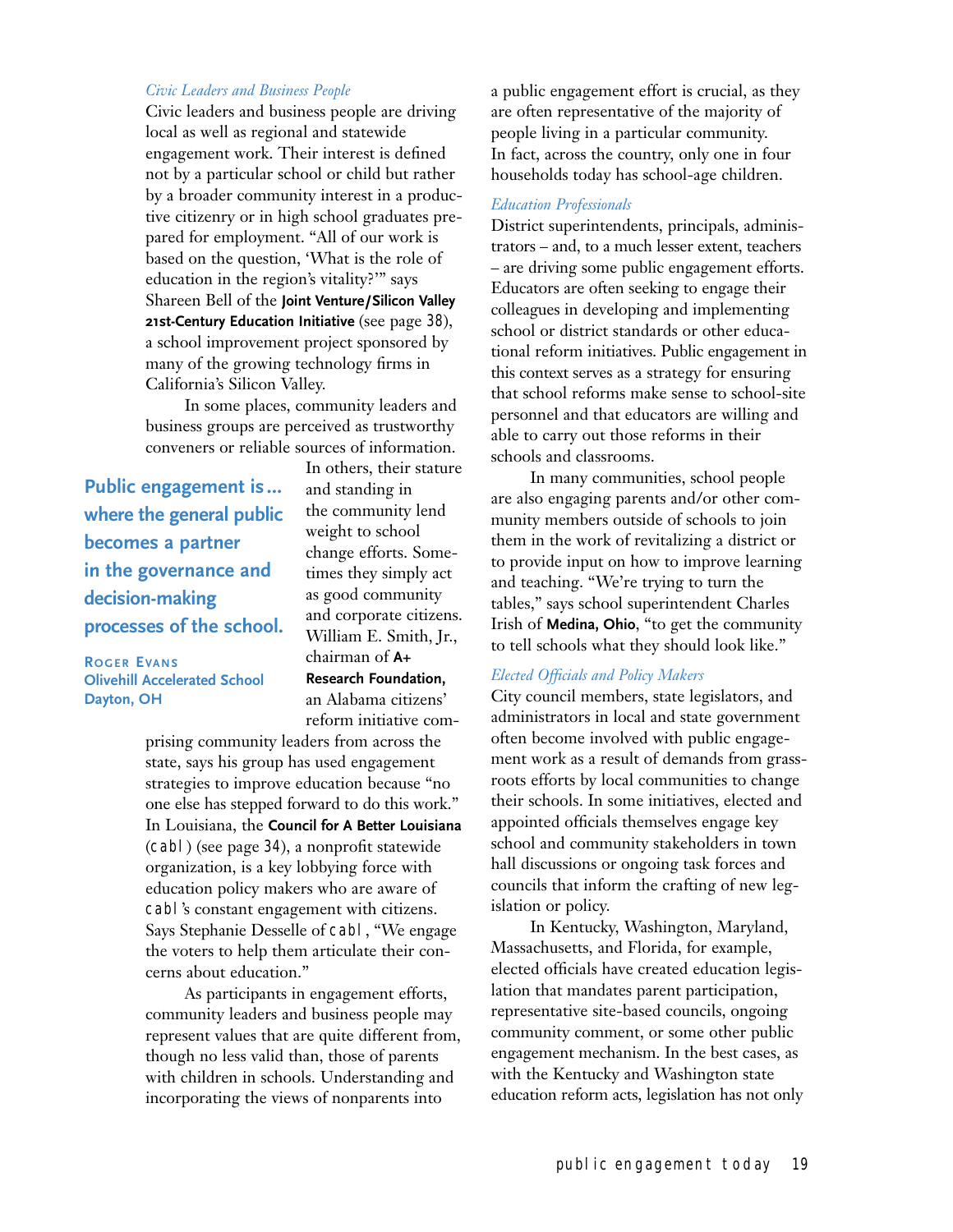# **Creating a Climate for Change**

*Plainfield Public Schools Plainfield, New Jersey*

ARRY LEVERETT, in the tradition of Yale education reformer Dr. James Comer, believes that children are educated in their homes and communities, as well as in their schools. So for Leverett,  $\overline{a}$  arry Leverett, in the tradition of Yale education reformer Dr. James Comer, believes that children are educated in their homes and comwho became superintendent of the Plainfield Public Schools in April 1995, engaging parents and community members in the work of schools makes sense. "Education," he says, "is a shared responsibility."

Leverett came to Plainfield – a Central New Jersey community of 47,000 that includes both historic Victorian neighborhoods and significant areas of urban blight – hoping to turn around a school system plagued by poor academic achievement, an unresponsive bureaucracy, and a school board looking for change. During the preceding two decades, many of Plainfield's middle-class families – both white and African American – had been expressing their displeasure with the district by pulling their children out of the public schools.

Leverett began to rebuild trust in the school system by making available information about student test scores, district finances, and the condition of the school's physical plant – most of it bad news previously hidden from the public. He then convened a seventeen-member Community Planning Task Force comprising community leaders, parents, and educators.

Despite initial misgivings, the Task Force eventually involved 225 people on

six design teams. Together, they crafted a District Blueprint for Education Excellence, which was presented in a public forum in June 1996. The school district, in turn, supported this work by incorporating many of the Blueprint's recommendations into its annual budget. Action teams of educators and community members have subsequently developed additional aspects of the Blueprint, including an education foundation to support Plainfield schools and a district report card designed to hold administrators accountable over time.

In the meantime, other efforts to engage members of Plainfield school faculties have proved successful in several ways. Early in his tenure, Leverett brought in Conflict Management, Inc., to give nine conflict-resolution training sessions over thirteen weeks with both district officials and representatives from the local school unions.

This up-front intervention paid off. In the spring of 1996, the district and its teachers quickly reached agreement on a new contract. Today, teachers and

staff are active partners in the district's change agenda, serving on site-based councils at all thirteen of Plainfield's school buildings. And when a budget crunch developed during the 1996–97 year, 40 percent of teachers and other school employees participated in a voluntary 0.5 percent giveback of the raise they had negotiated the previous spring.

Just two and a half years after Leverett's arrival, there are several tangible outcomes of the district's ongoing public engagement work. Taxpayers have issued a vote of confidence in the schools, passing a \$33.9million bond issue for capital and technology improvements. Adult-education enrollment has grown substantially; and parent participation in school events is on the rise. Student attendance is up, and disciplinary actions are down. Nevertheless, student achievement, especially as measured by standardized tests, has not budged.

Leverett worries that the public support and trust built up over the last two years will quickly erode if public engagement doesn't soon translate into better learning. "Achievement – that's where we're focused now," he says.

# **Common Characteristics of Public Engagement Initiatives**

In spite of their seeming diversity, public engagement efforts share several important traits.

#### **An inclusive and dialogue-driven process**

School and citizen's initiatives advocate and promote conversation and decision making that genuinely involve all constituencies in the community in school-related issues. Meetings are held in multiple languages and nontraditional sites, creating a "safe space" such as church basements or living rooms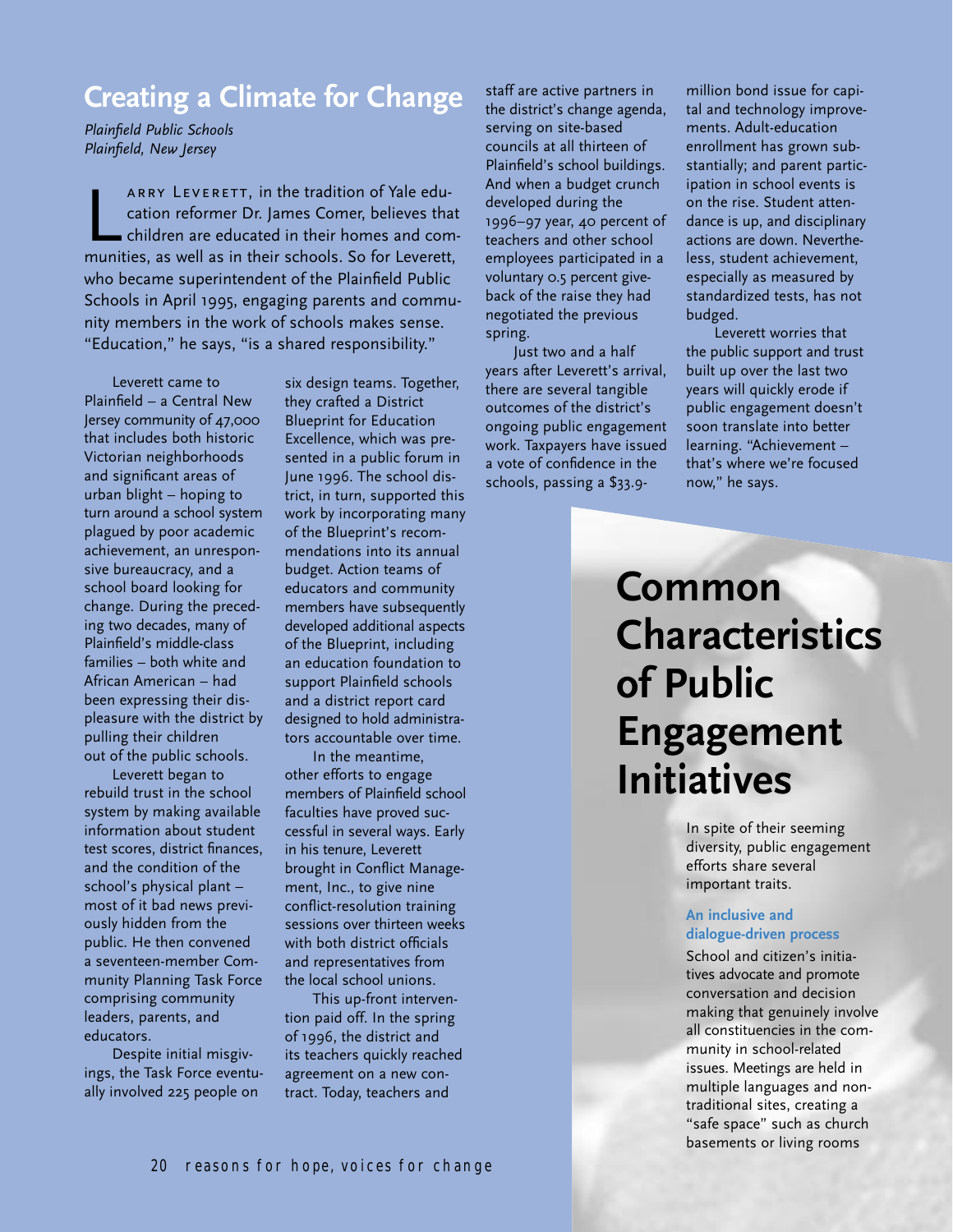brought about what was demanded by the law but also sparked broader conversations about schools between districts and the parents and other community members they serve.

#### *Collaborations, Coalitions, and Networks*

In certain situations, no one group is responsible for driving an engagement process. An individual or institution may organize the initial stages of an engagement effort, but a collaborative of people – both inside and outside schools and districts – quickly comes together to push the work forward, and responsibility for the engagement effort is subsequently shared by a coalition of groups or individuals. In other instances, national or regional nonprofit organizations provide the impetus for an engagement process through a network of affiliates or a national program that connects with local sites. Networks or programs such as the Industrial Areas Foundation, the Right Question Project, the Public Education Network, and the Study Circles

Resource Center influence a wide variety of public engagement activities, from parent organizing efforts to public conversation and deliberation initiatives.

Other networks around school reform have placed a high priority on parent and community involvement. Reform networks, such as the Accelerated Schools Network, the Institute for Responsive Education, and many of the Annenberg Challenge sites – including Los Angeles, San Francisco, New York City, Boston, Chattanooga, Chicago, **Philadelphia** (see page 24), and the Rural Challenge – have crafted new roles for parents and community within systemic school change efforts that are important models for future study.

#### **What kinds of public engagement efforts are there?**

The term *public engagement* does not refer to any one particular type of program nor any one particular focus. Rather, public engagement encompasses a broad range of activities that share a number of common characteristics (see sidebar).

where dialogue can be an effective antidote to the sometimes uncivil and caustic discourse around school change. Many develop creative strategies for reaching parents who need to be involved but choose not to be. They train local parents about their rights, how to exercise them, and how to reach out to the educators in their schools. Educators listen more attentively and interact more effectively with community members, especially to those who have traditionally felt excluded or unwelcome in schools for reasons of race, class, or culture.

#### **A dedication to making real improvements in schools**

Public engagement efforts seek meaningful and longterm change in schools and districts. Some focus directly on curricular and other institutional change in schools. They include healthy amounts of dialogue but always move to action. Well-developed initiatives create consensus around what schools should teach and what children should learn, a process which participants expect will lead either directly or indirectly to improved student achievement.

#### **A commitment to creating dynamic partnerships**

Public engagement everywhere is a two- or multi-way conversation that brings parents, community members, educators, business people, and others to the

table and enables them to play meaningful roles in discussions and decisions that affect schools and children. Together, representatives from all these groups work to share responsibility for the health and effectiveness of their public schools.

#### **Sincere efforts to find common ground**

Engagement initiatives work to establish common ground and then move toward broad consensus around school-related issues. They aim to broaden and deepen the conversations about these issues that occur in the larger community – whether in supermarket aisles, the pages of the newspaper,

the local Kiwanis club, or city hall – and increase community capacity to frame options that can work even when the choices are difficult.

#### **An atmosphere of candor and mutual trust**

Participants in effective public engagement efforts attempt to listen to and understand viewpoints that are not their own and to speak truthfully about the conditions of schools. Accurate information is made available in a timely manner to all stakeholders. For engagement to succeed, all participants must act with compassion and integrity.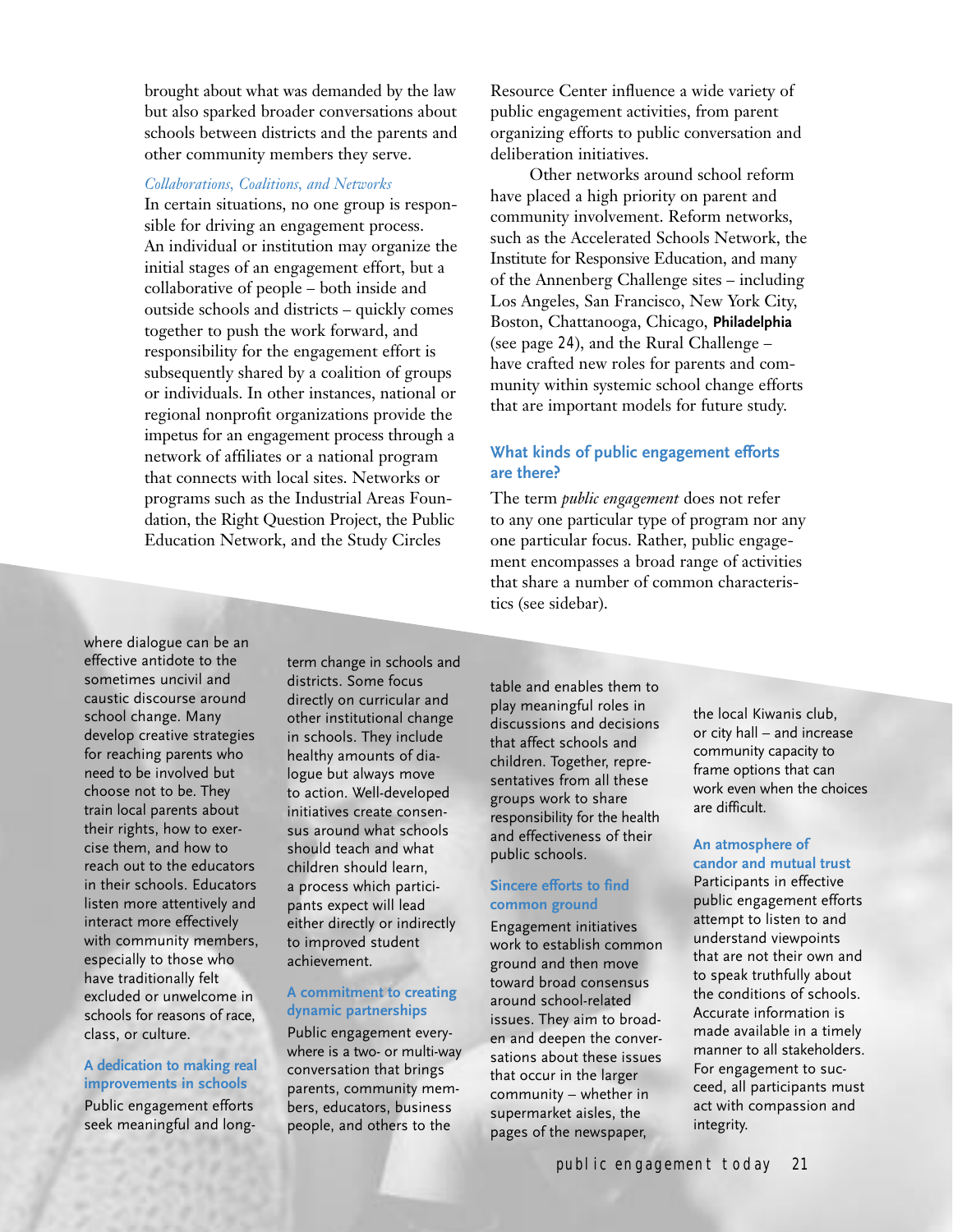## **Fighting for Better Schools**

*Mothers on the Move The Bronx, New York*

N 1992 A GROUP OF WOMEN in the South<br>Bronx went to visit a fourth-grade classroom as<br>part of an adult literacy class sponsored by the<br>nonprofit Bronx Educational Services (BES). The "field n 1992 a group of women in the South Bronx went to visit a fourth-grade classroom as part of an adult literacy class sponsored by the trip" was intended to convince children to stay in school so that they wouldn't have to go back to school as adults. But the women were outraged by what they saw – a rude, insensitive teacher and a school culture disrespectful of children. Their anger prompted them to action, and with support from bes, they formed Mothers on the Move or, appropriately, mom.

Today, mom is an independent nonprofit organization that includes some 700 moms (and some dads), all seeking to improve the schools their children attend. During the last five years, they have fought an uphill battle with these troubled schools, as well as with New York City's Community School District 8, which is responsible for administering the area's elementary and middle schools.

mom employs a community-organizing approach that includes a lot of time "on the doors," that is, visiting the neighborhood's tenements and apartment buildings and talking face to face with community residents. In entryways and in living rooms, mom's organizers listen for concerns about children and schools. These issues become mom's agenda. Regular meetings held in the group's muralcovered storefront headquarters on Intervale Avenue provide a gathering place for parents, who work with organizers to develop plans of action.

Depending on the issue and the parents involved, mom will create strategies to work with a particular school or principal to implement a new reading program or move drug activity away from school grounds. Or mom will lobby District 8 administrators to ensure the fair allocation of textbook funds. They even marched on the home of a former New York City Schools chancellor to bring attention to the critical needs of the ten struggling schools in their neighborhood.

Part of mom's broader strategy has been to build leaders from its own ranks in order to swell the community's capacity to make change for itself. Involved

parents participate in a broad range of trainings that enhance their publicspeaking and meetingfacilitation skills and expand their knowledge of the New York City school system's complex policies and programs. As a result, mom has developed powerful parent-driven leadership: two of mom's moms have been elected to serve on the District 8 Community School Board and one is on New York State's Visiting Committee for Low-Performing Schools.

Some other tangible achievements include playing an active role in forcing out and now choosing the replacement for the former District 8 superintendent, who, they say, had allowed the deterioration of their South Bronx schools over the last two decades. They have developed productive relationships with a few of the area's principals and developed a proposal to restructure a failing junior high school. Nevertheless, many administrators remain wary of mom and its outspoken demands and aggressive activism for improvement of the neighborhood's schools.

"We hope we can work collaboratively with the new superintendent and that there will be a different attitude from the principals," says mom co-director Mili Bonilla. "There needs to be some type of cultural change in the way they view parents. In the meantime, we try to take the high road and keep doing the work we're doing."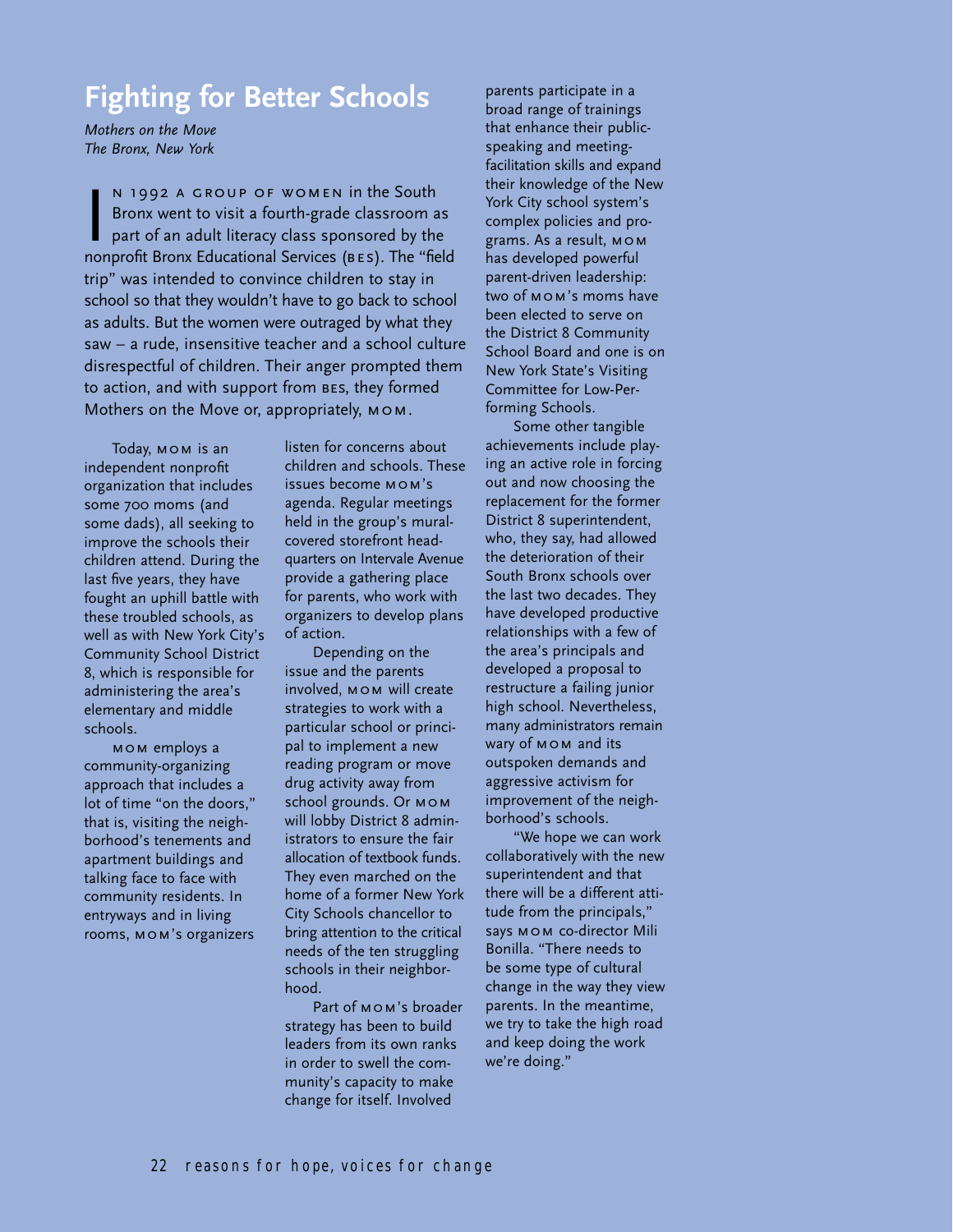Many public engagement initiatives, however, fall clearly into one of the categories described below. Others are more complex. They may straddle several of these types or evolve into new forms in response to changing conditions and new challenges in local schools and communities. Taken together, however, the following seven types describe the broad focuses of public engagement today: parent participation, community and parent organizing, standards development and implementation, strategic planning/community visioning, public conversation and deliberation, governance and shared-decision making, legislation and policy development.

#### *Parent Participation*

Engagement efforts that seek greater parent participation in their children's schools are motivated by the belief that parent involvement is critical to improving student achievement and that parents serve as the schools' most important link to the larger community. These initiatives are generated by the schools themselves, by a local community agency that serves as a catalyst for greater parent involvement, or by parents coming together on behalf of their children and their schools.

Some of the most potent parent participation efforts have developed formal or informal mechanisms that enable parents to ensure that schools meet their children's education needs. In Jackson, Mississippi, for

**Percent of 8th graders who attend schools where school officials say lack of parent involvement is a moderate or serious problem:**





Source: Educational Testing Service, unpublished tabulations from 1996 NAEP mathematics test

**Would you approve of your local schools adopting some or all of these education improvement ideas?** 

#### **85% or more of parents approve of ideas to:**

- Make parent and community involvement a key component of the education experience
- Hold students to high academic standards
- Teach students projects that connect their studies to real life situations
- Teach students to work independently
- Teach students to work in groups
- Measure learning by keeping a portfolio of student work
- Involve the business community in changing schools

#### **Percentage of parents willing to:**

| participate in a parent/teacher organization | 42% |
|----------------------------------------------|-----|
| assist in public school classroom            | 41% |
| serve on public school planning committee    | 35% |
| contribute money to help fund computers      | 34% |

Source: Education Commission of the States, *Listen, Discuss and Act: Parents' and Teachers' Views on Education Reform* (1996)

# parent involvement

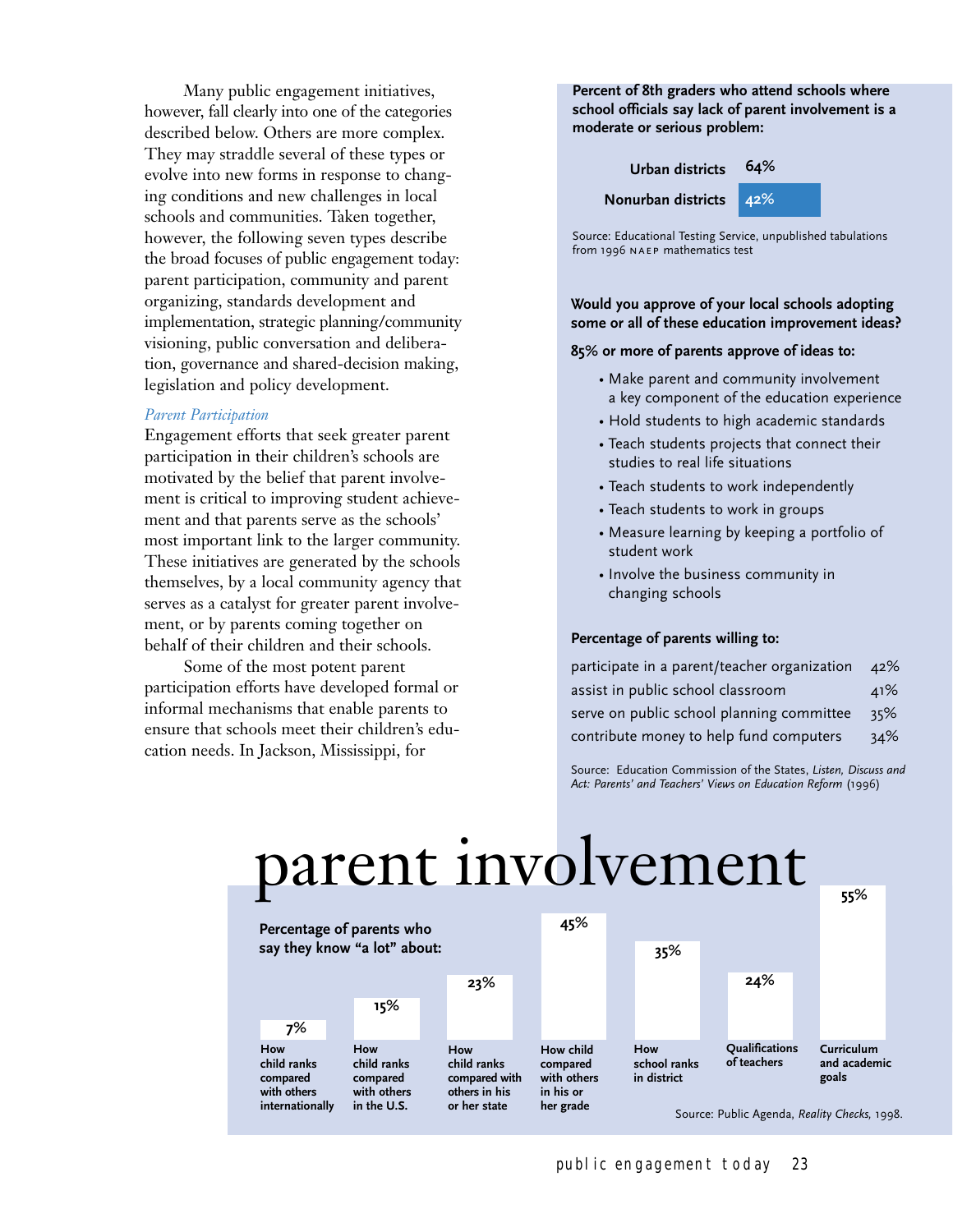## **Engagement in the City**

*The Children Achieving Challenge Philadelphia, Pennsylvania*

HE CHILDREN ACHIEVING CHALLENGE<br>is a public-private partnership to support the<br>district's efforts to improve the Philadelphia<br>school system. The Challenge is funded by a \$50he Children Achieving Challenge is a public-private partnership to support the district's efforts to improve the Philadelphia million grant from the Annenberg Foundation and almost \$100 million in matching funds from corporations, foundations, and publicly competitive grants.

The Challenge effort takes its name from the ten-part Children Achieving plan by which Superintendent David Hornbeck and his administration are seeking to revitalize the city's 257 public schools. Among the ten components of the plan are setting high standards, devolving decision making, adding more professional development, and engaging the public in shaping and supporting school improvement.

The plan was created with significant input from task forces that included parents, community members, business and political leaders, and others. Still, Children Achieving was criticized as an "outsider's" plan (Hornbeck came to Philadelphia from school reform efforts in Kentucky and Maryland), and its dense and jargon-heavy presentation made it sound formidable to many parents and non-educators.

During the last year and a half, the Challenge has worked hard to help allay these concerns and to support and supplement the district's public engagement efforts on behalf of

Children Achieving. The Challenge has promoted the district's move toward local school-site councils that allow parents – as well as teachers and students – to participate in site-based management of their schools. To provide an independent voice for parents, the Challenge funds the Alliance Organizing Project (aop), using a parentorganizing approach in fortyfive schools. aop works to build parents' and community members' ability to hold individual schools and, in fact, the entire district accountable for its promised reforms.

The work of the Challenge is a team effort with city administration, the school district, and other partners. Among the cooperative ventures is the Philadelphia Education Summit, called by Mayor Edward Rendall, City Council President John Street, and the Greater Philadelphia Urban Affairs Coalition, which has held more than forty Town Hall Forums throughout the city designed to ask communities what they want from their public schools.

The "team" effort extends broadly throughout the community in a variety

of projects designed to tap into the many constituencies that influence urban education. Project 10,000, an effort to recruit community volunteers into the schools, has already attracted more than 12,000 people willing to spend time tutoring and helping out in classrooms. Senior citizens and churches are being engaged in the Safe Corridors Program, which ensures that children can make the daily passage to and from school free from crime, drugs, and harassment. And the School-to-Career initiative has enlisted more than 300 Philadelphia businesses to provide mentoring and work-based experiences for more than 2,000 juniors and seniors, and engaged over 14,000 students in ninth- and tenth-grade mentoring and job-shadowing activities.

The Challenge and its partners have lately begun to focus more on in-school audiences, particularly teachers. Recently, teachers have begun playing an important role in the district's development of more rigorous content standards and curriculum frameworks for this system in which fewer than half of its 215,000 students display even basic knowledge and skills in reading, math, and science. Teachers helped prepare the initial draft of the new standards and later provided feedback, along with parents and other community members, at twenty-two public forums.

Despite a recent survey showing that Philadelphia's teachers support the new

standards initiative, many of the district reform efforts originally met with limited enthusiasm from teachers and their union, the Philadelphia Federation of Teachers. As a facilitator of dialogue about reform, the Challenge undertook to publish *Philadelphia Teacher,* an award-winning monthly publication that explains many of the complex issues and reforms to both teachers and the community. The 30,000 copies are sent far beyond teacher mailboxes and are having an impact on helping everyone understand the challenges facing Philadelphia. The district, the Challenge, and the many partners in Children Achieving have worked hard to intensify the resources and support available to teachers. "I think one of the tough lessons we have learned," says Vicki Phillips, executive director of the Children Achieving Challenge, "is that you have to work with internal audiences first."

There is still a long road to travel, but glimmers of hope have appeared: test scores rose in 202 schools for the first time in many years; parent and public involvement is rising; and education has risen to the forefront of the city and state agendas."I would say our efforts to engage teachers and the public are about at a four on a scale of one to ten," says Phillips. "We've done a great deal of work, but we haven't gone far enough yet."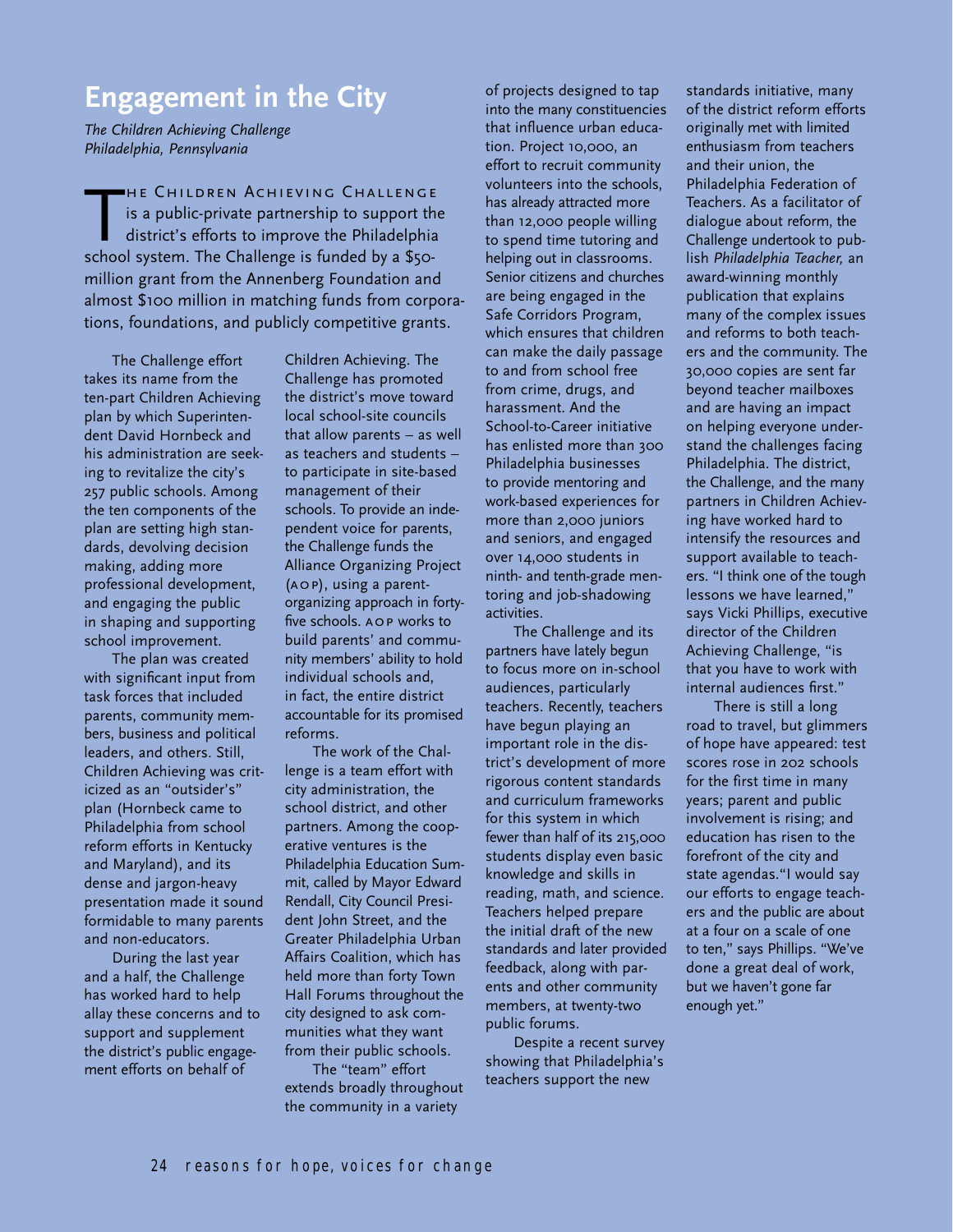example, **Parents for Public Schools** has created a Task Force to Accelerate School Improvement. This parent-driven group meets at least once a month with representatives from the state department of education, members of the community, and the district superintendent. Gathering questions and issues from community surveys and from parents serving on local site-based councils, the task force

**Public engagement is… not just a matter of getting a lot of people together in a meeting. It's where the community and the school district actually hear each other. We're afraid that people will get emotional and angry, when they already are both those things.**

**CHARLIE IRISH Medina, OH, Public Schools** airs a wide range of concerns about school accessibility, overcrowding, teacher quality, and inadequate facilities; develops strategies to address these concerns; and serves as a catalyst for change.

Parent participation initiatives often include training designed to increase parents' confidence and ability to interact effectively with school personnel. In San Diego, the **Parents Alliance for School**

**Standards** works with parents to help them ask teachers good questions about what school standards mean in their particular schools and for their children. In Paterson, New Jersey, the **Paterson Education Fund** (pef) has developed several strategies for building parents' capacity to advocate for their children's education. These include the Family Friendly Computer Program, which since 1996 has loaned out more than 1,000 computers to public school families to increase parent's computer savvy as well as their willingness to advocate for better computerbased instruction in Paterson's classrooms. pef has also worked with the **Right Question Project** – a program based in Somerville, Massachusetts, that trains parents to ask the questions necessary to monitor and support their children's educational progress. During the last two years, thirty-five Paterson parents received Right Question Project training and are now in the process of training hundreds of others in this parent participation strategy.

In many places, gaining access to and understanding school budgets, policies, and other data are central aspects of parent participation efforts. In Philadelphia, the **Parents Union for Public Schools** maintains a comprehensive library of fiscal and organizational information, as well as test scores and attendance rates, for each of the schools in the district. The Parent's Union has also created Mini-Resource Centers in thirty-two schools citywide that provide information to the parents of that particular school. To help people use this information more effectively, the union holds trainings and workshops to strengthen parents' participation on school councils, which are part of the Philadelphia school system's sweeping reform plan.

Some parent participation efforts have been created by administrators or teachers. Seven years ago, the staff at Boston's **Patrick O'Hearn Elementary School,** which participates in the Institute for Responsive Education's Responsive Schools Project, identified family involvement as their number-one priority. After identifying potential parent leaders, O'Hearn administrators opened a family center during the school day, sponsored workshops for family members during and after school, and invited parents to serve on a school management team and to join an instructional leadership committee that has implemented a home reading program. Ninety-eight percent of families now participate in this program. A similar percentage meet with teachers to examine student progress on portfolios, and school officials report that student performance, behavior, and attendance have all improved significantly.

#### *Community and Parent Organizing*

Organizing initiatives are grassroots efforts that seek to build dynamic parent and community constituencies to advocate for school change, often in very challenging circumstances. Many of these projects are found in underperforming school districts in low-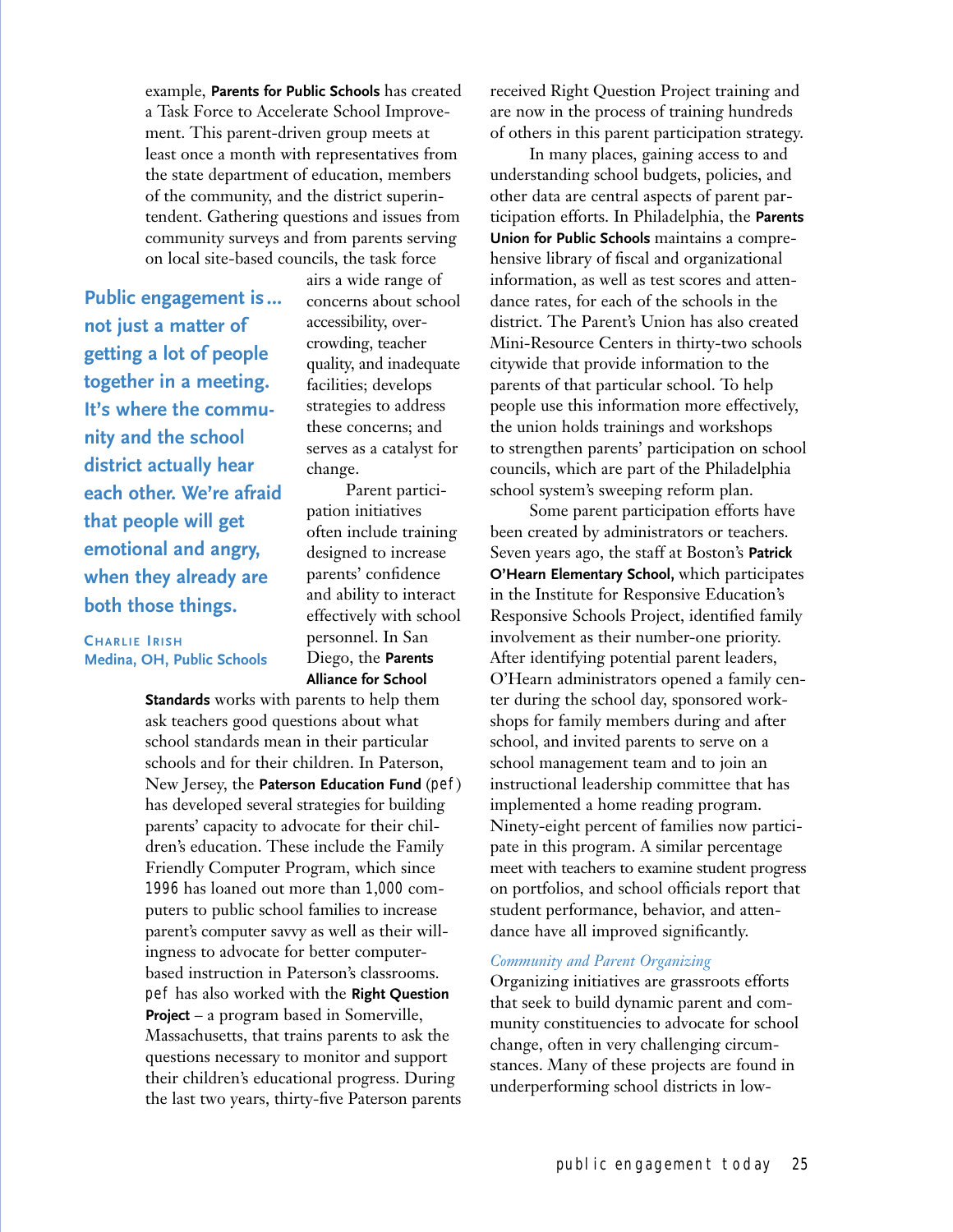# **Building a Culture of Engagement**

*Pattonville Community Schools Maryland Heights, Missouri*

N THE MID-1980s, the Pattonville Comm<br>Schools, a suburban district just outside<br>St. Louis, confronted a demographic reality<br>many school systems today. The percentage of n the mid-1980s, the Pattonville Community Schools, a suburban district just outside St. Louis, confronted a demographic reality facing households with school-age children had sharply declined, and local bond issues, previously passed with enthusiastic majorities, had begun to fail. A growing number of senior citizens in the community had come to fear the area's young people and were decreasing their support for public education.

When Roger Clough became Pattonville's superintendent in 1985, he knew that something had to be done. "You could look at the issue in two ways," says Clough, who retired in 1997. "It was about the politics of seniors, citizens, and taxes; or it was about understanding why seniors or other citizens were upset and then figuring out how the district and its people could work together to improve communications and develop mutual solutions."

Clough chose the latter: he made a conscious decision to engage community members and particularly senior citizens as resources for the district. Instead of being the problem, citizens and seniors were seen as part of the solution. This strategic direction has paid significant dividends over the last fifteen years.

Today, community members and parents are involved as volunteers in each of Pattonville's eleven schools and serve on all of the district's task forces and advisory committees. The district has eschewed polling and has had community volunteers do door-to-door interviews to determine attitudes about proposed policies and to ascertain developing community concerns. New bond issues have been passed to ensure that Pattonville's schools not only keep pace with rising education costs but also better meet the needs of the entire community. New administrative offices include a community education center offering a wide array of services and programs for seniors as well as students. A new community theater at the high school focuses on arts and entertainment programs attended by the whole community. When senior citizens are invited to an

evening of dinner and theater at the high school, more than 600 attend.

In addition to involvement, parents and community members play important roles in key decisions about the district – from adding a character-values program in new curriculum designs to plotting reorganization plans. Parents and students also serve on school councils and share responsibility for advising on policy matters. Administrators even seek annual input from area realtors as well as the mayor and town councils of the three municipalities that make up the Pattonville district.

Perhaps Pattonville's most important work has been engaging the parents of the nearly 1,100 students voluntarily bused to its schools each day from center-city St. Louis. Citizens' Councils ensure a greater voice for the parents of these predominantly African American students in the district's affairs. PTA meetings and parent-teacher conferences are often held in downtown St. Louis to make it easier for parents to attend, and the Pattonville School Board schedules regular meetings in all the neighborhoods served by the Pattonville schools, including St. Louis. This kind of sustained involvement, district leaders say, is one of the reasons children from these areas graduate at rates (nearly 90 percent) similar to the rest of Pattonville's students.

Despite the success of its engagement efforts over time, Pattonville still faces

serious challenges. A proposed expansion of the St. Louis International Airport threatens the seizure by eminent domain of one-fifth of the homes in the district. Recent attacks on the state desegregation program – which subsidizes crossdistrict busing – could jeopardize the continuing presence of students from St. Louis neighborhoods. And while better than the national average, student test scores have been flat for the last five years. Nevertheless, Pattonville remains optimistic. As Roger Clough puts it, "We have opportunities here, not problems."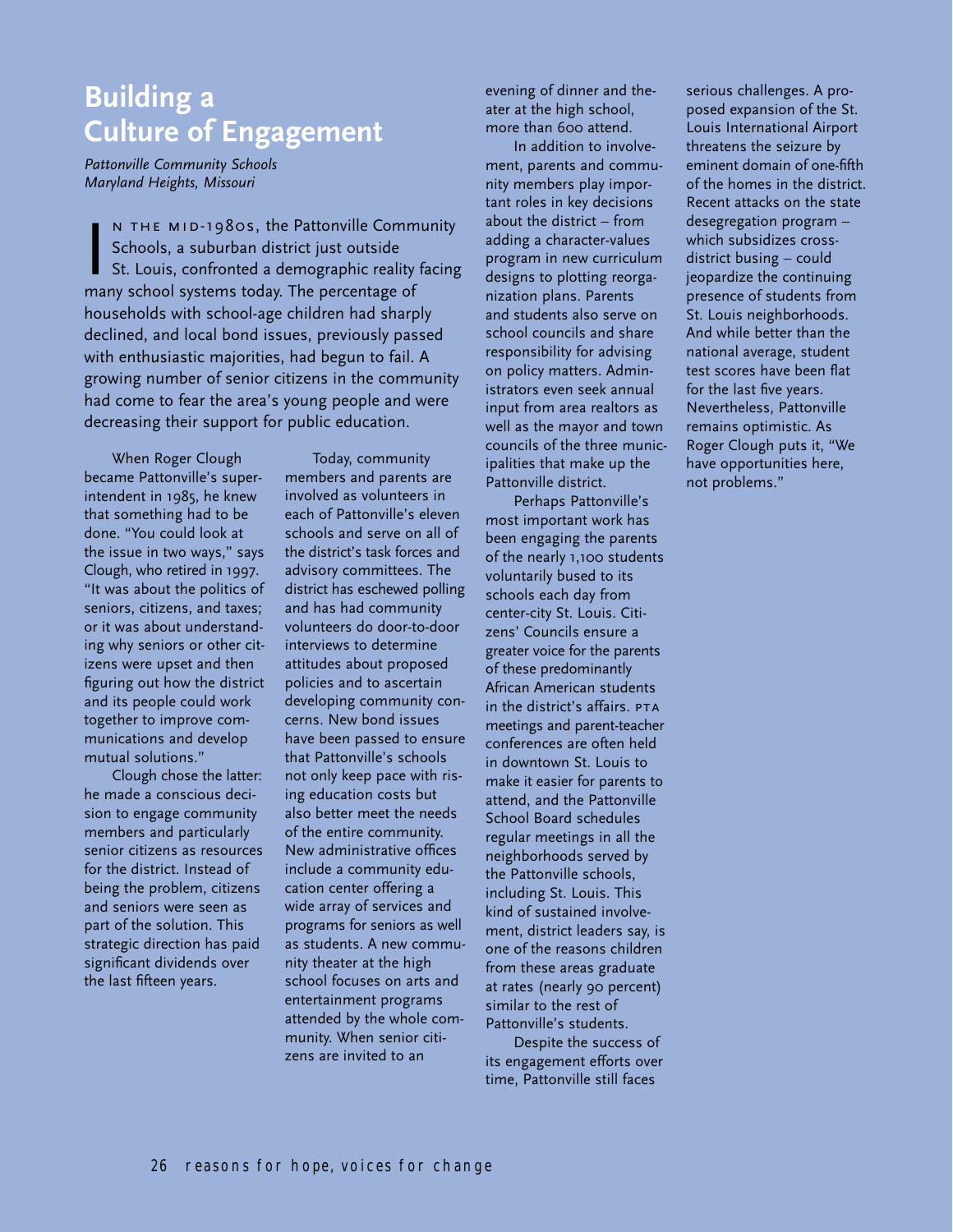# parent involvement

income rural and urban communities. The emphasis in all of these initiatives is on developing the community's capacity to identify its own concerns, marshal its resources, and work for change from school bureaucracies. Local organizers work in the community; meet parents in homes, churches, and community centers; identify area leaders; and train them in turn to organize other parents or community members. Student and school data are often used to demonstrate the state of education in the area and to galvanize parents and others to action.

Relationships among parents are at the core of these organizing efforts, which depend on developing a strong sense of mutual trust and confidence as the work proceeds. **Baltimoreans United In Leadership Development** (build) began to develop these relationships by establishing after-school programs at ten Baltimore schools. build organizers have connected with parents, who now serve as volunteer staff at these programs. This work with parents is part of a broader parent organizing process that includes listening to their concerns, helping them develop leadership skills, and encouraging them to organize other parents and community members around school issues. Given this reliance on relationships, parent organizing efforts like build include heavy doses of face-to-face meetings, door-to-door canvassing, and public actions that bring people physically together. This process seeks to build a stronger sense of community while improving schools.

Some parent organizing efforts are confrontational in nature as they begin. Administrators – and in some cases teachers, especially those unused to answering probing questions from the public in meaningful ways – are often initially resistant to input from people outside

**Percent saying they would be "very comfortable" complimenting a neighbor's child who has done a good deed or done well in school**

| <b>General Public</b>    | 85% |
|--------------------------|-----|
| Parents                  | 89% |
| African American Parents | 89% |
| <b>Hispanic Parents</b>  | 81% |
| <b>White Parents</b>     | 89% |

Percent saying they have done some **thing like the above in past six months**

| <b>General Public</b>    | 70% |
|--------------------------|-----|
| Parents                  | 78% |
| African American Parents | 76% |
| <b>Hispanic Parents</b>  | 71% |
| White Parents            | 79% |

**Percent saying they would be "very comfortable" volunteering to be a mentor or help in some way at a** 

| <b>General Public</b>    | 48% |
|--------------------------|-----|
| Parents                  | 55% |
| African American Parents | 61% |
| <b>Hispanic Parents</b>  | 56% |
| White Parents            | 54% |

**Percent saying they have done something like the above in past six months**

| <b>General Public</b>    | 24% |
|--------------------------|-----|
| Parents                  | 33% |
| African American Parents | 34% |
| <b>Hispanic Parents</b>  | 29% |
| White Parents            | 32% |

Source: Public Agenda, *Kids These Days: What Americans Really Think about the Next Generation* (1997)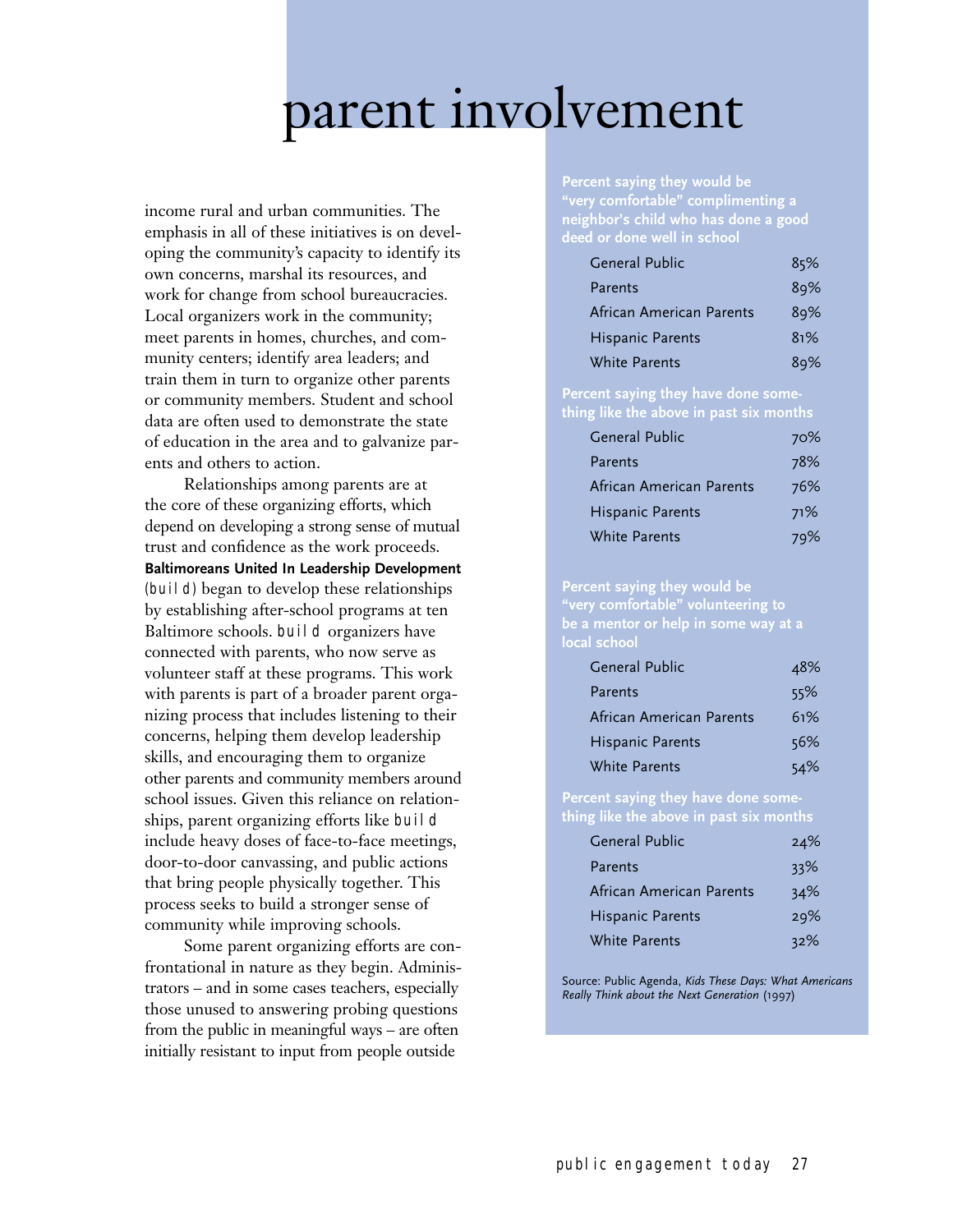# **A Bluegrass-Roots Approach to Change**

*Prichard Committee for Academic Excellence Lexington, Kentucky*

HE PRICHARD COMMITTEE grew out of the<br>1980 Kentucky Council on Higher Education's<br>Committee on Higher Education and Kentucky<br>Future chaired by Lexington Jawyer Edward E. Prichard 1980 Kentucky Council on Higher Education's Committee on Higher Education and Kentucky's Future, chaired by Lexington lawyer Edward F. Prichard. The committee's 1981 report argued that many of the problems facing higher education in Kentucky stemmed from shortcomings in its K–12 system. When the report's analysis drew little response, the committee disbanded and re-formed as the Prichard Committee for Academic Excellence, committed to creating a citizen voice for better elementary and secondary schools in Kentucky, as well as for improvements in higher education.

In 1984, after two years of studying the issues, the Prichard Committee organized a televised, statewide town forum on education, through which 20,000 people participated in local discussions about the condition of their schools. The forum generated 6,000 recorded individual comments, 15,000 written statements, and 200 letters to the Committee. It led to the development of local committees to push for reform at the district level. And it prompted a special legislative session on education.

At the same time, sixty-six school districts joined in a suit against the state's education finance system. In 1989, the Kentucky Supreme Court ruled the state's public school system unconstitutional and ordered the state legislature to create a new

one. The result was the passage in 1990 of the Kentucky Education Reform Act (kera), one of the nation's most comprehensive school reform packages. Many of the Committee's recommendations, set out in a 1985 report, became part of that legislation.

Since the passage of kera, the Prichard Committee's role has changed from reform driver to reform partner. Robert F. Sexton, who has served as the Committee's executive director from its inception, recalls that "there was a real challenge, moving from being *against* [bad schools] to being *for* reform. And it's easy to get derailed in the details."

kera had plenty of details in its sweeping, mandated, state-of-the-art reforms in curriculum, assessment, finance, and support services. To help explain the law, the Committee organized Community

Committees for Education. These local affiliates of the Prichard Committee were also charged with identifying citizen needs, assessing and reporting on local progress, and assisting in the implementation of the reforms where necessary.

The Committee has continued to provide a wide range of resources to help local schools, parents, community organizations, and others understand the impact of the education reform act over time. These resources include community support coordinators who work full-time out in the state connecting with volunteers.

Working in collaboration with Kentucky members of the Business Roundtable, the Prichard Committee has also helped organize the Partnership for Kentucky Schools, a nonpartisan coalition of public and private leaders from Kentucky businesses and civic, governmental, and education organizations. The Partnership has installed a 1-800 telephone number to provide ready access to information about kera and has funded a public information campaign – as well as employer and community involvement programs – designed to support the reforms.

The Prichard Committee has also worked to both educate and empower parents as important resources for sustaining interest in reform and school change over time. Parents and Teachers Talking Together,

a series of informal schoolparent public dialogues on change and reform, has involved hundreds of schools and thousands of parents throughout the state. And the Committee recently launched the Commonwealth Institute for Parent Leadership, a program that helps parents better understand standards, student work, and information on student achievement. Both programs are geared at deepening public support and educating new generations of citizens about the value of strong schools.

Since 1990, critics have attempted to derail and even abolish kera in the legislature, but the grassroots support that the Prichard Committee helped generate for the law has been instrumental in its survival. "We've bought time for the system to implement the reforms," says Sexton. "And we continue to build support for higher academic standards by pushing for better teacher training and professional development, and more engagement in schools by parents and the public, and by keeping these and other issues before the public and policymakers."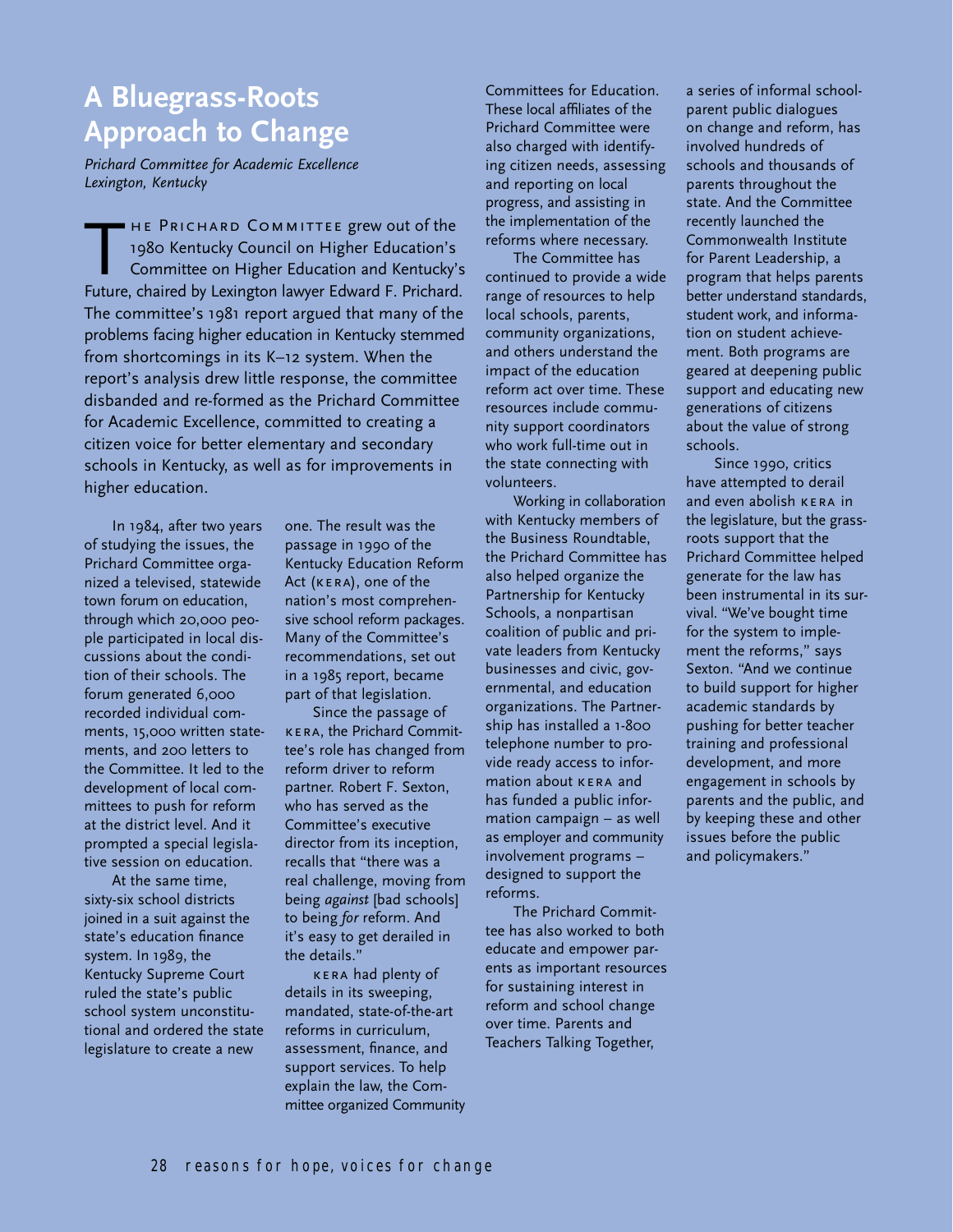the school building. This lack of communication can be fostered by long-standing race, class, and language differences between educators and parents, barriers that have historically shut many parents out of the conversation with schools. With support and leadershipdevelopment training from organizers, however, parents can develop increased confidence and the ability to strengthen their demands on schools. When a group of residents of the South Bronx, New York, visited a local elementary school with an adult literacy class, they were dismayed at the low achievement of students and meager resources available to help them. Soon afterwards, ten women formed **Mothers on the Move** (see page 22), a grassroots organization that has developed a powerful partnership among neighborhood residents, social service agencies, local foundations, and parents to push for improved education and student performance in their neighborhood schools.

Over time, successful organizing efforts can result in dynamic collaborations between energized parents and school personnel. At the **Sam Houston Elementary School** in Lower Rio Grande Valley, Texas, organizers from the Texas Interfaith Alliance of the Industrial Areas Foundation teamed initially with teachers and school staff to visit parents' homes. They found that parents' top concern was school and community safety. The school then worked with local police to deploy two additional officers to the area around the school. They also joined forces to clean up a dangerous alley that is now monitored by parents. Working on subsequent issues identified by parents, the Alliance team developed a contract of expectations signed by teachers, students, and parents; created report-card nights for parents to come in to school every six weeks; and hired a consultant to design ways to improve teaching and student achievement in math.

#### *Standards Development and Implementation*

Clear and rigorous standards are at the heart of many school change efforts today. Developing these standards, however, can be contentious, and implementing them requires the understanding, commitment, and support of a wide variety of stakeholders both inside and outside the schools. Statewide engagement efforts in Maryland, Massachusetts, Kentucky, and Washington have developed a policy consensus on standards that includes statewide business and civic leaders, as well as

local parent and community groups.

Some of these efforts begin by bringing together stakeholders in and out of schools to deliberate publicly and quite generally about what children should know and be able to do as they move through school. Starting at its formation in 1990, the **Maine Coalition for Excellence in Education** began gathering educators, community members, and business

**Public engagement is… just trying to create a public conversation where there's interest and then building the will to take some action. It's the same organizing process in a school to change culture and gain consensus as any other issue.** 

**CARRIE LOUGHLIN Industrial Areas Foundation Austin, TX**

people to develop a statewide plan for broad education standards for K–12 students. After holding hearings and conducting surveys to gather public input, the Coalition created a standards plan called Learning Results. After the legislature approved the plan's guiding principles and eight content areas, the Coalition then reconnected with people through a more collaborative process that included town hall meetings. All told, the Coalition's engagement process convened more than 10,000 people. This broad base of support eventually led to the passage of plan's rules and actual content standards in the spring of 1997.

At the district level, some initiatives use focus groups and discussion meetings to enable parents and others to weigh in about the content of particular standards. The **Long Beach (California) Unified School District,** for example, involved some 300 people in the community in several roundtable conversations around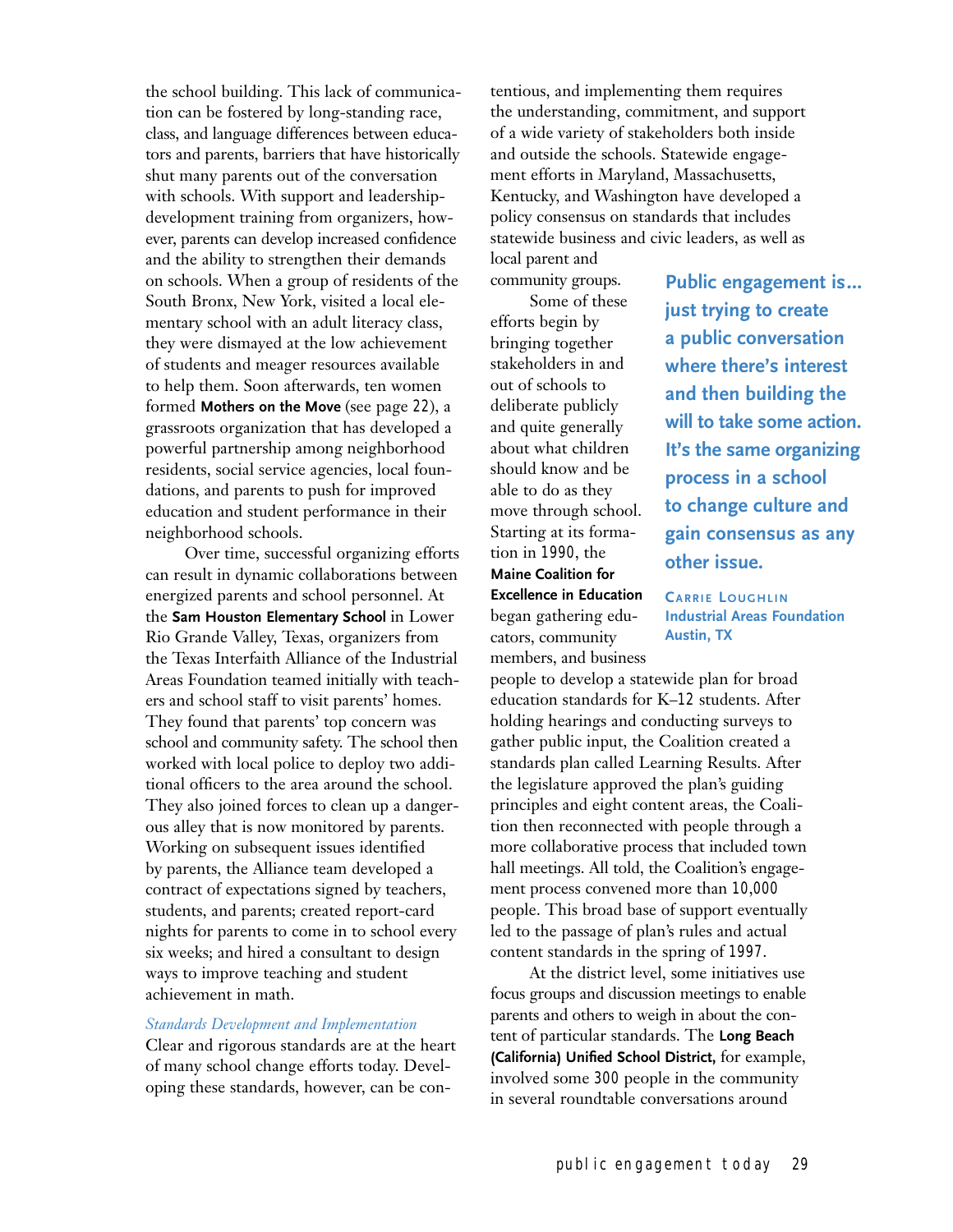## **Democracy in Action**

*Parent Organizing Project Spokane, Washington* 

HE WASHINGTON EDUCATION Reform Act<br>of 1993 provided for the possibility of site-based<br>decision-making in all of the state's schools.<br>This attemnt to devolve responsibility for education of 1993 provided for the possibility of site-based decision-making in all of the state's schools. This attempt to devolve responsibility for education to the people on the front lines – administrators, teachers, parents, and other community members – was seen as an opportunity by the Washington Rural Organizing Project. Beginning in 1990 the Rural Organizing Project has been working in the Columbia River area, attempting to bring together rural populations around the issues that were central to their lives. Members of the Washington Education Association, school administrators, and the Rural Organizing Project began strategizing together the best avenue to restructure public education in eastern Washington. "The 1993 legislation gave us a chance to engage parents in meaningful ways," recalls former teachers' union rep Joe Chrastil, "without opening a floodgate of parents charging into classrooms and overwhelming teachers."

With support from the Washington Education Association and school districts in eastern Washington, Chrastil and colleague Joe Gaffney-Brown initiated the Parents Organizing Project – nicknamed pop – to develop the work of involving parents and others traditionally excluded from decision making about schools. The goal, in Chrastil's words, has been to build "public judgment about public education through public involvement."

Their efforts began in four schools in Spokane District 81. Today, pop organizers, often trained through the Industrial Areas Foundation, are supporting

the creation and development of Site Councils in seventeen schools in Spokane County and other school districts throughout eastern Washington. The work begins with the development of a school organizing team comprising the principal, three to four teachers, and six to eight parents, plus one or two community members. The organizing team receives training from pop and then reaches out to others in the school community through grade-level meetings facilitated by teams of parents and teachers. These gradespecific groups discuss curricular issues and learning goals for their children.

Eventually, the school community creates a covenant and charter and elects a Site Council. The

covenant lays out the beliefs and values of the school community; the charter describes the Site Council's membership and decisionmaking structure. A community assembly ratifies the covenant and charter, and the Site Council then officially begins its work.

If this effort sounds process-heavy, it is. Principals cannot mandate the involvement of parents and others who have been disenfranchised from their schools. Building relationships and identifying leaders who represent all the voices in a school and community does not happen by decree. "Building the power, energy, and capacity of all of these people to work in a public way takes time and patience," says Gaffney-Brown. "So does identifying what common values and beliefs we can bring to bear to change the school community."

It is too early to know what impact this work may eventually have on student achievement, but pop's Site Councils appear to be more dynamic, more democratic, and more representative than those where parents and teachers are handpicked by a principal or elected by small numbers of their peers. As Gaffney-Brown notes, "We have to stop inviting parents and others to meetings and then not listening to them."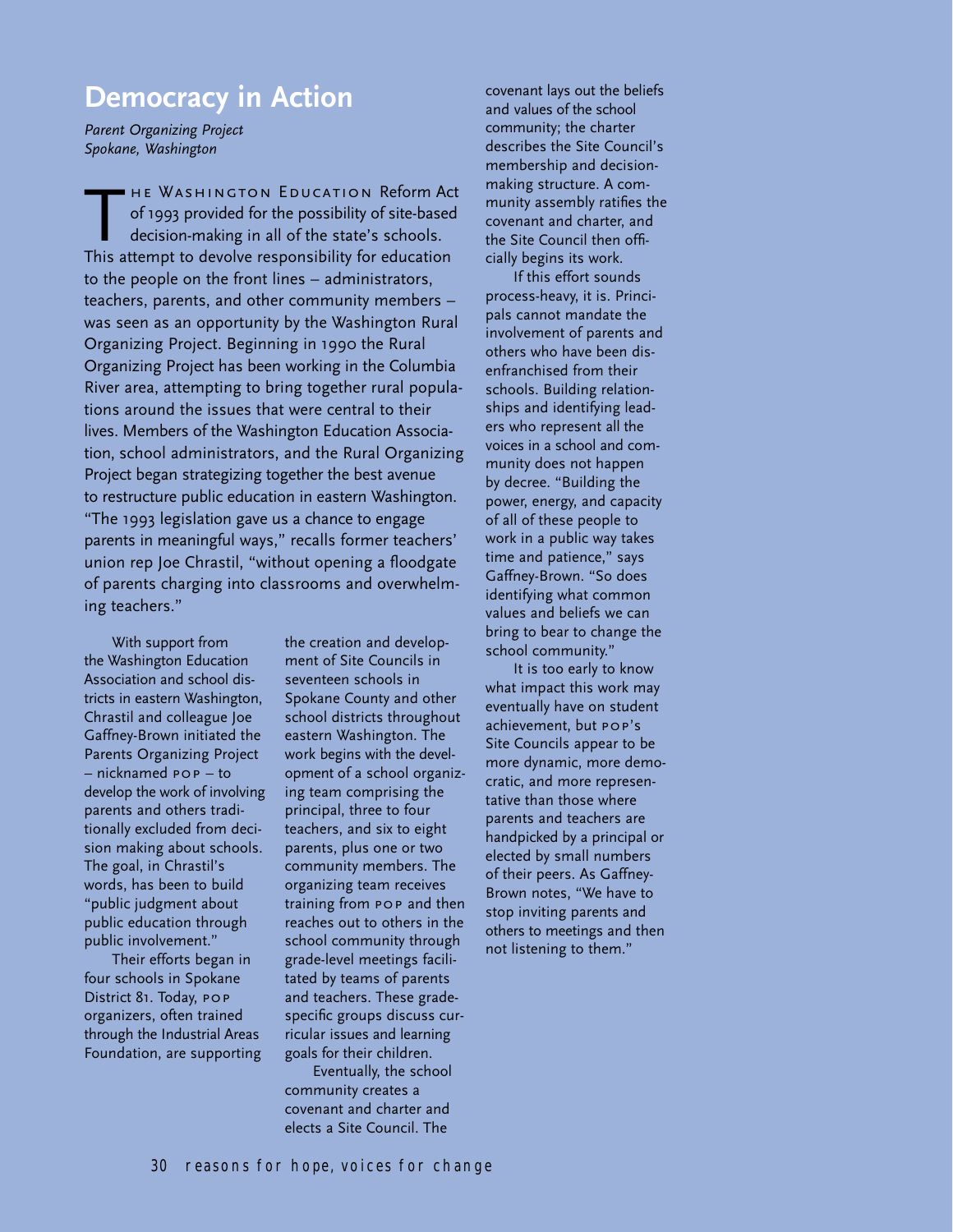standards-based reform in its middle schools. Supported with a grant from the Edna McConnell Clark Foundation, these discussions were then supplemented by leadership development work with twenty-two middle school principals to help them better listen to and involve parents and community members around this reform as it moved forward.

In other engagement work around local standards, newsletters and informational materials seek to provide clarity to existing or developing standards and serve as mechanisms to help readers (often community members and parents) ask questions and raise objections. In partnership with schools, some communities develop standards in the form of broad school accountability measures like school or district report cards. The **San Francisco Bay Area School Reform Collaborative**

– a regional collaboration among schools or school districts and support providers that is part of the Annenberg Challenge – has mounted a major campaign to help schools develop the capacity to link standards, student achievement, and school performance to parent and community expectations.

Once standards – especially statewide benchmarks – are adopted, public engagement continues and is often even more important. In many places, it is needed to sustain political and popular support for standards over time – especially as governors and administrations change. For example, the Washington Business Roundtable, a public policy group comprising the ceos from many of the state's largest corporations, helped to create the nonprofit **Partnership for Learning** (pfl) to build public awareness about state standards created in a 1993 education reform package. pfl has maintained a political consensus for these standards by engaging opin-

**"For each idea I'd like you to tell me if you think it would improve kids' academic achievement. Use a 5 point scale where 5 means that it would improve academic achievement a great deal and 1 means it would not improve academic achievement at all."**

| Percentages rating item 4 or 5                                                                                                                                                    | <b>Public</b> | <b>Parents</b> |
|-----------------------------------------------------------------------------------------------------------------------------------------------------------------------------------|---------------|----------------|
| Not allowing kids to graduate<br>from high school until they<br>demonstrate they can write<br>and speak English well                                                              | 88%           | 89%            |
| Emphasizing such work habits<br>as being on time, dependable<br>and disciplined                                                                                                   | 88%           | 91%            |
| Setting up very clear guidelines<br>on what kids should learn<br>and teachers should teach in<br>every major subject so the kids<br>and the teachers will know<br>what to aim for | 82%           | 87%            |
| Source: Public Agenda, First Things First: What Americans Expect from                                                                                                             |               |                |

*the Public Schools* (1994)

Improving Performance

Do you think that \_\_\_\_\_\_would be a very effective **way to help kids, somewhat effective, not too effective, or not effective at all?**

| <b>Public</b> | <b>Parents</b> |
|---------------|----------------|
| 67%           | 71%            |
| 60%           | 60%            |
| 55%           | 57%            |
| 53%           | 51%            |
|               |                |

Source: Public Agenda, *Kids These Days: What Americans Really Think about the Next Generation* (1997)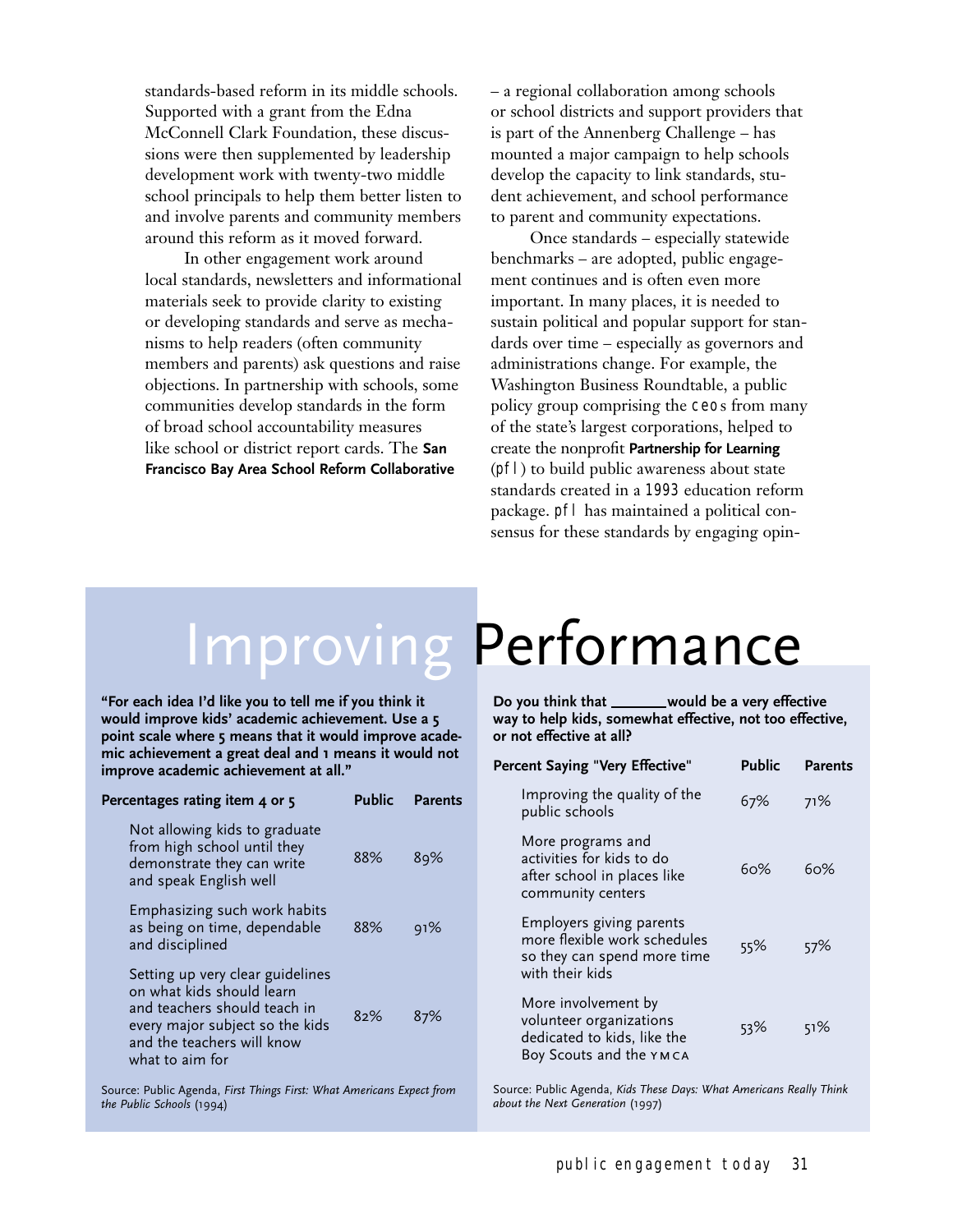# **Understanding Community Values**

*Medina City Schools Medina, Ohio*

W HEN A COMMUNITY MEMBER called<br>to complain about a painting of Jesus<br>hanging in Garfield Elementary School,<br>Medina Schools Superintendent Charlie Irish quic to complain about a painting of Jesus hanging in Garfield Elementary School, Medina Schools Superintendent Charlie Irish quickly realized he had a problem. The picture had hung in the school for more than fifty years. The community member, however, had contacted the American Civil Liberties Union and was threatening a law suit against the district. Subsequent legal research revealed that Medina probably was in violation of the Establishment clause of the Constitution and might be subject to an expensive and losing legal battle.

The local media quickly got wind of the situation. Rather than stonewall, school officials decided to engage a broad range of school and community people to discuss and resolve the issue. While the presence of the picture in a public school was not legally defensible, some in the community saw it as an exemplar of long-standing values in this growing and changing community that is more than 90 percent Christian.

Irish and other officials gathered public forums and listened in meetings and over the phone to people on both sides of the issue. They learned that the fight

was not simply about whether the picture should stay or go. Rather, people – especially those who wanted the picture to remain – were concerned about the influx of commercial culture into their growing town and the erosion of its values. Eventually, the district decided to move the picture to a church across the street and to create a Values Council to identify and propose a curriculum on nonreligious values for Medina's schools. A survey conducted after this decision found that the district's sensitive handling of the issue changed few people's minds about the picture but did significantly increase the community's trust in the school system.

This trust has been further bolstered by Medina's efforts to use a public engagement approach to create a communitysupported strategic plan

and to decide whether this growing community should build a second high school. The latter issue is being resolved through an extended process that began with five open meetings of the Board of Education. From these forums, three possible solutions were identified: to expand the current high school, to reconfigure the district's grade levels and build a new facility to accommodate grades eight and nine, or to build a second high school.

The Board then set up three committees of educators, parents, and community members to study each idea. A community survey found high awareness of the issue but no consensus on any of the options. Each Board member has made her or his view public (they came out 3-to-2 in favor of the expanded school vs. the second high school). Collectively, they have agreed to hold additional hearings, so that the public can fully understand the ramifications of the two plans. They have agreed that they will vote unanimously for one of the options, says Board member John Sursa, "once the public has come to full judgment."

There is still no decision, but discussions continue; and Irish, for one, has come to understand

that the high school question is not simply about buildings but, like the Jesus picture, about community values. "The growth of Medina," he says, "is threatening the old ways of thinking about our community. For many, splitting the high school in two feels like splitting the community. Public engagement is helping us come to terms with this change."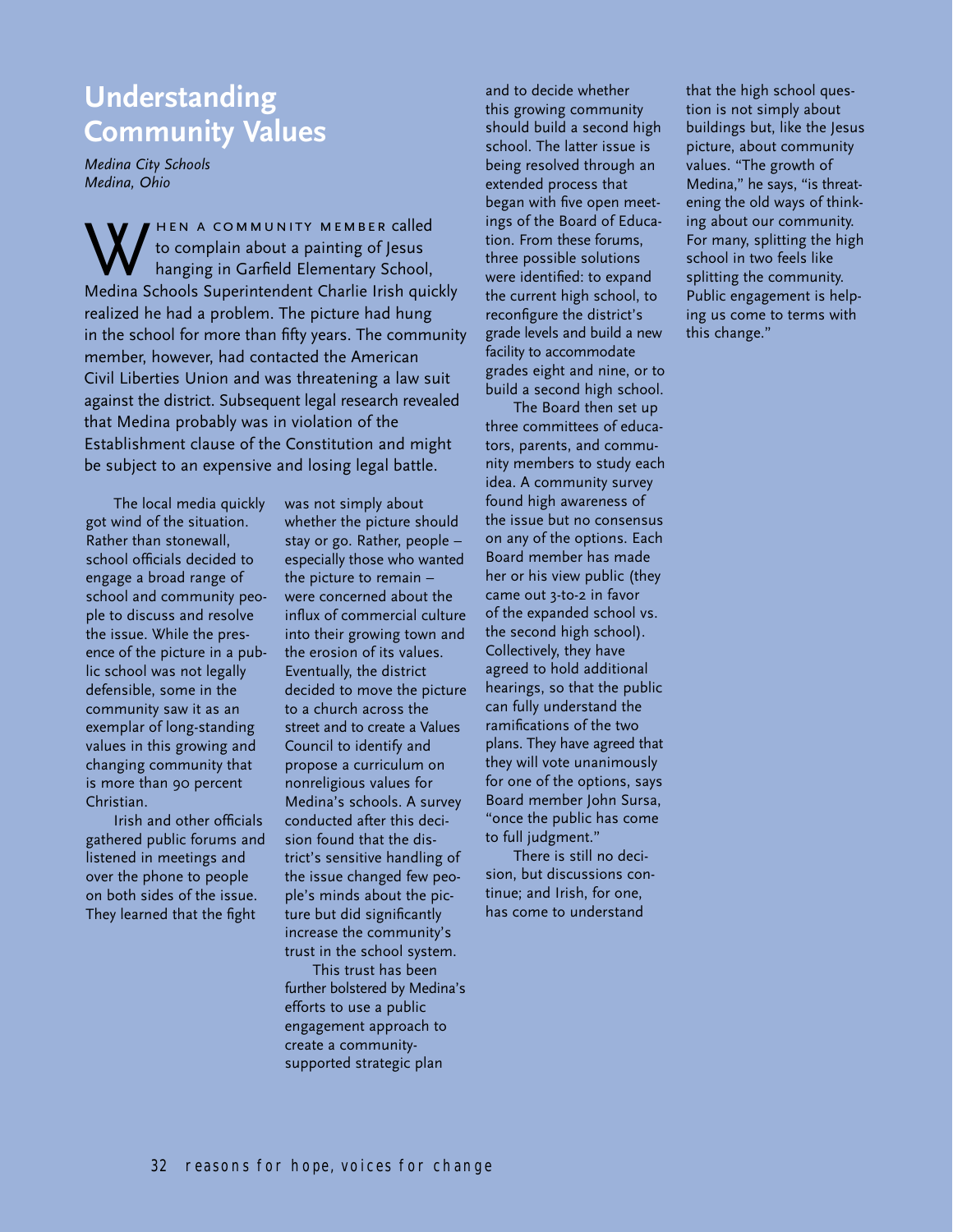ion leaders through community breakfasts across the state and developing publications that explained the standards clearly to people both in and out of schools. When standards are decreed through state legislation, as in Washington, local engagement efforts are often necessary – pfl is just beginning its local work – to ensure that districts and community people understand and implement these benchmarks in meaningful ways.

#### *Strategic Planning/Community Visioning*

These related efforts involve people in schools and in communities in a broad deliberative process. Strategic planning efforts seek to create a community-supported plan for the future of a particular school or district. This kind of approach is characterized by a series of open and deliberative forums, as well as smaller committee meetings that gather key stakeholders around particular

**Public engagement is… meeting the public with information and opportunities to become actively involved in an effort, whatever it might be, in making a difference.** 

#### **DENISE FOGERTY Child Care Aware Rochester, MN**

issues (e.g., technology, standards, or budget). And, importantly, this process not only benefits the school district but can create a medium through which new community alliances and civic capacity to improve schools are built.

In **Pasadena, California,** for example, community and business leaders spon-

sored a multiyear public engagement effort called the Education Summit. This work began in earnest with a televised town hall meeting about schools beamed via satellite to eleven remote sites. More than 3,000 people watched an interview with the head of the Chamber of Commerce, the superintendent of schools, and several other education leaders about the state of the Pasadena's schools. People at the sites then discussed the interviews in groups of eight to ten and identified seven areas of concern. At the top of the list were improving school safety and strengthening district communications with community residents. The Pasadena School Board subsequently adopted strategic plans – and convened year-long citizen task forces – to respond to all seven issues that came out of the summit.

Visioning projects focus on the future of the community by looking at the role revitalized or reoriented schools can play. Many of these efforts are in rural towns, where the farm crisis has led young people to leave for nearby (or farther flung) cities and where the public schools are often the community's most potent remaining institution. In these settings, young people can be a driving force for engagement. The schools in tiny **Pollock, South Dakota** (population 400) – an Annenberg Rural Challenge site – responded to a housing shortage and a lack of community services for the elderly by creating a Life Skills curriculum at the high school, where students participated in a long-term community service project that converted a mobile home into assisted-living housing for older residents. This has led to plans for a community center adjacent to the school, which would encourage community use of the school gym and library and provide a home for summer reading programs and the display of community artifacts. Community pride among students is up, say school administrators, who hope that these and other efforts will help students understand the value of rural life and contribute to their willingness to stay and maintain a viable community in Pollock.

#### *Public Conversation and Deliberation*

Deliberative public forums are efforts that reach out to connect ordinary citizens to each other and to the problems and challenges of community life. Used across the country to bring members of a community together to talk about tough issues such as race relations and crime prevention, they have been adapted to discuss education challenges as well. These initiatives are sometimes moderated by district officials but are more often overseen by facilitators who receive training and/or use materials developed by national organizations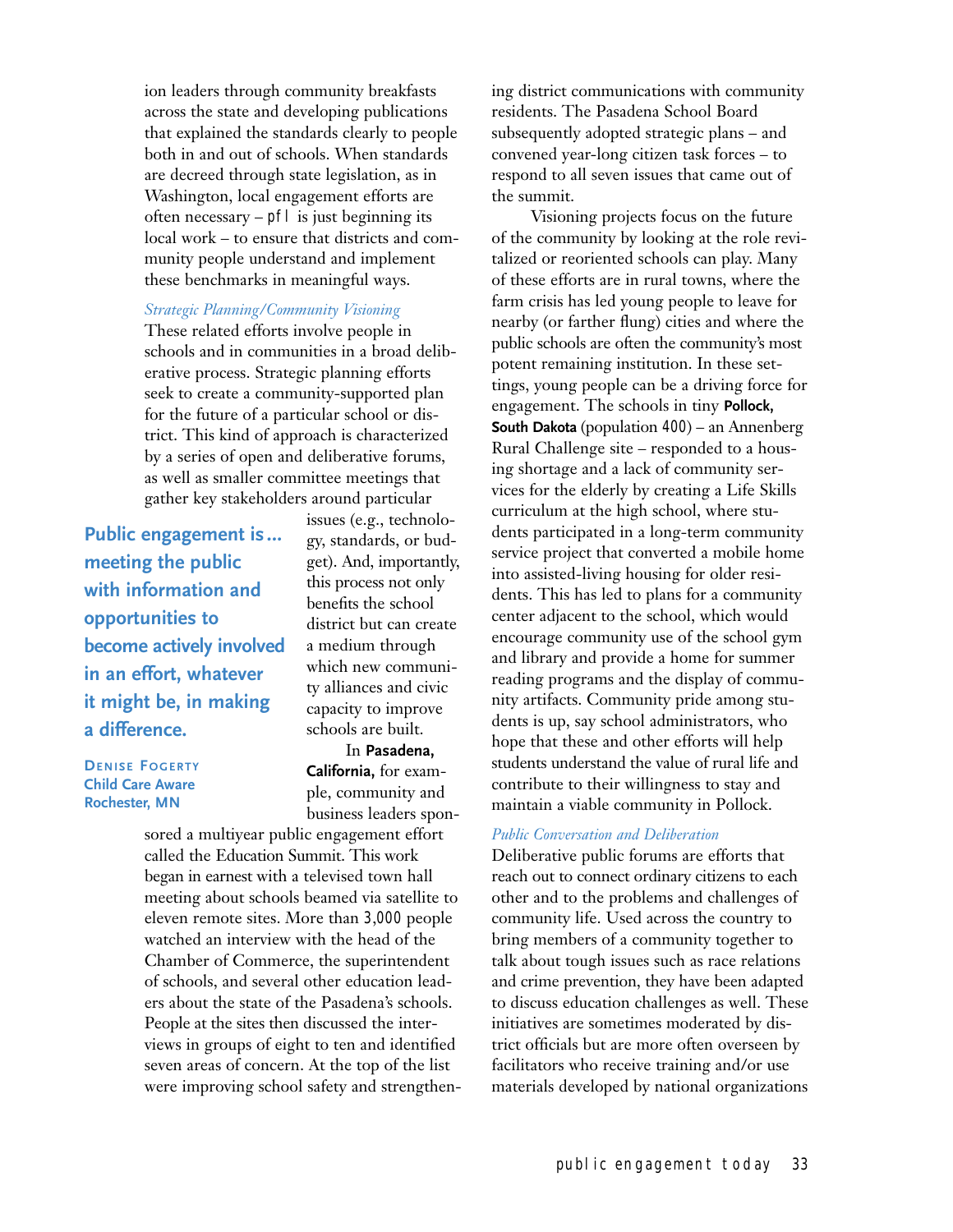# **Building a Citizen Voice for Education**

*Council for A Better Louisiana Baton Rouge, Louisiana* 

S INCE 1962, the Council for A Better Louisiana<br>(CABL) has served as a nonpartisan voice on<br>a variety of issues impacting the lives of people<br>in the Bayou State. In recent vears, citizens have told (cabl) has served as a nonpartisan voice on a variety of issues impacting the lives of people in the Bayou State. In recent years, citizens have told CABL that it should focus more of its attention on improving education in the state. "We believe that Louisiana's future will only be as strong as the quality education available to all," says Harold Suire, CABL's president and chief executive officer.

Citizen concerns about the quality of education in Louisiana are well placed: the state currently ranks at or near the bottom in comparisons with other states on a host of measures – from fourth-grade reading scores to high school dropout rates. And though some point to the state's grinding poverty levels and other mitigating social factors, groups like CABL have buckled down to do something about it.

.<br>САВL is working closely with the Louisiana Department of Education to establish a school accountability system based on standards that measure academic achievement. It has teamed with the department's State Accountability Commission to conduct two large public forums to get public input on these standards. When

the initial eighty-page draft document on standards was produced, CABL worked with local media to distill the piece down to fourteen pages for broader dissemination. This summary has been posted on the Internet and copies made available through every public library in the state.

cabl's role on accountability is just one example of the productive working relationship it has built with the Department of Education. "CABL enables us to reach an audience that we did not have access to," notes Carole Wallin, deputy superintendent of education. Citizens across the state can look at documents and criticize them; and, she says, it helps the department get an understanding of "the public voice" before policy is made.

.<br>cавL has also produced programs that involve people in and out of school

systems. Since 1990, cabl has provided incentive grants and technical assistance to start nine local, privately endowed funds for public education. CABLtrained community volunteers raise money and distribute it in grants of up to \$1,000 to individual teachers with new ideas.

With support from the BellSouth Foundation, CABL has worked to build the capacity of school board members statewide. In Baton Rouge, CABL helped to initiate Community Action for Public Education (cape) to identify people to run in the 1995 local school board election around a common agenda. After developing an "Agenda of Belief" with input and feedback from a group of 150 people, cape endorsed and provided political training to candidates in ten of the twelve Baton Rouge school districts. Nine of the ten cape-endorsed candidates were subsequently elected.

Four years ago, the state contracted with Southeastern Louisiana University to create a principal's leadership academy. With the support of CABL and other public and private sources, this program provides every new principal with sixty hours of statemandated training in their first two years on the job. The training includes both personal and organizational analysis and development. More particularly, it provides pointers on public engagement, helping these new principals understand how to incorporate shared decision making in the administration of their

schools and how to develop a collaborative schoolwide plan for improvement with significant community input.

Beyond school issues,  $c$ ABL has worked hard to develop a true citizen voice for Louisiana. While its early work focused on key policy makers and decision makers, it has succeeded more recently in understanding what Suire calls "the will of the people." The People's Agenda Project, for example, uses scientific research, surveys, and focus groups with diverse constituencies to understand voter concerns more clearly. Today, education tops this list, followed closely by crime, jobs, and government ethics.

"We had to broaden our base to listen to people more," says Suire. "Now more stakeholders than ever before are at the table."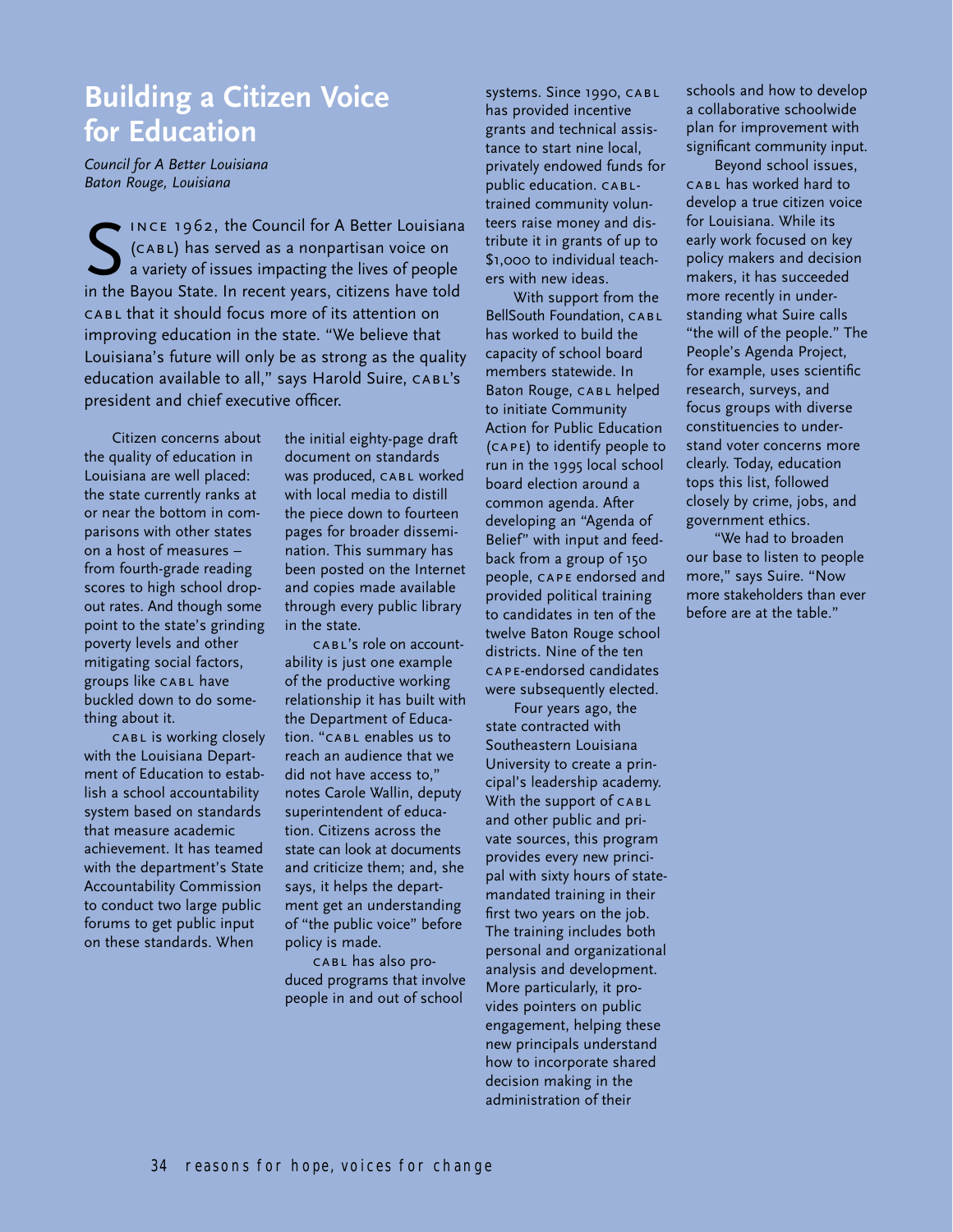such as the **Study Circles Resource Center, the Public Conversations Project of the University of New Hampshire, the National Issues Forums of the Kettering Foundation, or Phi Delta Kappa/PTA.** 

These forums have been used to develop community consensus on the purposes of public education, to respond to new education policies, or to resolve specific community problems or concerns. All of these efforts provide at minimum a greater opportunity for people to enter into public conversations about education in a thoughtful and civil way. They build public knowledge about both local and national education issues. And sometimes they do even more.

The **Independent School District 197**  in West St. Paul, Minnesota, began a strategic planning process by creating a thirty-twomember task force and then running two town hall meetings. Though the community is split along a variety of racial, ethnic, and class lines, these conversations demonstrated that the public had much in common. There was broad support for public schools as they were currently configured (as opposed to charter schools or vouchers) as well as for a liberal arts/academic curriculum (as opposed to a school-to-work approach). More importantly, the town hall meetings created renewed community interest in the schools, and schoolcommunity task forces have subsequently been formed from these discussions to build more effective partnerships with local churches, nonprofit organizations, and elected officials.

While many public forums are onetime events, the best develop a longer-term collaborative process for school change. For example, civic leaders in rural **Orford, New Hampshire** developed education roundtables to discuss how to improve the fiscal viability of their high school, which could not be supported by the town's limited tax base. These discussions helped foster a community commitment to negotiate a partnership with nearby Fairlee, Vermont, share resources, and provide better educational opportunities for both communities' students.

#### *Governance and Shared Decision Making*

Shared decision making efforts focus on enabling parents and community members not only to have a voice in educational affairs, but to take part in school or district governance. School-site or district management teams with community membership are often the result of strong parent participation or organizing efforts. They can also derive from district or even state policy designed to devolve responsibility for schools away from

central bureaucracies to the schools and communities themselves.

Perhaps the most far-reaching example of this kind of engagement is found in the **Chicago Public Schools,** where sitebased management at all schools was instituted in 1988. Chicago was one of the earliest – and largest – school systems in the country to institute school-site councils and has one of the longest periods of experience with this form of governance. Early analysis partially

**Public engagement is… just good public relations. People have shied away from using that term, but there's always been engagement in good public relations – listening, not being top-down.**

**JUNE STRECKFUS Maryland Business Roundtable**

attributes some recent student gains in reading to the level of parent and community involvement that stems from shared responsibility for school achievement.

More recently, the **Charleston County (South Carolina) School District** has implemented elected school governance councils in all of its schools. These bodies are made up of administrators, teachers, parents, and community members. While the councils are still in their initial stages, the district hopes they will ultimately be responsible for all major site-based decisions, including staff and principal selection, budgeting, and curriculum choices.

As in Chicago, Charleston, and many other districts, site-based governance structures typically mandate parent and community as well as teacher representation. The effectiveness of these efforts can vary widely,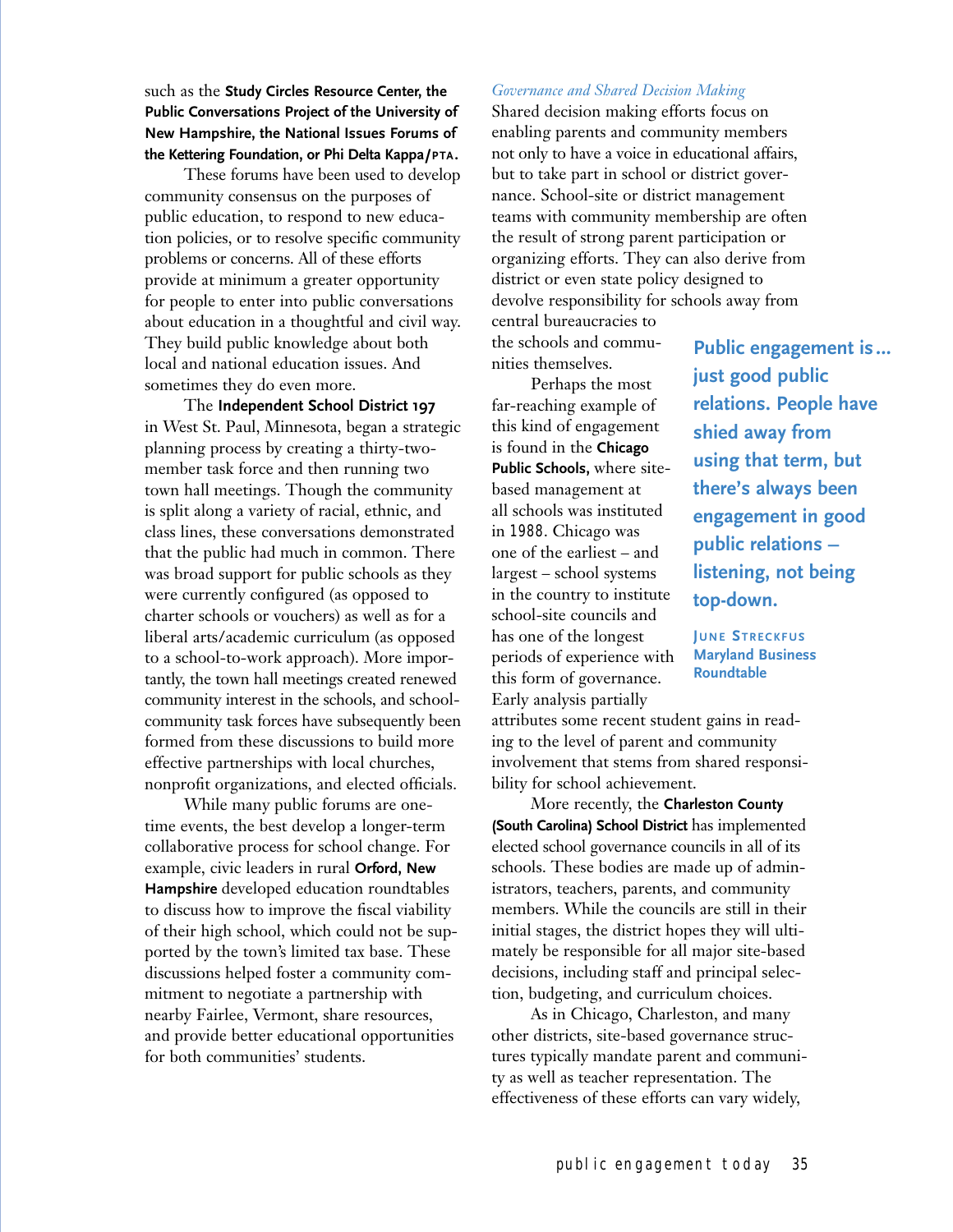# **Organizing for School Change**

*The Alliance Schools Project of the Interfaith Education Fund Austin, Texas*

ERVING 145 SCHOOLS in Texas, as well as<br>nearly 100 schools in New Mexico, Louisian<br>and Arizona, the Alliance Schools Project is<br>largest network of parent and community organizi nearly 100 schools in New Mexico, Louisiana, and Arizona, the Alliance Schools Project is the largest network of parent and community organizing efforts for public education in the country. The Project is an outgrowth of the work of the Industrial Areas Foundation  $(iAF)$ , itself a national network of more than forty umbrella groups of religious organizations working to improve life in low-income communities.

Ernesto Cortes, who serves as Southwest Regional director for LAF, puts the Alliance's work in a broad democratic context. "In spite of the racism against African Americans, Native Americans, and others," he said recently at an Alliance conference, "there is an ongoing struggle to claim a rightful place in the American public square. There is a struggle to claim standing, to be engaged in what happens to their children, their families, their homes." Drawing on IAF's substantial organizing expertise, the Alliance Project is taking this struggle for standing – for engagement – into schools.

Where districts or schools invite them, Alliance organizers start by talking one-on-one with parents, teachers, and principals. Small group meetings, primarily involving parents and teachers, then begin to initiate more public relationships between and among these stakeholders. At these gatherings, participants are encouraged to tell

their stories, their experiences in schools. Organizers ask a few simple questions, for example, What's important to you? What needs to change? Parent coffees, grade-level meetings for teachers, and house meetings that bring together parents and community members in people's homes broaden the circle.

All of this person-toperson communication, say Alliance staff members, explodes damaging myths held by both parents and teachers, identifies potential leaders, and further builds critically needed relationships. As one organizer at an Alliance conference explained, "You can't establish these kinds of relationships if you don't meet face to face. You can't just dump information on people; you have to listen and identify their interests."

The relationships created in this phase of organizing serve to develop a core leadership team of parents, teachers, administrators, and other school staff. Drawing from their experience in speaking with others in the process, this leadership group then

crafts an action plan for the school that is ratified at a school- and communitywide meeting or "action." A site-based management team, comprising educators, parents, and community members, is subsequently chosen through peer elections. The two, and often three, years of organizing that lead to these elections ensure that the management team is dynamic and truly representative and that it serves as a formal mechanism through which all stakeholders can share power, decision making, and responsibility for their school.

In places where IAF has a relationship with a community congregation or where community groups invite them in, Alliance organizers will often begin their work in the community itself, rather than in the school. They will walk door to door, talking one on one with neighborhood residents and listening for their concerns. These issues may be school-related but are just as often about safety or housing or health care. House meetings then build a broader base of support, provide an opportunity for training, and eventually lead to the creation of an action plan. This approach allows the people raising the issues to develop and act on strategies to confront them. And even if the action plan focuses first on cleaning up a dangerous lot or on immunizing neighborhood children, these organizing efforts almost always lead back to the schools.

Whether the work begins in the community or in schools, Alliance organizing often yields significant results. In the late 1980s, the Morningside Middle School in Fort Worth was the worst-performing middle school in the district. Since then, Alliance efforts have raised the number of parental visits to the school, expanded participation in the traditional parentteacher organization, and increased parental involvement on the school's policy committees. Most importantly, the school now ranks third among Fort Worth's twenty-two middle schools in student achievement.

On a citywide basis, the Alliance-sponsored San Antonio Education Partnership, which represents a group of five Alliance schools, responded to community concerns about the future of its high school graduates by creating a set of new scholarship and job opportunities. In just a few years, the number of seniors maintaining a B average went from 19 percent to 61 percent and the graduation rate rose from 81 percent to 92 percent.

School organizers from as far away as Pittsburgh and Spokane have flocked to IAF's intensive ten-day trainings hoping to emulate the Alliance's success. And according to Alliance staff, word of mouth in and between districts has created an enviable situation for its organization, namely, more schools now want to join the Alliance network than there currently are organizers to serve them.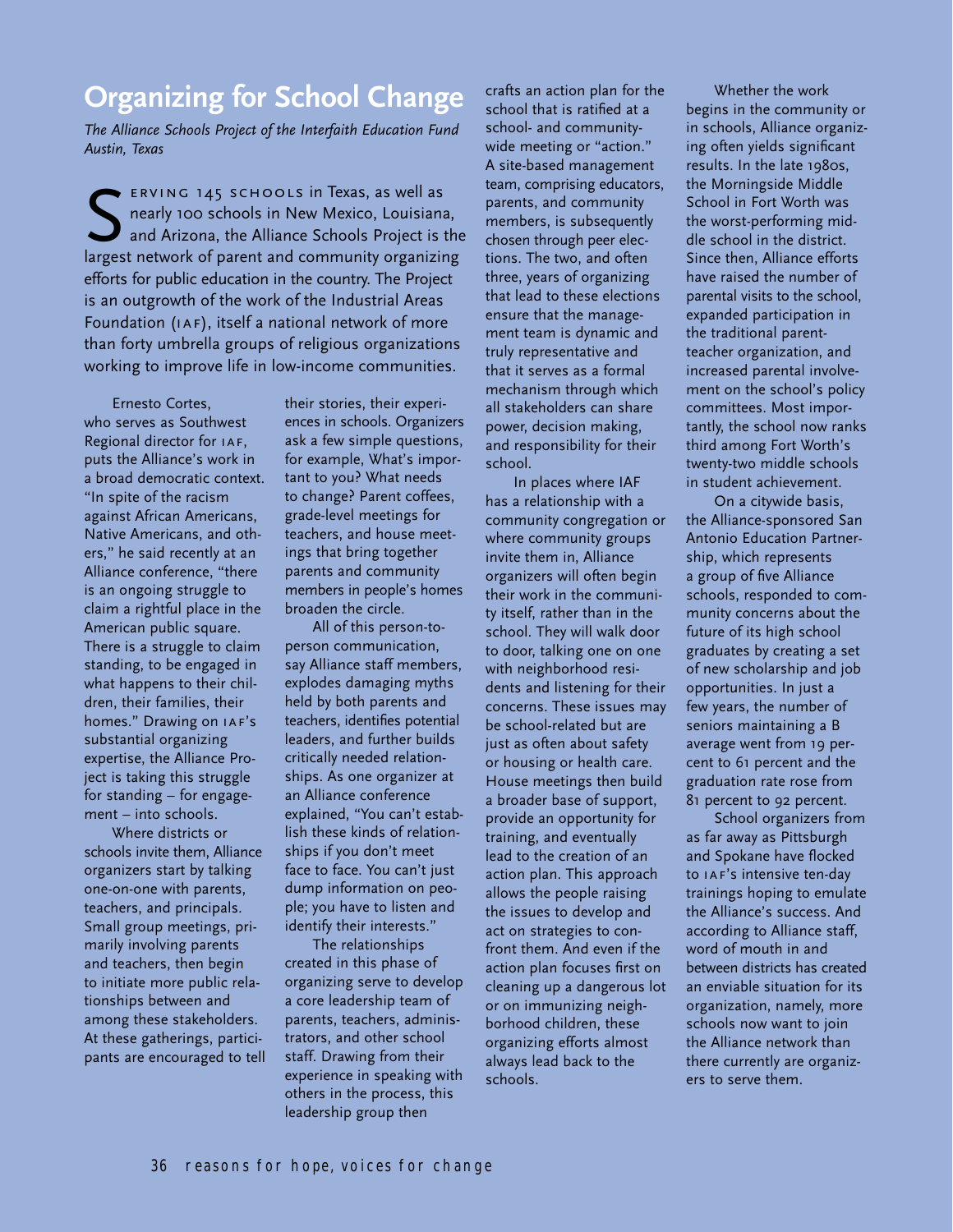

depending on how those people representing the larger parent and community interests are elected and how community input is sought, valued, and included in decision making. Most councils will grapple at some time with mem-

**Public engagement is… a process of educating, organizing, and energizing a community to play the role that only they can play to create really effective schools.**

**BRAD DUGGAN Just for the Kids Austin, TX**

bers who have vested interests in the status quo or who are overly eager for rapid change. Yet these structures offer opportunities for new relationships between schools and their communities that might not have been available before, and the process for brokering the needs of schools, students, and parents is an important one. In the

best cases (see the story on **Parent Organizing Project,** page 30), council members are part of a dynamic team, participate in a comprehensive process, and are accountable to active and well-defined constituencies.

#### *Legislation and Policy Development*

Often engaging coalitions of business leaders, community agencies, parents, and others, these development efforts work at the state – or, less often, the district – level to develop and pass new legislation or policy. Some of these groups begin by gathering a diverse set of high-profile stakeholders to study education issues and build a climate for reform. For example, the **Public School Forum of North Carolina** was modeled after a blue-ribbon education commission made up of one third elected officials, one third business leaders, and one third educators. However, it quickly developed into a public policy research center that now plays an important convening and advocacy role around equity, teacher recruitment, and other school issues.

Perhaps the best known of the legislative and policy efforts is the **Prichard Committee for Academic Excellence** (see page 28), which generated widespread public support for education reform through hundreds of town forums in Kentucky. In turn, the Prichard Committee helped develop and advocate for the passage of the sweeping Kentucky Education Reform Act (kera) of 1990 and has since served to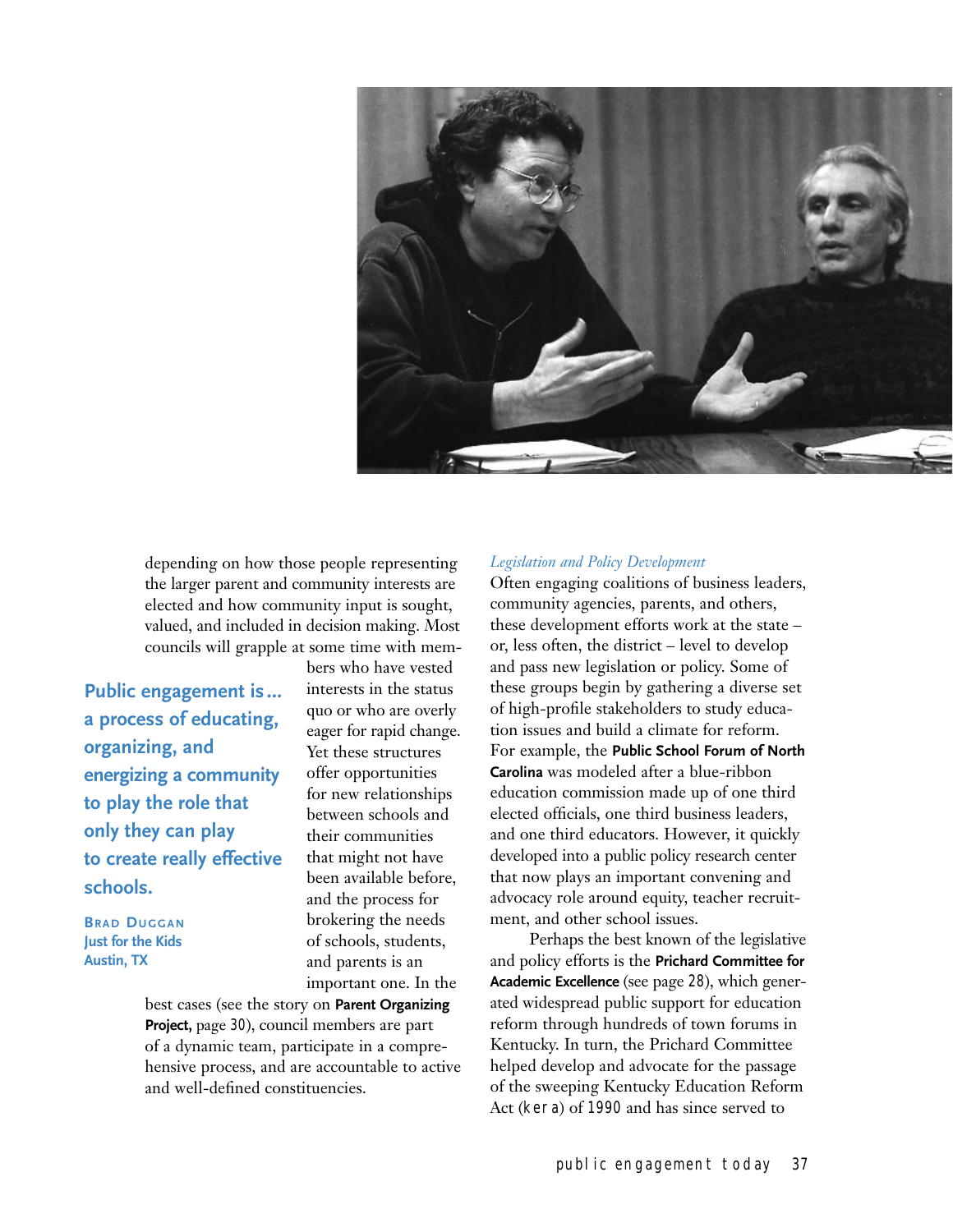# **Public Engagement as Joint Venture**

*Joint Venture: Silicon Valley Network's 21st-Century Education Initiative San José, California*

N 1992, the business and civic leaders of the<br>Joint Venture: Silicon Valley Network convened<br>more than 1,000 people interested in doing some-<br>thing about the region's sagging economy. Fourteen n 1992, the business and civic leaders of the Joint Venture: Silicon Valley Network convened more than 1,000 people interested in doing someworking groups deliberated during a three-month period. Each developed a set of proposals, and all agreed on a single top priority for action: education.

During the next two years, a small board of local business and education leaders studied the issue. A public opinion poll revealed that nine out of ten residents wanted world-class schools, but most felt they didn't have them. Business executives reported a shortage of qualified employees graduating from the area's schools. Other surveys showed that professionals were reluctant to relocate to Silicon Valley and place their children in the public schools. Educators pointed to the low levels of parent and community involvement and decreasing school revenues.

The planning group consciously put aside the blame inherent in many of these findings and decided to work together to spark what it called an "educational renaissance" and create a "world-class educational system." The Joint Venture board agreed to raise more than \$20 million in capital and kicked off the 21st-Century Education Initiative in 1995.

The Education Initiative sought proposals from what it called "Renaissance teams," groups of community members and business people paired with educators from a "vertical slice" of elementary and middle schools that fed into area high schools (many of California's school districts are not unified K–12). The Initiative made commitments of more than \$1 million over three years, on a venture-capital model; that is, the Renaissance teams did not receive just money but rather a blend of financial, human, and technological resources. Strikingly, executives from Silicon Valley's top firms not only made substantial, \$1-million-plus contributions to the Initiative but also agreed to allocate significant portions of their own time on a volunteer basis, as well as to loan some of their managers to work either part time or full time in schools as part of the Rennaissance effort.

"This is not the time for quick fixes," says Ed McCracken, ceo of Silicon Graphics, one of the major firms involved in the project. "It is, indeed, time to understand what's wrong with our current system and make continuous improvement."

To date, the Education Initiative has invested in eight Rennaissance teams. Each has developed a comprehensive, sustainable educational improvement plan designed to impact what every team agrees is the bottom line – boosting student achievement. Each team has also come up with a unifying vision or theme for systemic change with a focus on literacy, math, or science.

A substantial portion of the early work in all eight sites has centered around ensuring that the elementary and middle schools in each vertical slice have the same educational objectives, that the K–12 curriculum is aligned, and that comparable performance standards are set. Developing baseline data to measure student achievement according to these standards, say Initiative staff, continues to be a challenge.

Sizeable donations of computer software and hardware have already led to significant progress improving the communications and technological capacity of the schools involved. For example, an Internet specialist from Intel worked with technical experts from Cisco, 3 Com, and Hewlett-Packard to develop state-of-the-art technical plans with each

Rennaissance team. Internet hookups have been created in all schools involved. New, donated equipment has enhanced school officials' ability to troubleshoot problems more effectively. Teachers have not only received multimedia workstations but have also been trained to use computer, laser disc, and video technologies to support instruction and communication.

Today, hundreds of community members, educators, and business people are working with ten school districts and fifty-five schools serving 34,000 students. When fifteen teams are up and running in three years, the Initiative expects to affect one out of every five schools in Silicon Valley.

This energy and commitment has produced improved student achievement in some of the classes and schools involved, but systemic gains for each slice have been harder to identify. No one, least of all the Initiative's leaders, are surprised that Silicon Valley's educational bottom line has not improved overnight. Says Glen Toney, a group vice president at Applied Materials, Inc., and chair of the 21st-Century Education Initiative, "This is just the first step of a signficant journey."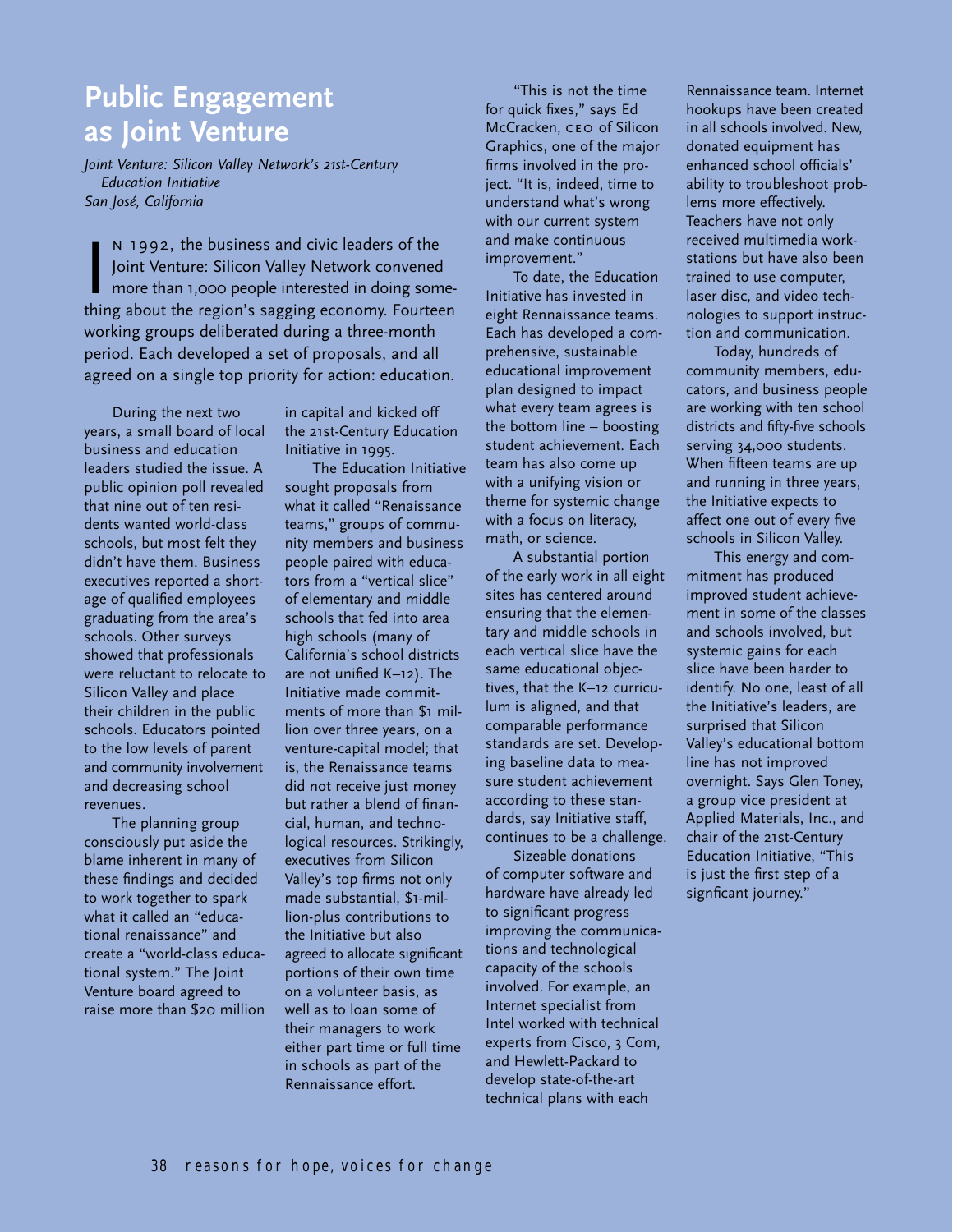explain the law to local districts and communities and to facilitate parent and community understanding and support for kera's ongoing implementation. This nationally recognized effort has also initiated a series of statewide parent training institutes to deepen local involvement in education reform.

Other efforts use public engagement strategies to resolve desegregation and equity law suits. The **Baltimore Education Policy Network** – comprising education leaders both inside and outside of Baltimore's public schools – worked with the American Civil Liberties Union and others to settle three pending law suits against the district and ensure greater public input on several aspects of the reform plan instituted as part of the suits' resolution. Through this settlement, the Policy Network also advocated for and won the establishment of a Parent and Community Advisory Board for the city's revamped Board of Education, as well as similar Advisory Boards in each of the district's six "areas" or clusters of schools.

In New York, the **Campaign for Fiscal Equity** is conducting a statewide campaign as part of its litigation on behalf of underserved New York City public school students. The process began with a three-part, citywide discussion among more than one hundred representatives of education advocacy organizations, parent groups, students, community school boards, and community-based business, labor, and civic groups. Through these meetings, the Campaign created a draft reform proposal that includes methods for changing the state-aid formula, promoting effective education reform, and ensuring accountability. This statewide process includes fifty local meetings and up to ten regional forums throughout the state. Ultimately, a finance reform plan will be crafted, with broad public input, that will satisfy New York State Supreme Court guidelines and lead to legislative support for equitable financing.

(A chart outlining these public engagement types and their key characteristics appears in Appendix C.)

#### **What outcomes does public engagement seek?**

Public engagement initiatives – especially where sustained over time – are achieving a variety of outcomes. They are improving learning and teaching in classrooms; building greater community trust in schools; deepening parent and community involvement; increasing the financial, physical and human

resources available to schools; and developing and supporting important legislative and policy reform.

None of these achievements, however, is made quickly. Successful engagement initiatives – like all efforts to change complex organizations or institutions such as schools or school

**Public engagement is… about the positive rather than the punitive, not blame but responsibility. Those are hard shifts for this society to make.**

**EDNA VARNER High school principal Chattanooga**

systems – take time. They take time because public engagement efforts do not focus simply on the content of school improvement. These initiatives gather – and build relationships with – all the stakeholders responsible for educational progress and create a process to move people toward change. This attention to ownership and process is also a reason that so many people are optimistic about public engagement's potential to yield enduring improvements for schools.

#### *Improved Learning and Teaching*

Improving learning and teaching is the most important purpose for any educational change strategy. In some places, public engagement has led to demonstrable and even dramatic progress. Since 1991, for example, when Industrial Area Foundation organizers began facilitating a partnership between dissatisfied parents and the principal at **Zavala Elementary School** in Austin, Texas, the percentage of fourth graders passing the state's writingproficiency test has jumped from 7 percent to 93 percent. Student attendance has also soared.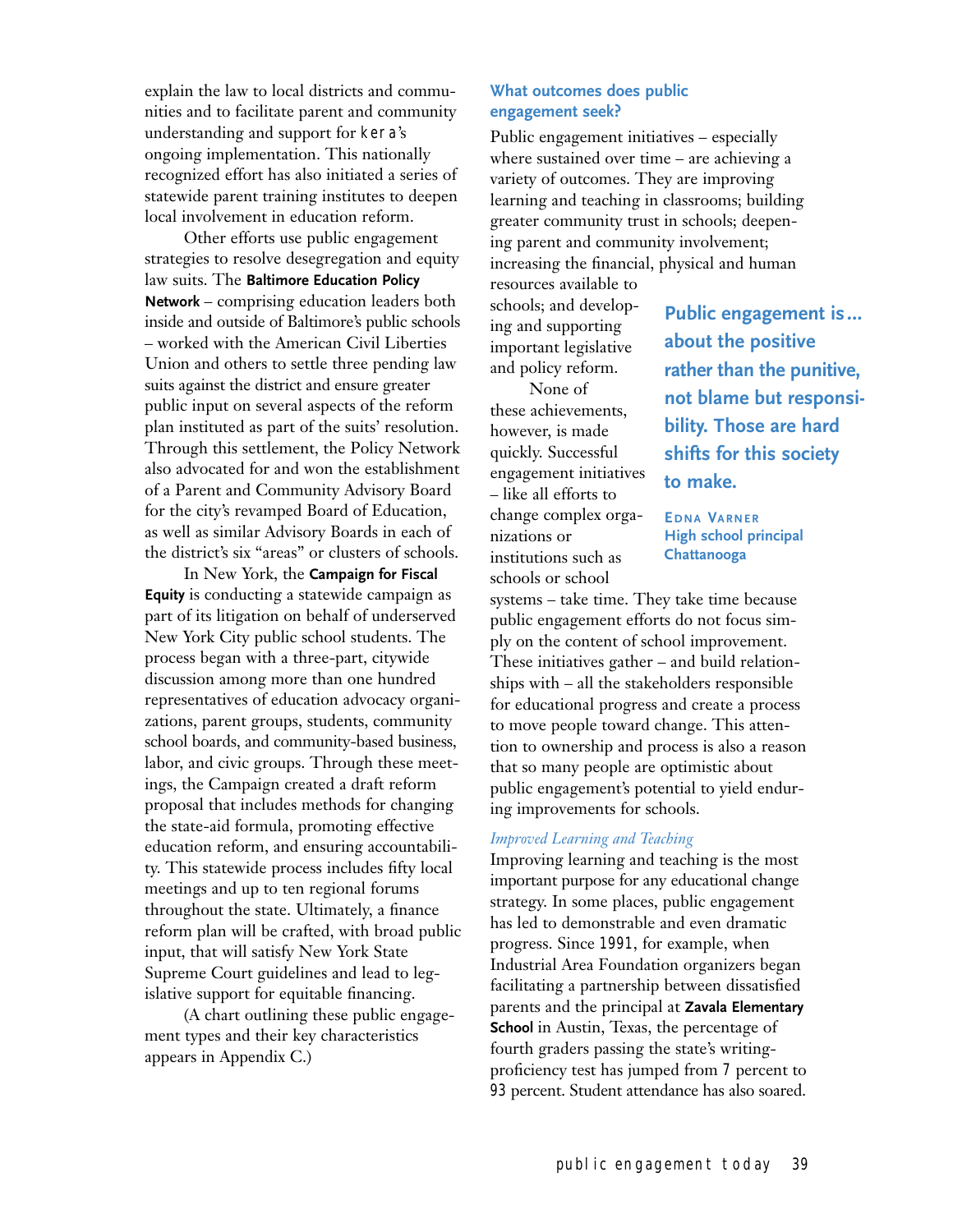# **Creating a Blueprint for Change**

*Providence Blueprint for Education (probe) Providence, Rhode Island*

N 1991, the Providence Education Fund and<br>the Greater Providence Chamber of Commerc<br>commissioned a multiyear, independent study<br>of the Providence public schools. Hoping to raise n 1991, the Providence Education Fund and the Greater Providence Chamber of Commerce commissioned a multiyear, independent study expectations and public support for schools, the Providence Teachers' Union and the School Department endorsed the study, which was overseen by a thirty-three member commission – more than half of whom were parents. Two years later, the commission released PROBE, the PROvidence Blueprint for Education, a comprehensive look at the schools, coupled with clear, measurable prescriptions for improving them.

As Edward D. Eddy, chair of the PROBE Commission, wrote, the recommendations were "aimed not only at raising expectations but liberating the huge supply of energy . . . for change" expressed by those participating in the study. Indeed, hundreds of parents, teachers, administrators, and others had been interviewed or surveyed, participated in focus groups, or shadowed on the job for a day.

This energy was initially funneled to develop proposals for a new teachers' contract that would respond to several PROBE recommendations for establishing school-based management councils, expanding professional development opportunities for teachers, requiring parent-teacher conferences, and mandating evaluations, with input from parents, for all teachers. PROBE supporters, including scores of parents, went door to door building public awareness about the contract. As a result, 5,000 postcards were received in the office of Providence Mayor Vincent Cianci, who ultimately supported the new contract.

Building from the success of this initial grassroots campaign, probe has subsequently focused on using its many supporters to act as a force for keeping schools accountable – not only to the report's recommendations but to the larger public. With virtually unanimous support from administrators and teachers and funded by GTECH Corporation, PROBE sponsored a set of statistical reports – school support cards – in six schools which provided substantial baseline information on school climate and student achievement for parents and community members. Subsequent reports, now involving fourteen schools, are enabling parent and community

stakeholders to understand what it will take from schools, educators, and parents to increase school and student achievement. The publication of these reports has also provided opportunities for school personnel to describe more powerfully the work they are doing on behalf of the community's children.

Much of probe's recent work has focused on parents. Using stipends provided by the federal Americorps program, PROBE established the Parents Making a Difference program. Fifty-eight parents are now serving as full-time staff for Family Centers in eighteen Providence schools. In addition to providing tutoring, mentoring, and other services in classrooms, these parents have conducted family-needs assessments at their schools, created summer and afterschool programs, developed nutrition and parenting skills workshops, acted as mediators and translators between parents and school administration, and provided outreach to parents with truant children. Three of the Americorps parents – supplemented by a grant from the Robert Wood Johnson Foundation – are working with schools to identify their students' health needs and to develop opportunities to integrate needed health services into the schools involved.

All of the Parents Making a Difference staff have benefited from training from the Right Question Project (RQP) of Somerville, Massachusetts. Through RQP workshops, these parents have developed their

ability to ask what the curriculum is about, whether teachers are teaching what children need to learn, whether children are learning what they need to know, and how they as parents can help.

"We believe in the importance of building the skills of individual parents," says RQP Executive Director Dan Rothstein, "to support their children's education, monitor their children's educational progress, and advocate on behalf of their children when necessary." RQP also believes that parents can be effective trainers. In addition to participating in workshops, parents in Providence have done RQP workshops of their own for more than 300 other parents – sometimes in people's homes and even in laundromats.

Bolstered by RQP's training, probe's work with parents – as well as its continuing commitment to collaboration with both school and community stakeholders – has created a strong, independent voice for better schools in Providence. "I think that there is a renewed spirit of trust for our work that is driving the participation of everyone – parents, the public, and even teachers – for our work," said Dan Challener, executive director of probe. "In the first year of mandated parent-teacher conferences, only a few hundred conferences were held. This year, using our networks of parent centers and community networks to inform parents about the conferences, nearly 5,000 conferences were held. That's progress!"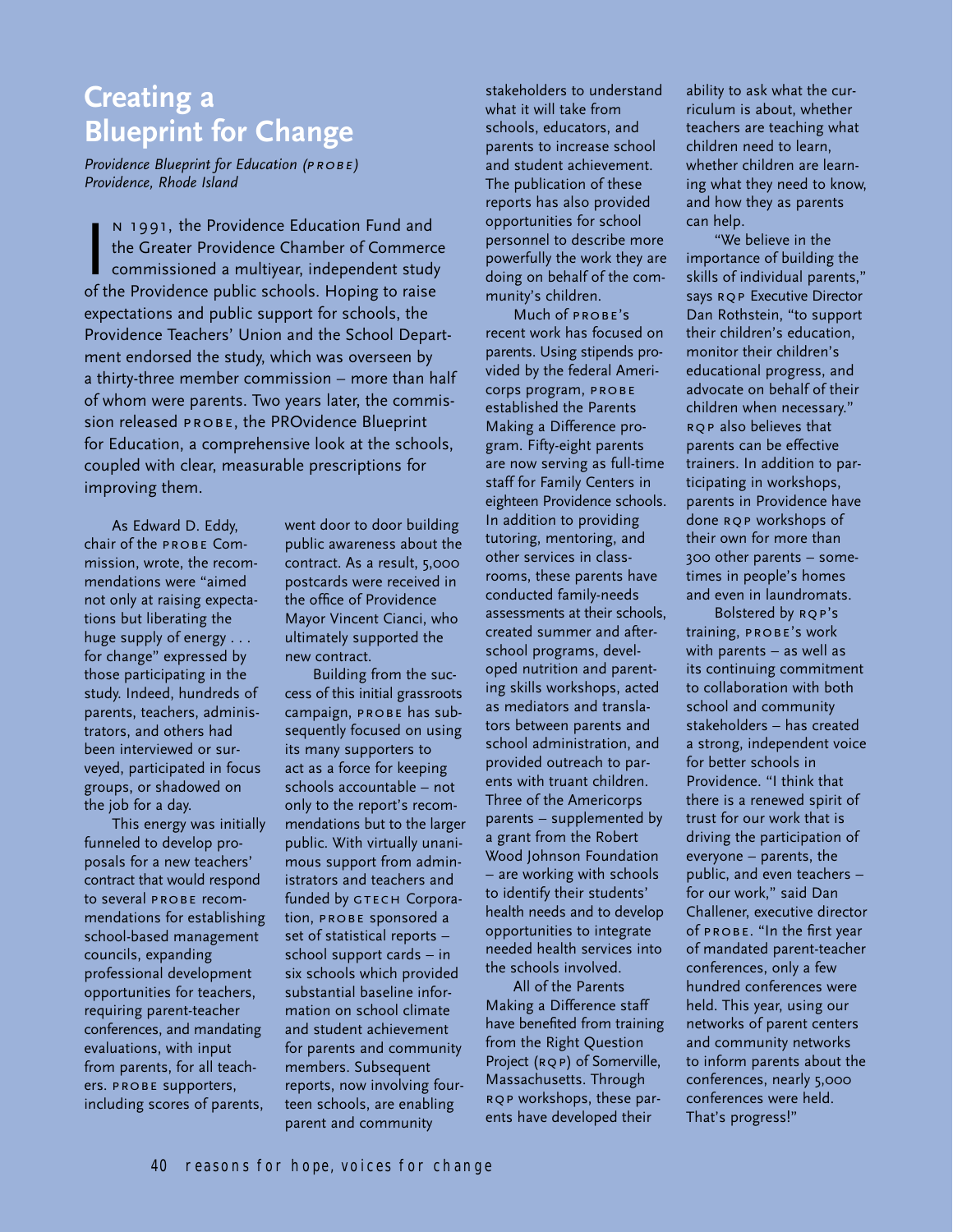When student test scores climbed 20 percent in a single year at **John G. Carlisle Elementary School** in Covington, Kentucky,

**Public engagement is… electric when it involves people who are concerned about education but haven't felt they were part of the "system." The loss of a community collegiality about our schools was a concern, and everyone wanted it back.**

**BARBARA ANN MARCH Parent, attorney West St. Paul, MN**

Superintendent James Kemp credited the rise to the district's focus on parent involvement. In particular, he pointed to a pilot community school program, where residents and parents now take part in a variety of programs and services held each evening after school.

Thirty miles outside San Antonio in the small town of Boerne, Texas, a group of parents formed the **Hispanic Education Committee** to address community concerns

about a significant achievement gap between white and Hispanic students. In 1992, while 73 percent of white students took and passed all three of the state's high school exit exams, only 22 percent of Hispanic students did. After the Committee identified and brought this information to district officials, the school board incorporated a goal in its annual plan to work on this issue (with parents and community members) and close the margin each year. Subsequently, the gap has narrowed, and both groups have improved their performance. In 1997, 55 percent of the Hispanic students took and passed the exams, while 87 percent of white students did.

Engagement changes teaching in substantive ways as well. Because algebra is essential for students to proceed to higher math and science courses, as well as to higher education, long-time civil rights activist Bob Moses developed the **Algebra Project.** This initiative, now found in eighteen sites in twelve states, organizes parents and community members to raise expectations and demand that poor and minority children have access

to algebra instruction in schools. Once schools adopt the program, parents are invited into the schools to learn about the Algebra Project's new math curriculum and the innovative teaching methods that make it work.

In Raleigh, North Carolina, the community-based **Latin American Resource Center** (larc) works with local schools, their students, and community members to impact history and other curricula and increase students' understanding of Latin American culture. larc's Dialogo Program provides teacher training, lesson plans, materials, and a traveling art exhibit to help educators infuse their classrooms with new knowledge about Latin American countries and people.

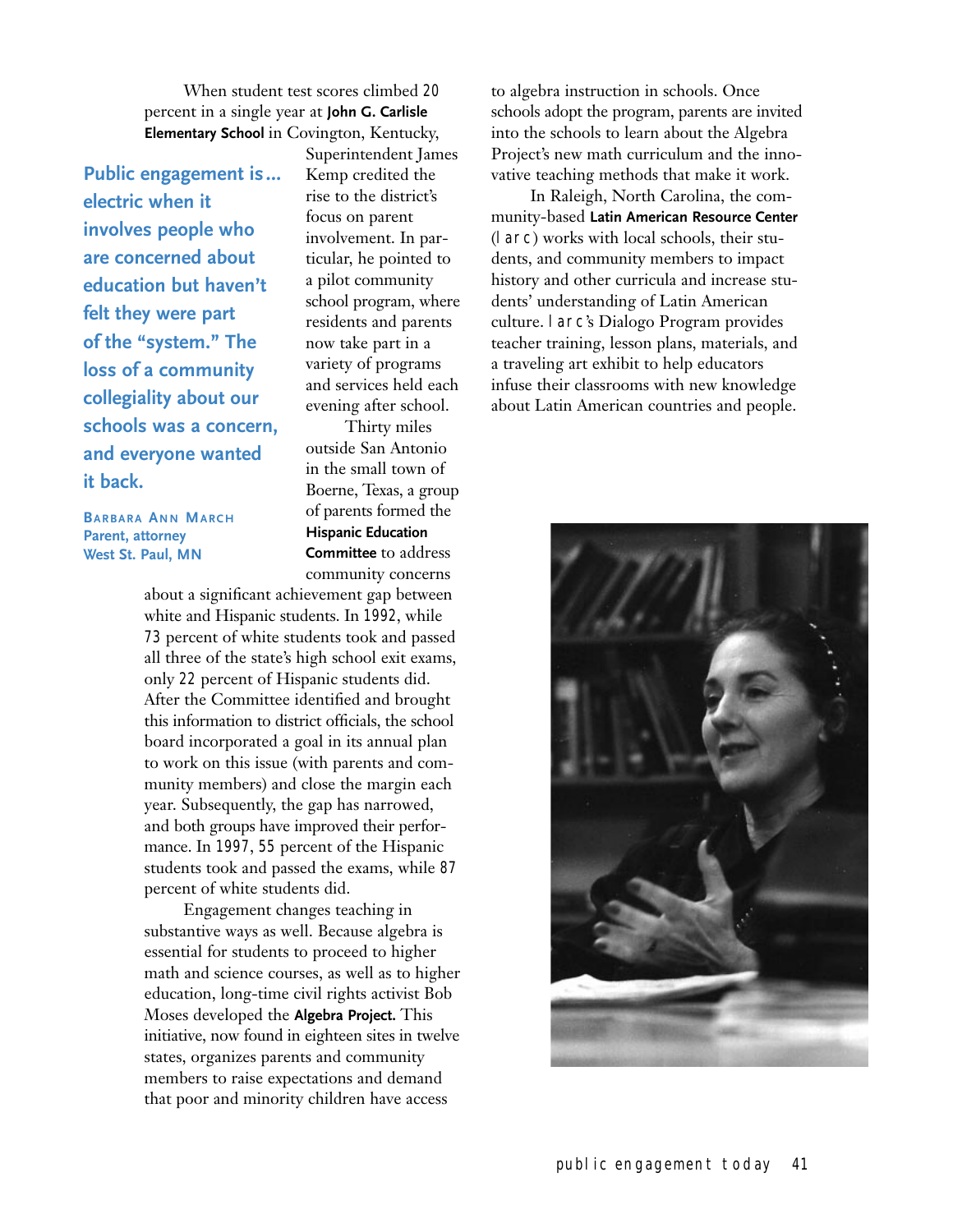# **Making Reform Systemic**

*Santa Monica–Malibu Unified School District Santa Monica, California*

N THE EARLY 1990s, the state of California set<br>aside funds for the Santa Monica–Malibu Unified<br>School District (as well as several others in the<br>state) to restructure its system to better serve all stun the early 1990s, the state of California set aside funds for the Santa Monica–Malibu Unified School District (as well as several others in the dents. The district's graduation rate and achievement levels were higher than the state average, but the students not graduating or achieving were predominantly Latino or African American.

When Neil Schmidt became district superintendent in 1992, he had two important ideas about how to confront this issue. First, he believed it was not only educators and school staff who were responsible for finding ways to improve the district's schools: parents, students, city government, and community-based agencies, as well as the general population, had critical roles to play too. Second, he was certain there were no easy answers, that all of these stakeholders would have to join in a sustained "inquiry" – a process designed to examine beliefs and practices that underlie instruction and schooling and allow school and community participants to change their attitudes and behaviors.

Over the last three years, this process has involved a wide variety of activities and constituencies, some not traditionally associated with school reform activities. For example, the Infant and Family Support Project trains parents in the district as Family Advocates who reach out to pregnant women and families with children under age three in their own neighborhoods. The Advocates seek to facilitate wellness activities, connect families with their neighbors and other community resources, and ensure that children grow up healthy and ready to start school.

To involve Latino and, particularly, immigrant parents, the district's Enlace Familiar program – with support from the Mattel Corporation and the Annenberg Challenge – is taking seventy-five families through a three-year leadershipdevelopment process. In the first year, the program addresses issues of identity and acculturization. The second year looks at more school-related topics; the third includes training in advocacy skills that encourages parents' ongoing participation in schools. Building on these efforts, the Community Liaison program works in schools with Latino and African American parents to involve them in school programs, address their concerns, and serve as cultural translators for and with school staff.

These parent involvement efforts are supplemented by the Social Justice Series, in partnership with the nearby University of California at Los Angeles (ucla). This series has sought to engage the entire Santa Monica–Malibu community and novice teachers from **UCLA** through six deliberative public sessions that explore how schools can foster democracy and achievement for all. Each session is anchored in a reading on school reform and student learning – translated into Spanish to facilitate broader participation – and all have provoked substantative discourse and expanded staff and community members' understanding of the race and class issues that underlie much of the achievement gap in the district.

ucla has also partnered with the district to conduct inquiry sessions among Santa Monica High School students and staff that have looked at race/ class questions, math pedagogy, and other issues. .<br>UCLA faculty have played a pivotal role in developing a comprehensive assessment plan to evaluate the district's efforts to reduce class size and improve reading.

In addition to UCLA, partnerships with community-based agencies and the city of Santa Monica (which currently provides \$2 million of direct funding each year) round out the district's engagement work. Additional city funds support local agencies in providing a range of school-related services to students from mental health and substanceabuse intervention to dropout prevention, recreation, and job development.

Santa Monica–Malibu's multifaceted efforts to engage its various publics have already yielded results. Community trust and support for the district is strong. During the last two decades, three ballot initiatives to raise revenue for school improvement have passed with more than 70 percent approval from voters. The district's drop-out rate has plummeted from 10 percent to 1 percent. And even with more students staying in school, the student gradepoint average in the district has inched up as well. The number of minority students enrolled in advanced placement and higher-level algebra are up, and preliminary indicators suggest these students are performing well.

Part of this success, say district officials, results from a "culture of inquiry," a constant willingness to examine and re-examine how schools are run. "We openly question what we're doing, along with teachers, parents, and the general population," says Peggy Harris, the district's director of educational services. "By looking at the underlying beliefs that drive practice, we can make changes deliberately and systemically. And by getting everyone involved in the inquiry, we believe that the change will stick."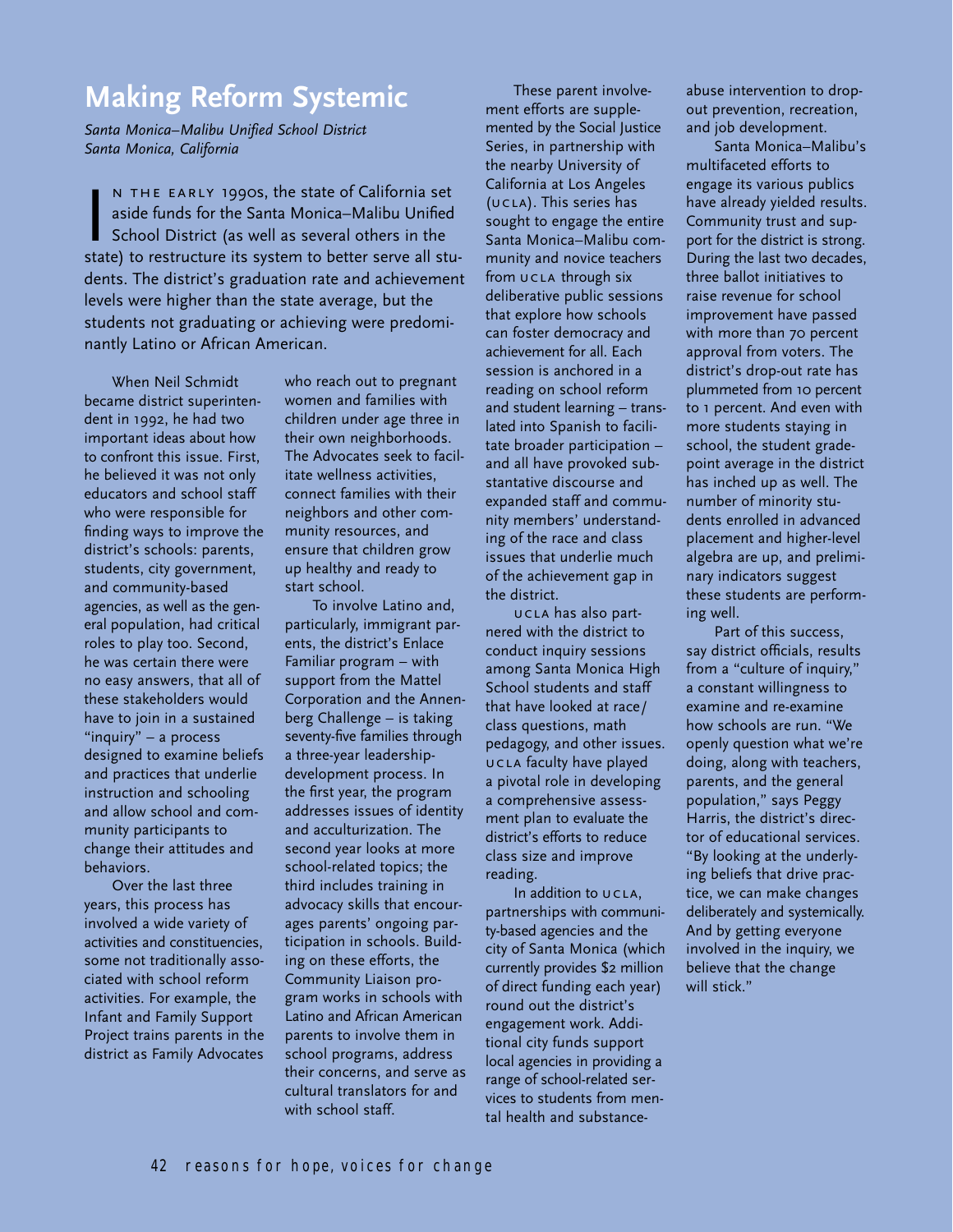Despite the progress noted here, many public engagement efforts have not yet led directly to better student achievement or more innovative teaching. Initiatives that are only a year or two old are generally unable to point to higher test scores or other signs of progress in students' work. These newer

**Public engagement is… involving the stakeholders for ownership of any type change. After all, it's their schools, their children, their community.**

**ROGER CLOUGH Superintendent Pattonville, MO**

efforts have often focused on process goals (e.g., starting a dialogue about schools or increasing parent/community involvement or trust). Some are just now turning their attention to student achievement and teacher performance. However, most feel that public engagement has created a new "school climate," in which

they believe improved learning and teaching is now possible.

#### *Greater Community Trust in Schools*

Increased community trust is one of the elements of long-term and significant school reform. Building this kind of trust helps to create what David Mathews of the Kettering Foundation has called "a public for public schools," that is, a group of people willing and able to support, work for, and secure the long-term survival of public education.

A wide variety of people – from district leaders to community activists – report that engagement efforts have helped to build trust for schools generally. The practice of making information accessible, involving key stakeholders in all important and particularly contentious issues, and speaking candidly about good news and bad have rebuilt ties between people inside and outside schools. In its most successful guises, public engagement substantially reconstructs the relationship between schools and their communities.

For example, in **Medina, Ohio** (see page 32), district officials engaged a broad range of school and community people and sensitively resolved a potentially divisive conflict over whether a picture of Jesus should be allowed to remain where it had hung in a local elementary school for nearly fifty years. Administrators decided to move the picture to a church across the street and used a series of community forums to address deeper feelings about the erosion of community values that arose during the process. A survey conducted after this decision found that few people had changed their minds on the issue, but that the district's handling of it did significantly increase the community's trust in the school system.

#### *Deeper Parent and Community Involvement in Schools*

In addition to building trust, leaders of engagement initiatives point to greater parental and community involvement in the work of their schools. In start-up engagement efforts, this can mean increased turnout for open houses and a more vibrant and effective parent-teacher organization. In Bennington, Vermont, the **First Day Foundation** kicked off

the 1997 school year with a one-day event that brought parents into schools to learn more about the local schools' goals and how they could play a more active role in their children's education. This initiative was bolstered by a partnership with 124 local businesses, who gave their employees time off to attend the day's events.

**Public engagement is… tied to a particular place and time – and it's personal. As a result, the role of listening is vital and critical; it defines your agenda.**

**JACK MURRAH Foundation president Chattanooga**

After their initial stages, public engagement efforts point to increased participation in school/community safety programs and greater numbers of tutors and school volunteers. That participation can lead to significant parent and community representation on site-based councils or district curricular and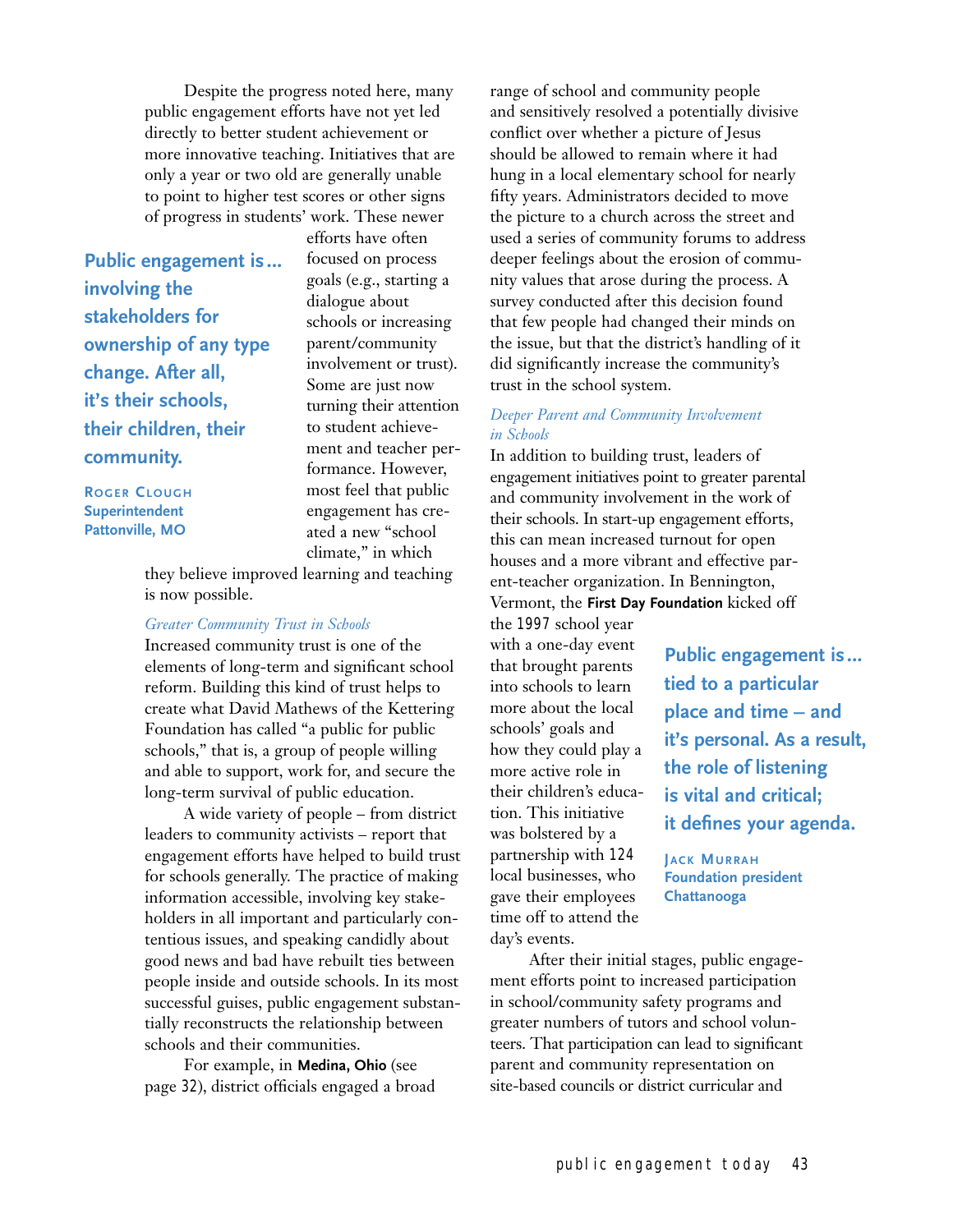oversight committees. In the best cases, as in Pattonville, Missouri (see page 26), it allows parents and community members to take on a long-term role in school governance and decision making. This deeper involvement expands the capacity of schools to do their work.

#### *Increased Resources*

While the public may indicate its support for public schools in surveys, it does not always put its money where its opinions are. In several places, however, public engagement efforts have been instrumental in successfully

**Public engagement is… helping the schools define what it is they need to deliver. As the end place for people in schools, business has a major role to play. Let's define those skills and abilities as a community.**

**WOODLEY MURPHY Dupont plant manager Chattanooga**

passing bond levies and increasing the financial resources available to schools. In **West Holmes, Ohio,** for example, a series of neighborhood and town meetings that focused on that rural district's overcrowding resulted in the passage of a \$16.8 million bond issue that has paid for the construction of a new high school and eleven new classrooms in the district's elementary schools.

Nearby **Olmstead Falls, Ohio,** used a similar approach to approve an additional 12.63 mills of property taxes to build a middle school, expand the high school, and increase operating revenue for the district. While both initiatives were initially about increasing revenue, the process used has led to a continuing change in the ways in which the schools and community interact on a range of problems.

Similarly, in **Edmonds, Washington,** district officials turned to a public engagement strategy after a \$118-million levy to build and renovate schools was turned down by the community three times. Using focus groups, community forums, and a district calendar that explained exactly how the district spends its money, officials built broad support for

the measure. Once voters approved the levy, Edmonds used extensive community input to plan two new high schools and renovate an elementary school. The **Plainfield, New Jersey, Public Schools** (see page 20), as part of a larger public engagement approach to revitalizing its district, passed a \$33.9-million bond issue in 1996 to pay for capital and technology improvements. It is interesting to note that of the thirty-two bond referendums on the ballot that year in New Jersey, Plainfield's was one of only two that passed.

#### *Reform Legislation and Policy*

Public engagement efforts have been responsible in several states and localities for new legislation and policy designed to improve schools. For example, the **Massachusetts Business Alliance for Education** (mbae), a group of key business leaders from throughout the state, did extensive outreach to many groups, including business and community groups, unions, superintendents, and school committees to help develop their own proposals for school change in a document called "Every Child a Winner." By subsequently helping the legislature draft and build support for reform legislation, mbae not only ensured the passage of the Education Reform Act of 1993 but has subsequently promoted dialogue around how the implementation of the legislation is progressing.

Faced with failed bond levies and severe budget cuts, the **Aurora (Colorado) Public Schools** first used an engagement strategy to pull together a communitywide strategic planning process in 1988. During the last decade, this process has led to several policy changes. A Leadership Council made up of community representatives provides support and direction for the Board of Education. Each school building now has a shared-decisionmaking group responsible for budget and staffing, among other issues. And when the district sought to rewrite graduation standards, a fifty-person school and community task force studied the issue and held five communitywide meetings to discuss the standards. The Board ultimately adopted the